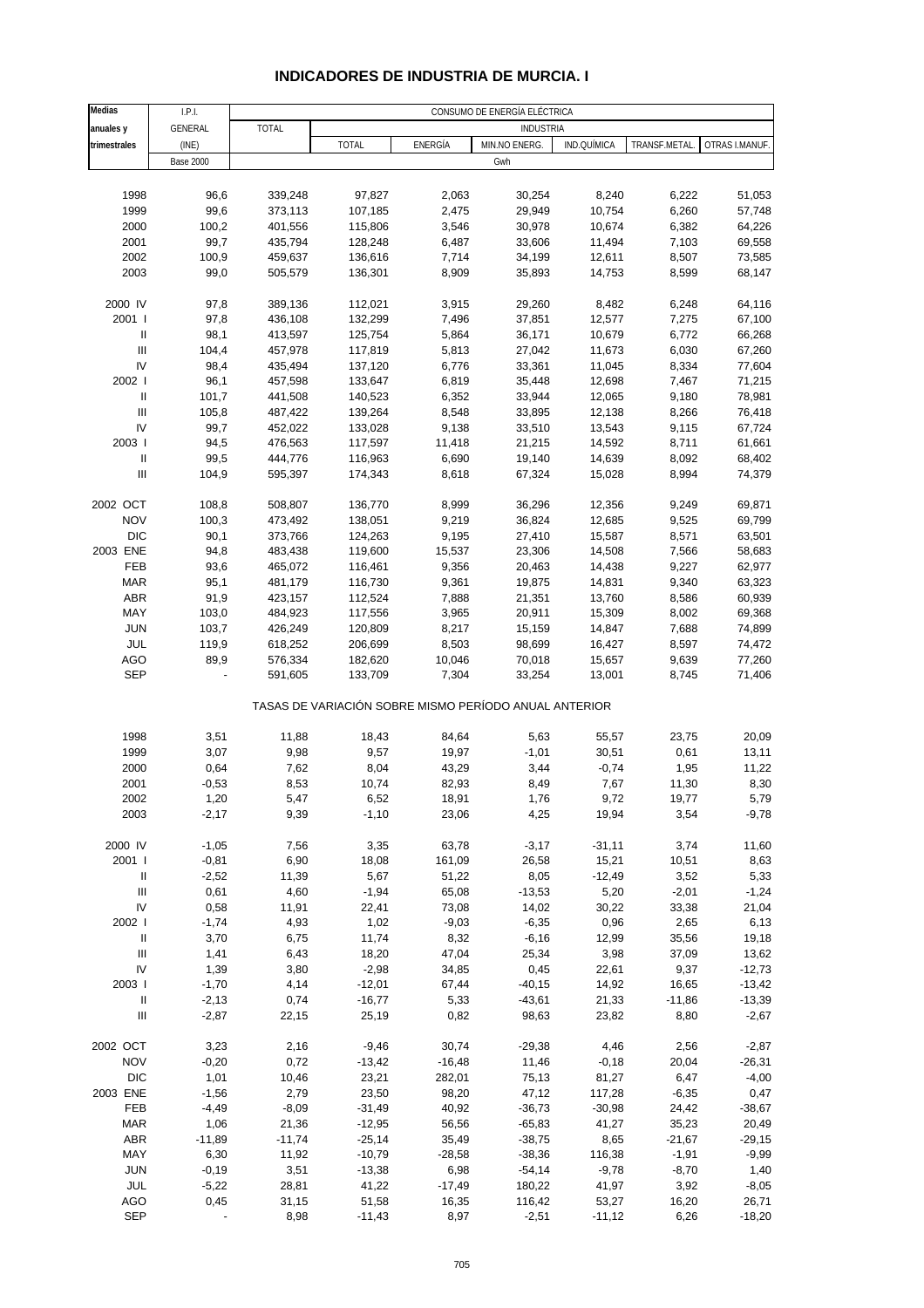### **INDICADORES DE INDUSTRIA DE MURCIA. II**

| <b>Medias</b>                      | OPINIONES EMPRESARIALES: INDUSTRIA |                |                                                       |                         |             |  |  |
|------------------------------------|------------------------------------|----------------|-------------------------------------------------------|-------------------------|-------------|--|--|
| anuales y                          | <b>INDICADOR DE</b>                | NIVEL CARTERA  | TENDENCIA                                             | NIVEL                   | UTILIZACIÓN |  |  |
|                                    |                                    | <b>PEDIDOS</b> |                                                       |                         |             |  |  |
| trimestrales                       | CLIMA INDUST.                      |                | PRODUCCIÓN                                            | <b>STOCKS</b>           | CAPACIDAD   |  |  |
|                                    |                                    |                | Saldo de respuestas                                   |                         | $\%$        |  |  |
|                                    |                                    |                |                                                       |                         |             |  |  |
| 1998                               | 0,9                                | $-4$           | 12                                                    | 3                       | 72,1        |  |  |
| 1999                               | $-8,3$                             | $-14$          | 8                                                     | 19                      | 70,1        |  |  |
| 2000                               | 1,7                                | 9              | 12                                                    | 13                      | 73,9        |  |  |
| 2001                               | $-4,9$                             | $-7$           | $-3$                                                  | 10                      | 74,1        |  |  |
| 2002                               | 1,0                                | $-12$          | 13                                                    | $-2$                    | 73,7        |  |  |
| 2003                               | $-5,5$                             | $-20$          | 13                                                    | $\mathbf{1}$            | 66,9        |  |  |
|                                    |                                    |                |                                                       |                         |             |  |  |
| 2000 IV                            | 3,1                                | 8              | 2                                                     | 11                      | 75,2        |  |  |
| 2001 l                             | $-2,1$                             | -9             | 7                                                     | 14                      | 79,2        |  |  |
| $\sf II$                           | $-6,3$                             | $-4$           | $-4$                                                  | 11                      | 70,2        |  |  |
| $\ensuremath{\mathsf{III}}\xspace$ | $-7,1$                             | -6             | $-14$                                                 | 9                       | 70,1        |  |  |
| IV                                 | $-4,4$                             | $-10$          | $-1$                                                  | 4                       | 77,0        |  |  |
| 2002                               | $-1,5$                             | 1              | 27                                                    | $-1$                    | 76,9        |  |  |
| Ш                                  | 3,0                                | $-25$          | 28                                                    | 0                       | 65,0        |  |  |
| Ш                                  | 2,9                                | $-11$          | 24                                                    | -5                      | 72,7        |  |  |
| IV                                 | $-0,6$                             | $-14$          | $-26$                                                 | $-3$                    | 80,3        |  |  |
| 2003                               | $-5,4$                             | $-32$          | 17                                                    | $\mathbf{1}$            | 66,5        |  |  |
| $\sf II$                           | $-5,5$                             | $-26$          | 17                                                    | 1                       | 75,8        |  |  |
| Ш                                  |                                    | $-1$           | 6                                                     | $\overline{\mathbf{c}}$ | 58,5        |  |  |
|                                    |                                    |                |                                                       |                         |             |  |  |
| 2002 OCT                           | 1,0                                | $-17$          | $-56$                                                 | $-12$                   |             |  |  |
| <b>NOV</b>                         | $-0,4$                             | $-13$          | 2                                                     | 3                       |             |  |  |
| <b>DIC</b>                         | $-2,4$                             | $-11$          | $-24$                                                 | 1                       |             |  |  |
| 2003 ENE                           | $-4,4$                             | -9             | 30                                                    | 1                       |             |  |  |
| FEB                                | $-5,8$                             | $-51$          | 2                                                     | 0                       |             |  |  |
| <b>MAR</b>                         | $-6,0$                             | $-36$          | 18                                                    | $\overline{c}$          |             |  |  |
| ABR                                | $-5,7$                             | $-50$          | $\overline{7}$                                        | $\overline{c}$          |             |  |  |
| MAY                                | $-5,6$                             | $-19$          | 19                                                    | 0                       |             |  |  |
| <b>JUN</b>                         | $-5,2$                             | $-10$          | 26                                                    | 1                       |             |  |  |
| JUL                                | $\overline{\phantom{a}}$           | $-15$          | 41                                                    | 6                       |             |  |  |
| <b>AGO</b>                         |                                    | $-10$          | $-18$                                                 | -2                      |             |  |  |
| <b>SEP</b>                         |                                    | 23             | $-5$                                                  | 3                       |             |  |  |
|                                    |                                    |                | TASAS DE VARIACIÓN SOBRE MISMO PERÍODO ANUAL ANTERIOR |                         |             |  |  |
|                                    |                                    |                |                                                       |                         |             |  |  |
| 1998                               |                                    |                |                                                       |                         |             |  |  |
| 1999                               |                                    |                |                                                       |                         |             |  |  |
| 2000                               |                                    |                |                                                       |                         |             |  |  |
| 2001                               |                                    | $\overline{a}$ |                                                       |                         |             |  |  |
| 2002                               |                                    |                |                                                       |                         |             |  |  |
| 2003                               |                                    |                |                                                       |                         |             |  |  |
|                                    |                                    |                |                                                       |                         |             |  |  |
| 2000 IV<br>2001 l                  |                                    |                |                                                       |                         |             |  |  |
|                                    |                                    |                |                                                       |                         |             |  |  |
| Ш<br>Ш                             |                                    |                |                                                       |                         |             |  |  |
|                                    |                                    |                |                                                       |                         |             |  |  |
| IV                                 |                                    |                |                                                       |                         |             |  |  |
| 2002                               |                                    |                |                                                       |                         |             |  |  |
| Ш                                  |                                    |                |                                                       |                         |             |  |  |
| III                                |                                    |                |                                                       |                         |             |  |  |
| IV                                 |                                    |                |                                                       |                         |             |  |  |
| 2003                               |                                    |                |                                                       |                         |             |  |  |
| Ш                                  |                                    |                |                                                       |                         |             |  |  |
| Ш                                  |                                    |                |                                                       |                         |             |  |  |
| 2002 OCT                           |                                    |                |                                                       |                         |             |  |  |
| <b>NOV</b>                         |                                    |                |                                                       |                         |             |  |  |
| <b>DIC</b>                         |                                    |                |                                                       |                         |             |  |  |
|                                    |                                    |                |                                                       |                         |             |  |  |
| 2003 ENE                           |                                    |                |                                                       |                         |             |  |  |
| <b>FEB</b>                         |                                    |                |                                                       |                         |             |  |  |
| <b>MAR</b>                         |                                    |                |                                                       |                         |             |  |  |
| <b>ABR</b>                         |                                    |                |                                                       |                         |             |  |  |
| MAY                                |                                    |                |                                                       |                         |             |  |  |
| <b>JUN</b>                         |                                    |                |                                                       |                         |             |  |  |
| JUL                                |                                    |                |                                                       |                         |             |  |  |
| <b>AGO</b>                         |                                    |                |                                                       |                         |             |  |  |
| <b>SEP</b>                         |                                    |                |                                                       |                         |             |  |  |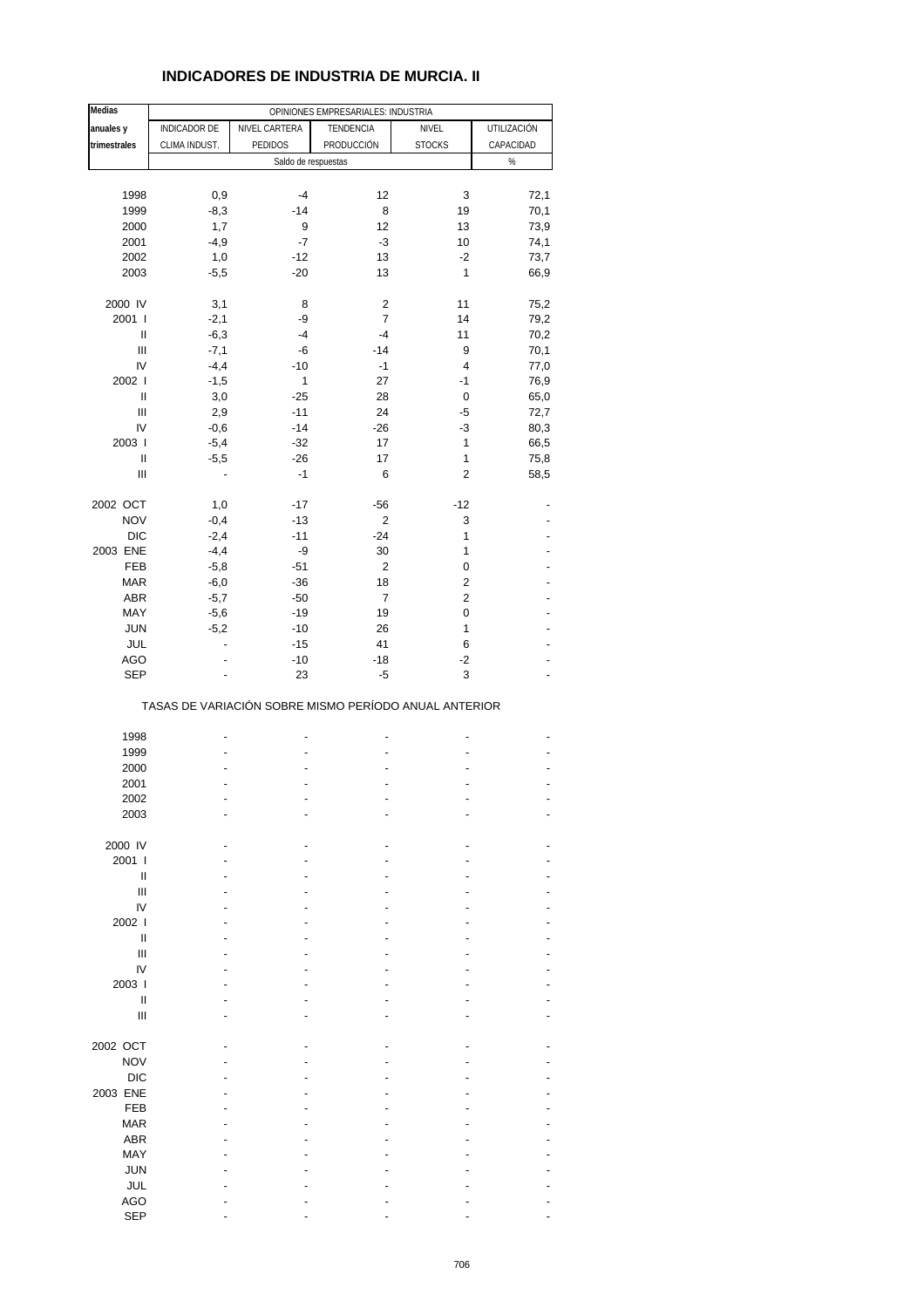| Medias                             |                |                  | VISADOS: SUPERFICIE A CONSTRUIR                       |                  | LICENCIAS: SUPERFICIE A CONSTRUIR |                |                           |                          |               |
|------------------------------------|----------------|------------------|-------------------------------------------------------|------------------|-----------------------------------|----------------|---------------------------|--------------------------|---------------|
| anuales y                          | <b>TOTAL</b>   | <b>EDIFICIOS</b> | <b>SERVICIOS</b>                                      | <b>OTROS</b>     | <b>TOTAL</b>                      |                | <b>RESIDENCIAL</b>        |                          | NO RESID.     |
| trimestrales                       |                | VIVIENDAS        | COMERCIALES                                           | <b>DESTINOS</b>  |                                   | <b>TOTAL</b>   | <b>VIVIENDAS</b>          | COLECTIVOS               |               |
|                                    |                |                  | Metros cuadrados                                      |                  |                                   |                | Miles de metros cuadrados |                          |               |
|                                    |                |                  |                                                       |                  |                                   |                |                           |                          |               |
| 1998                               | 246.165        | 217.517          | 10.036                                                | 18.612           | 270                               | 207            | 204                       | 3                        | 63            |
| 1999                               | 270.021        | 245.544          | 9.455                                                 | 15.022           | 288                               | 222            | 221                       | $\mathbf{1}$             | 66            |
| 2000                               | 301.688        | 268.929          | 12.293                                                | 20.465           | 275                               | 225            | 222                       | 3                        | $50\,$        |
| 2001                               | 324.245        | 280.778          | 22.283                                                | 21.184           | 295                               | 233            | 231                       | $\overline{\mathbf{c}}$  | 62            |
| 2002                               | 371.579        | 327.603          | 19.324                                                | 24.652           | 355                               | 269            | 267                       | $\sqrt{2}$               | 86            |
|                                    |                |                  |                                                       | 29.812           |                                   |                | 285                       | 3                        | 87            |
| 2003                               | 488.422        | 446.024          | 12.586                                                |                  | 375                               | 288            |                           |                          |               |
| 2000 III                           | 279.693        | 250.584          | 13.652                                                | 15.457           | 214                               | 167            | 167                       | 0                        | 47            |
| IV                                 | 272.378        | 229.207          | 6.562                                                 | 36.610           | 288                               | 242            | 231                       | 11                       | 46            |
| 2001 l                             | 343.299        | 314.820          | 13.722                                                | 14.757           | 288                               | 228            | 228                       | $\pmb{0}$                | 60            |
| $\sf II$                           | 343.917        | 280.237          | 48.503                                                | 15.176           | 290                               | 218            | 217                       | $\pmb{0}$                | 72            |
| $\ensuremath{\mathsf{III}}\xspace$ | 309.959        | 279.677          | 7.871                                                 | 22.411           | 275                               | 228            | 222                       | 6                        | 48            |
| IV                                 | 299.807        | 248.379          | 19.037                                                | 32.390           | 326                               | 259            | 256                       | 3                        | 68            |
| 2002 l                             | 294.642        | 258.731          | 11.881                                                | 24.030           | 283                               | 207            | 207                       | $\pmb{0}$                | 76            |
| $\sf II$                           | 416.150        | 378.492          | 16.782                                                | 20.876           | 368                               | 281            | 280                       | $\pmb{0}$                | 87            |
| Ш                                  | 358.683        | 331.764          | 9.916                                                 | 17.003           | 329                               | 260            | 256                       | 5                        | 69            |
| IV                                 | 416.842        | 341.425          | 38.718                                                |                  | 441                               | 328            | 326                       | 3                        | 112           |
| 2003                               | 434.761        | 401.541          | 16.355                                                | 36.700<br>16.866 | 363                               | 273            | 269                       | 4                        | $90\,$        |
| $\mathbf{I}$                       |                |                  |                                                       |                  |                                   |                |                           |                          |               |
|                                    | 542.082        | 490.507          | 8.816                                                 | 42.759           | 411                               | 333            | 333                       | $\mathbf 0$              | 78            |
|                                    | 597.619        |                  |                                                       |                  | 490                               |                |                           |                          |               |
| 2002 JUL                           |                | 547.060          | 21.077                                                | 29.482           |                                   | 380            | 373                       | $\overline{7}$           | 110           |
| AGO                                | 197.526        | 189.435          | 6.704                                                 | 1.387            | 193                               | 162            | 162                       | $\pmb{0}$                | 31            |
| <b>SEP</b>                         | 280.903        | 258.796          | 1.967                                                 | 20.140           | 304                               | 239            | 232                       | $\boldsymbol{7}$         | 65            |
| OCT                                | 484.344        | 314.002          | 104.849                                               | 65.493           | 488                               | 356            | 348                       | 8                        | 132           |
| <b>NOV</b>                         | 426.153        | 404.045          | 6.649                                                 | 15.459           | 439                               | 306            | 306                       | 0                        | 133           |
| <b>DIC</b>                         | 340.030        | 306.227          | 4.656                                                 | 29.147           | 395                               | 323            | 323                       | $\pmb{0}$                | 72            |
| 2003 ENE                           | 422.899        | 391.572          | 12.702                                                | 18.625           | 298                               | 224            | 216                       | 8                        | 74            |
| FEB                                | 460.475        | 424.540          | 22.753                                                | 13.182           | 292                               | 223            | 223                       | $\mathbf 0$              | 69            |
| <b>MAR</b>                         | 420.910        | 388.511          | 13.609                                                | 18.790           | 499                               | 373            | 369                       | 4                        | 126           |
| ABR                                | 489.883        | 462.268          | 11.190                                                | 16.425           | 411                               | 333            | 333                       | 0                        | 78            |
| MAY                                | 705.935        | 613.342          | 3.671                                                 | 88.922           |                                   |                |                           |                          |               |
| <b>JUN</b>                         | 430.429        | 395.911          | 11.588                                                | 22.930           |                                   |                |                           |                          |               |
|                                    |                |                  | TASAS DE VARIACIÓN SOBRE MISMO PERÍODO ANUAL ANTERIOR |                  |                                   |                |                           |                          |               |
| 1998                               | 22,04          | 22,33            | 30,86                                                 | 14,71            | 30,79                             | 25,49          | 24,16                     | 900,00                   | 51,70         |
| 1999                               | 9,69           | 12,89            | $-5,79$                                               | $-19,29$         | 6,73                              | 7,54           | 8,40                      | $-63,33$                 | 4,08          |
| 2000                               | 11,73          | 9,52             | 30,01                                                 | 36,24            | $-4,68$                           | 1,01           | 0,19                      | 200,00                   | $-23,89$      |
| 2001                               | 7,48           | 4,41             | 81,26                                                 | 3,51             | 7,31                              | 3,78           | 4,06                      | $-18,18$                 | 23,09         |
|                                    |                |                  |                                                       |                  |                                   |                |                           |                          |               |
| 2002<br>2003                       | 14,60<br>37,43 | 16,68<br>39,99   | $-13,28$<br>$-12,18$                                  | 16,37<br>32,78   | 20,49<br>22,45                    | 15,48<br>31,32 | 15,78<br>29,95            | -14,81                   | 39,41<br>0,00 |
|                                    |                |                  |                                                       |                  |                                   |                |                           |                          |               |
| 2000 III                           | 3,01           | 4,86             | 30,43                                                 | $-30,01$         | $-18,01$                          | $-17,33$       | $-17,33$                  |                          | $-20,34$      |
| IV                                 | 14,16          | 4,13             | $-43,32$                                              | 430,27           | $-4,64$                           | 4,46           | 1,02                      | 300,00                   | $-34,60$      |
| 2001 l                             | 7,97           | 8,42             | 45,43                                                 | $-18,74$         | $-7,00$                           | $-9,03$        | $-8,91$                   |                          | 1,70          |
| $\ensuremath{\mathsf{II}}$         | 2,14           | $-8,29$          | 148,43                                                | 30,45            | 0,81                              | $-8,67$        |                           |                          | 46,94         |
| III                                |                |                  |                                                       |                  | 28,66                             |                | $-8,81$<br>32,73          |                          |               |
| IV                                 | 10,82          | 11,61            | $-42,35$                                              | 44,99            |                                   | 36,33          |                           | $\overline{\phantom{a}}$ | 1,42          |
|                                    | 10,07          | 8,36             | 190,13                                                | $-11,53$         | 13,31                             | 6,89           | 10,66                     | $-75,00$                 | 47,10         |
| 2002                               | $-14,17$       | $-17,82$         | $-13,41$                                              | 62,83            | $-1,62$                           | $-9,20$        | $-9,20$                   | $\overline{\phantom{a}}$ | 27,37         |
| $\ensuremath{\mathsf{II}}$         | 21,00          | 35,06            | $-65,40$                                              | 37,56            | 27,04                             | 28,94          | 28,99                     | 0,00                     | 21,30         |
| $\ensuremath{\mathsf{III}}\xspace$ | 15,72          | 18,62            | 25,99                                                 | $-24, 13$        | 19,49                             | 14,35          | 15,34                     | $-22,22$                 | 44,06         |
| IV                                 | 39,04          | 37,46            | 103,38                                                | 13,30            | 35,04                             | 26,93          | 27,21                     | 0,00                     | 66,01         |
| 2003                               | 47,56          | 55,20            | 37,65                                                 | $-29,81$         | 28,12                             | 31,83          | 29,90                     | $\overline{\phantom{a}}$ | 17,98         |
| $\mathbf{I}$                       | 30,26          | 29,59            | $-47,46$                                              | 104,82           | 9,60                              | 30,08          | 30,08                     | $\overline{\phantom{a}}$ | $-34,45$      |
| 2002 JUL                           | 14,39          | 13,53            | 38,88                                                 | 15,95            | 26,61                             | 26,25          | 30,88                     | $-56,25$                 | 27,91         |
| AGO                                | 5,08           | 16,06            | 125,04                                                | $-93,63$         | 227,12                            | 230,61         | 230,61                    | $\blacksquare$           | 210,00        |
| <b>SEP</b>                         | 28,01          | 33,43            | $-63,95$                                              | 0,61             | $-20,00$                          | $-28,23$       | $-29,91$                  | 250,00                   | 38,30         |
| OCT                                | 60,82          | 26,35            | 246,75                                                | 192,20           | 21,70                             | 11,95          | 9,43                      | $\overline{a}$           | 59,04         |
| <b>NOV</b>                         | 24,59          | 42,61            | $-54,34$                                              | $-64,99$         | 30,65                             | 24,90          | 28,03                     | $\overline{\phantom{a}}$ | 46,15         |
| <b>DIC</b>                         | 32,71          | 43,57            | $-62,18$                                              | $-4,77$          | 63,22                             | 51,64          | 53,08                     |                          | 148,28        |
| 2003 ENE                           | 42,80          | 42,63            | 21,01                                                 | 67,63            | $-2,30$                           | 1,36           | $-2,26$                   | $\blacksquare$           | $-11,90$      |
| FEB                                | 44,78          | 51,35            | 163,10                                                | $-54,37$         | $-3,95$                           | 2,29           | 2,29                      |                          | $-19,77$      |
| <b>MAR</b>                         | 56,04          | 75,68            | $-17,51$                                              | $-41,44$         | 107,05                            | 103,83         | 101,64                    |                          | 117,24        |
| <b>ABR</b>                         | 25,92          | 35,38            | $-54,79$                                              | $-28,06$         | 9,60                              | 30,08          | 30,08                     |                          | $-34,45$      |
| MAY                                | 39,01          | 36,18            | $-83,01$                                              | 148,01           |                                   |                |                           |                          |               |
| <b>JUN</b>                         | 22,43          | 15,21            | 190,64                                                | 481,39           |                                   |                |                           |                          |               |

### **INDICADORES DE CONSTRUCCIÓN DE MURCIA. I**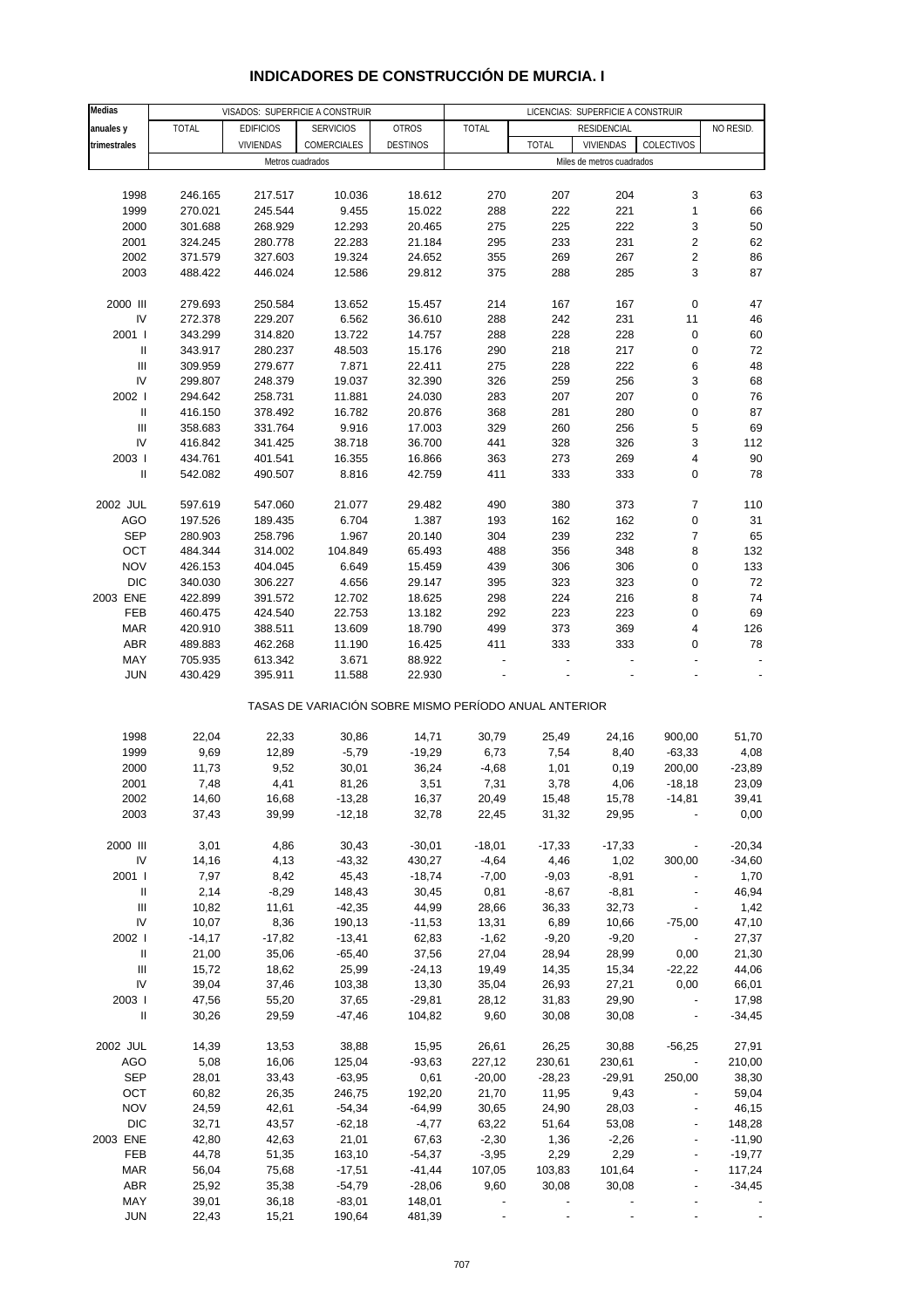| Medias                             |          |              | VIVIENDAS VISADAS COLEGIO ARQUITECTOS TÉCNICOS |                                                       |                  | LICENCIAS MUNIC.: Nº DE VIVIENDAS |          |          |          |
|------------------------------------|----------|--------------|------------------------------------------------|-------------------------------------------------------|------------------|-----------------------------------|----------|----------|----------|
|                                    | TOTAL    |              | OBRA NUEVA                                     |                                                       | Α                | Α                                 | OBRA     | REHABI-  | DEMO-    |
| anuales y                          |          | <b>TOTAL</b> |                                                | OTROS EDIF.                                           | AMPLIAR          | <b>REFORMAR</b>                   | NUEVA    |          | LICIÓN   |
| trimestrales                       |          |              | EDIF.VIV.                                      |                                                       |                  |                                   |          | LITACIÓN |          |
|                                    |          |              |                                                |                                                       | Unidades         |                                   |          |          |          |
|                                    |          |              |                                                |                                                       |                  |                                   |          |          |          |
| 1998                               | 1.312    | 1.253        | 1.247                                          | $\boldsymbol{7}$                                      | 26               | 33                                | 1.185    | 22       | 41       |
| 1999                               | 1.461    | 1.392        | 1.386                                          | 6                                                     | 27               | 42                                | 1.262    | 21       | 39       |
| 2000                               | 1.599    | 1.537        | 1.529                                          | 8                                                     | 20               | 43                                | 1.258    | 18       | 46       |
| 2001                               | 1.695    | 1.626        | 1.616                                          | 10                                                    | 23               | 46                                | 1.256    | 25       | 45       |
| 2002                               | 2.023    | 1.947        | 1.936                                          | 11                                                    | 25               | 51                                | 1.615    | 32       | 65       |
| 2003                               | 2.799    | 2.700        | 2.689                                          | 12                                                    | 33               | 66                                | 1.761    | 21       | 84       |
|                                    |          |              |                                                |                                                       |                  |                                   |          |          |          |
| 2000 III                           | 1.511    | 1.459        | 1.453                                          | 6                                                     | 13               | 40                                | 948      | 13       | 53       |
| IV                                 | 1.418    | 1.363        | 1.357                                          | 6                                                     | 12               | 43                                | 1.286    | 9        | 44       |
| 2001 l                             | 1.882    | 1.811        | 1.803                                          | 8                                                     | 25               | 46                                | 1.295    | 24       | 39       |
| $\sf II$                           | 1.674    | 1.599        | 1.587                                          | 11                                                    | 28               | 47                                | 1.163    | 19       | 42       |
| Ш                                  | 1.690    | 1.616        | 1.605                                          | 11                                                    | 23               | 52                                | 1.202    | 29       | 43       |
| IV                                 | 1.534    | 1.479        | 1.468                                          | 11                                                    | 15               | 40                                | 1.364    | 27       | 55       |
| 2002                               | 1.461    | 1.395        | 1.390                                          | 6                                                     | 30               | 35                                | 1.153    | 41       | 69       |
| $\ensuremath{\mathsf{II}}$         | 2.374    | 2.282        | 2.265                                          | 17                                                    | 22               | 70                                | 1.665    | 38       | 69       |
| $\begin{array}{c} \Pi \end{array}$ | 2.148    | 2.097        | 2.083                                          | 14                                                    | 23               | 28                                | 1.598    | 23       | 57       |
| IV                                 | 2.109    | 2.012        | 2.007                                          | 5                                                     | 27               | 70                                | 2.046    | 25       | 63       |
| 2003                               | 2.397    | 2.304        | 2.294                                          | 10                                                    | 36               | 58                                | 1.662    | 21       | 78       |
| $\sf II$                           |          |              |                                                |                                                       |                  |                                   |          |          | 102      |
|                                    | 3.201    | 3.096        | 3.083                                          | 13                                                    | 30               | 75                                | 2.058    | 21       |          |
|                                    |          |              |                                                |                                                       |                  |                                   |          |          |          |
| 2002 JUL                           | 3.522    | 3.429        | 3.406                                          | 23                                                    | 42               | 51                                | 2.449    | 42       | 101      |
| <b>AGO</b>                         | 1.198    | 1.178        | 1.159                                          | 19                                                    | $\boldsymbol{9}$ | 11                                | 1.048    | 3        | 15       |
| <b>SEP</b>                         | 1.725    | 1.685        | 1.685                                          | 0                                                     | 17               | 23                                | 1.297    | 25       | 56       |
| OCT                                | 1.928    | 1.880        | 1.879                                          | $\mathbf{1}$                                          | 16               | 32                                | 2.388    | 36       | 97       |
| <b>NOV</b>                         | 2.409    | 2.317        | 2.303                                          | 14                                                    | 37               | 55                                | 1.725    | 28       | 56       |
| <b>DIC</b>                         | 1.991    | 1.840        | 1.839                                          | $\mathbf{1}$                                          | 27               | 124                               | 2.024    | $10$     | 37       |
| 2003 ENE                           | 2.366    | 2.273        | 2.263                                          | 10                                                    | 51               | 42                                | 1.436    | 6        | 95       |
| FEB                                | 2.461    | 2.363        | 2.361                                          | $\overline{\mathbf{c}}$                               | 28               | 70                                | 1.409    | 6        | 74       |
| <b>MAR</b>                         | 2.365    | 2.276        | 2.258                                          | 18                                                    | 28               | 61                                | 2.141    | 52       | 65       |
| <b>ABR</b>                         | 2.971    | 2.816        | 2.799                                          | 17                                                    | 27               | 128                               | 2.058    | 21       | 102      |
| MAY                                | 4.245    | 4.175        | 4.164                                          | 11                                                    | 33               | 37                                |          |          |          |
| <b>JUN</b>                         | 2.387    | 2.298        | 2.287                                          | 11                                                    | 29               | 60                                |          |          |          |
|                                    |          |              |                                                | TASAS DE VARIACIÓN SOBRE MISMO PERÍODO ANUAL ANTERIOR |                  |                                   |          |          |          |
|                                    |          |              |                                                |                                                       |                  |                                   |          |          |          |
| 1998                               | 13,43    | 14,45        | 15,98                                          | $-66,12$                                              | 8,71             | $-13,25$                          | 20,74    | 30,69    | 36,67    |
| 1999                               | 11,32    | 11,07        | 11,18                                          | $-8,43$                                               | 3,21             | 27,48                             | 6,55     | $-6,82$  | $-4,47$  |
| 2000                               | 9,48     | 10,37        | 10,32                                          | 19,74                                                 | $-26,09$         | 2,59                              | $-0,32$  | $-14,63$ | 17,66    |
| 2001                               | 5,99     | 5,83         | 5,69                                           | 34,07                                                 | 14,71            | 7,78                              | $-0,19$  | 40,00    | $-2,71$  |
| 2002                               | 19,36    | 19,72        | 19,82                                          | 3,28                                                  | 11,36            | 10,47                             | 28,62    | 29,93    | 44,05    |
| 2003                               | 45,99    | 46,85        | 47,14                                          | 1,47                                                  | 25,64            | 25,95                             | 45,42    | $-53,80$ | 15,07    |
|                                    |          |              |                                                |                                                       |                  |                                   |          |          |          |
| 2000 III                           | 4,91     | 7,20         | 7,02                                           | 80,00                                                 | $-27,78$         | $-36,02$                          | $-16,54$ | $-6,98$  | 53,85    |
| IV                                 | 7,59     | 7,72         | 7,58                                           | 50,00                                                 | $-47,06$         | 43,33                             | $-2,72$  | $-54,84$ | 6,50     |
| 2001 l                             | 13,76    | 14,31        | 14,28                                          | 21,05                                                 | $-15,73$         | 14,17                             | $-9,19$  | 16,39    | $-10,69$ |
| Ш                                  | $-7,67$  | $-8,11$      | $-8,12$                                        | $-5,56$                                               | 14,86            | $-3,42$                           | $-15,25$ | $-29,63$ | $-3,05$  |
| $\ensuremath{\mathsf{III}}\xspace$ | 11,84    | 10,79        | 10,51                                          | 77,78                                                 | 74,36            | 30,25                             | 26,71    | 115,00   | $-18,75$ |
| IV                                 | 8,16     | 8,46         | 8,13                                           | 83,33                                                 | 25,00            | $-6,20$                           | 6,04     | 185,71   | 25,19    |
| 2002                               | $-22,37$ | $-22,95$     | $-22,94$                                       | $-26,09$                                              | 20,00            | $-22,63$                          | $-10,94$ | 74,65    | 76,92    |
| $\ensuremath{\mathsf{II}}$         | 41,82    | 42,74        | 42,69                                          | 50,00                                                 | $-22,35$         | 48,94                             | 43,12    | 100,00   | 62,20    |
| Ш                                  | 27,10    | 29,79        | 29,78                                          | 31,25                                                 | 0,00             | $-45,16$                          | 32,98    | $-18,60$ | 32,31    |
| IV                                 | 37,51    | 36,09        | 36,75                                          | $-51,52$                                              | 77,78            | 74,38                             | 49,98    | $-7,50$  | 15,85    |
| 2003                               | 64,13    | 65,12        | 65,08                                          | 76,47                                                 | 18,89            | 63,21                             | 44,15    | $-48,39$ | 13,04    |
|                                    |          |              |                                                |                                                       |                  |                                   |          |          |          |
| $\ensuremath{\mathsf{II}}$         | 34,84    | 35,69        | 36,13                                          | $-23,53$                                              | 34,85            | 7,14                              | 48,59    | $-65,00$ | 20,00    |
| 2002 JUL                           | 24,15    | 25,65        | 26,15                                          | $-20,69$                                              | 0,00             | $-22,73$                          | 59,65    | 10,53    | 1,00     |
| <b>AGO</b>                         | 15,53    | 14,59        | 12,85                                          | $\overline{\phantom{a}}$                              | 28,57            | 450,00                            | 245,87   | $-76,92$ | 650,00   |
| <b>SEP</b>                         | 44,11    | 54,45        | 54,73                                          |                                                       | $-10,53$         | $-73,56$                          | $-26,64$ | $-28,57$ | 100,00   |
| OCT                                | 18,72    | 20,90        | 22,25                                          | $-94,44$                                              | $-5,88$          | $-38,46$                          | 43,25    | 63,64    | 212,90   |
| <b>NOV</b>                         | 41,04    | 39,75        | 39,58                                          | 75,00                                                 | 208,33           | 44,74                             | 39,23    | $-9,68$  | $-25,33$ |
| <b>DIC</b>                         |          |              |                                                |                                                       | 68,75            | 300,00                            | 70,66    | $-62,96$ | $-36,21$ |
|                                    | 56,77    | 50,45        | 51,23                                          | $-85,71$                                              |                  |                                   |          |          |          |
| 2003 ENE                           | 49,09    | 51,53        | 52,08                                          | $-16,67$                                              | $-12,07$         | 44,83                             | 7,89     | $-81,25$ | 15,85    |
| FEB                                | 56,15    | 56,80        | 56,88                                          | 0,00                                                  | 47,37            | 40,00                             | 19,71    | $-75,00$ | 25,42    |
| <b>MAR</b>                         | 94,01    | 93,04        | 92,01                                          | 500,00                                                | 115,38           | 125,93                            | 125,13   | $-23,53$ | $-1,52$  |
| ABR                                | 34,07    | 31,22        | 31,16                                          | 41,67                                                 | 68,75            | 137,04                            | 48,59    | $-65,00$ | 20,00    |
| MAY                                | 49,31    | 52,82        | 54,34                                          | $-67,65$                                              | 22,22            | $-55,95$                          |          |          |          |
| <b>JUN</b>                         | 15,71    | 16,77        | 16,51                                          | 120,00                                                | 26,09            | $-16,67$                          |          |          |          |

### **INDICADORES DE CONSTRUCCIÓN DE MURCIA. II**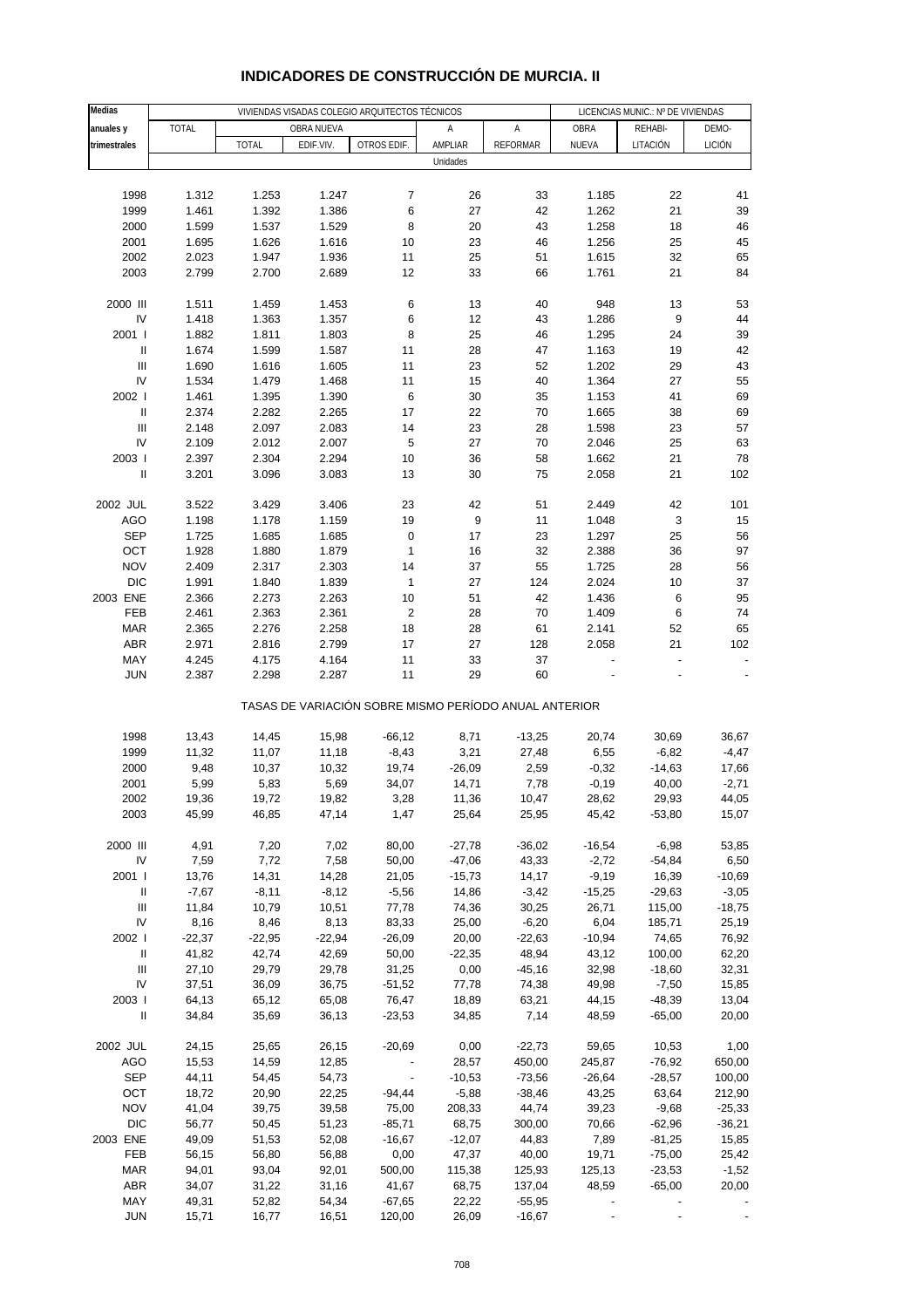| Medias                             |                   |                          | VIVIENDAS                |                  |                      |                          |                | PROYECTOS VISADOS                                     |                  | CERTIFICAC.    | LIQUIDACIÓN      |
|------------------------------------|-------------------|--------------------------|--------------------------|------------------|----------------------|--------------------------|----------------|-------------------------------------------------------|------------------|----------------|------------------|
| anuales y                          |                   | <b>INICIADAS</b>         |                          |                  | TERMINADAS           |                          |                | POR EL COLEGIO DE ARQUITECTOS                         |                  | FIN DE OBRA    | <b>EJECUCIÓN</b> |
| trimestrales                       | <b>TOTAL</b>      | <b>PROTEGIDAS</b>        | <b>LIBRES</b>            | <b>TOTAL</b>     | PROTEGIDAS           | <b>LIBRES</b>            | <b>TOTAL</b>   | <b>PROTEGIDOS</b>                                     | <b>LIBRES</b>    | Nº VIVIENDAS   | MAT. OBRA        |
|                                    |                   |                          |                          |                  | Unidades             |                          |                |                                                       |                  | Unidades       | Miles €          |
|                                    |                   |                          |                          |                  |                      |                          |                |                                                       |                  |                |                  |
| 1998                               | 1.267             | 576                      | 691                      | 711              | 311                  | 400                      | 1.172          | 394                                                   | 778              | 867            | 29.771           |
| 1999                               | 1.333             | 405                      | 929                      | 877              | 265                  | 612                      | 1.458          | 361                                                   | 1.097            | 895            | 31.619           |
| 2000                               | 1.390             | 342                      | 1.048                    | 991              | 291                  | 700                      | 1.431          | 256                                                   | 1.175            | 1.061          | 40.030           |
| 2001                               | 1.367             | 252                      | 1.114                    | 1.251            | 264                  | 987                      | 1.517          | 228                                                   | 1.290            | 1.191          | 46.329           |
| 2002                               | 1.675             | 254                      | 1.421                    | 1.197            | 231                  | 966                      | 1.781          | 200                                                   | 1.581            | 1.381          | 62.652           |
| 2003                               | 1.357             | 147                      | 1.210                    | 1.338            | 199                  | 1.139                    | 2.138          | 134                                                   | 2.004            | 1.535          | 68.097           |
|                                    |                   |                          |                          |                  |                      |                          |                |                                                       |                  |                |                  |
| 2000 III                           | 1.431             | 178                      | 1.253                    | 1.152            | 269                  | 883                      | 1.263          | 236                                                   | 1.027            | 915            | 34.926           |
| ${\sf IV}$                         | 1.378             | 480                      | 898                      | 984              | 209                  | 775                      | 1.355          | 222                                                   | 1.133            | 1.071          | 39.726           |
| 2001 l                             | 1.223             | 204                      | 1.019                    | 1.295            | 258                  | 1.036                    | 1.456          | 190                                                   | 1.265            | 1.188          | 45.365           |
| $\ensuremath{\mathsf{II}}$         | 1.454             | 315                      | 1.139                    | 1.169            | 158                  | 1.011                    | 1.663          | 280                                                   | 1.383            | 1.533          | 57.634           |
| $\ensuremath{\mathsf{III}}\xspace$ | 1.448             | 203                      | 1.245                    | 1.260            | 368                  | 892                      | 1.471          | 299                                                   | 1.171            | 985            | 40.427           |
| ${\sf IV}$                         | 1.341             | 287                      | 1.054                    | 1.279            | 270                  | 1.009                    | 1.479          | 141                                                   | 1.339            | 1.060          | 41.890           |
| 2002                               | 1.369             | 164                      | 1.205                    | 1.212            | 180                  | 1.032                    | 1.548          | 184                                                   | 1.364            | 1.194          | 50.896           |
| $\ensuremath{\mathsf{II}}$         | 1.478             | 250                      | 1.228                    | 1.412            | 159                  | 1.253                    | 1.940          | 130                                                   | 1.810            | 1.409          | 64.462           |
| $\mathbf{III}$                     | 1.969             | 339                      | 1.629                    | 867              | 307                  | 560                      | 2.000          | 197                                                   | 1.803            | 1.441          | 62.466           |
| IV                                 | 1.884             | 261                      | 1.623                    | 1.296            | 277                  | 1.019                    | 1.634          | 289                                                   | 1.345            | 1.482          | 72.785           |
| 2003                               | 1.357             | 147                      | 1.210                    | 1.338            | 199                  | 1.139                    | 2.138          | 134                                                   | 2.004            | 1.283          | 62.078           |
| $\ensuremath{\mathsf{II}}$         | $\blacksquare$    | $\overline{\phantom{a}}$ | ÷                        |                  |                      | ÷,                       |                | $\overline{\phantom{a}}$                              | $\overline{a}$   | 1.787          | 74.116           |
|                                    |                   |                          |                          |                  |                      |                          |                |                                                       |                  |                |                  |
| 2002 JUL                           | 2.168             | 627                      | 1.541                    | 1.558            | 292                  | 1.266                    | 3.682          | 355                                                   | 3.327            | 2.829          | 114.644          |
| <b>AGO</b>                         | 2.223             | 55                       | 2.168                    | 246              | 246                  | $\pmb{0}$                | 1.161          | 52                                                    | 1.109            | 91             | 5.032            |
| <b>SEP</b>                         | 1.515             | 336                      | 1.179                    | 796              | 383                  | 413                      | 1.158          | 184                                                   | 974              | 1.402          | 67.723           |
| OCT                                | 3.451             | 457                      | 2.994                    | 1.164            | 196                  | 968                      | 1.445          | 348                                                   | 1.097            | 1.509          | 79.757           |
| <b>NOV</b>                         | 1.151             | 153                      | 998                      | 1.522            | 461                  | 1.061                    | 1.142          | 444                                                   | 698              | 1.563          | 77.396           |
| <b>DIC</b>                         | 1.051             | 174                      | 877                      | 1.202            | 173                  | 1.029                    | 2.315          | 76                                                    | 2.239            | 1.373          | 61.203           |
| 2003 ENE                           | 1.246             | 259                      | 987                      | 1.025            | 78                   | 947                      | 2.171          | 45                                                    | 2.126            | 1.370          | 61.968           |
| FEB                                | 809               | 181                      | 628                      | 1.612            | 320                  | 1.292                    | 2.043          | 186                                                   | 1.857            | 1.236          | 56.639           |
|                                    | 2.015             | $\mathbf 0$              | 2.015                    | 1.377            | 199                  | 1.178                    | 2.200          | 172                                                   | 2.028            | 1.244          |                  |
| <b>MAR</b><br>ABR                  |                   |                          |                          |                  |                      |                          |                |                                                       | $\overline{a}$   | 1.704          | 67.628           |
| MAY                                |                   |                          |                          |                  |                      |                          |                |                                                       |                  | 1.635          | 62.472<br>69.300 |
| <b>JUN</b>                         |                   |                          |                          |                  |                      |                          |                |                                                       |                  | 2.023          | 90.576           |
|                                    |                   |                          |                          |                  |                      |                          |                |                                                       |                  |                |                  |
|                                    |                   |                          |                          |                  |                      |                          |                | TASAS DE VARIACIÓN SOBRE MISMO PERÍODO ANUAL ANTERIOR |                  |                |                  |
|                                    |                   |                          |                          |                  |                      |                          |                |                                                       |                  |                |                  |
| 1998<br>1999                       | 16,74<br>5,24     | 6,67<br>$-29,71$         | 26,71<br>34,37           | 0,45<br>23,31    | 6,53<br>$-14,85$     | $-3,83$<br>53,03         | 8,10<br>24,42  | $-2,56$<br>$-8,36$                                    | 14,44<br>41,01   | 13,75<br>3,23  | 10,48<br>6,21    |
|                                    |                   |                          |                          |                  |                      |                          |                |                                                       |                  |                |                  |
| 2000                               | 4,23              | $-15,61$                 | 12,87                    | 12,97            | 9,55                 | 14,45                    | $-1,85$        | $-29,01$                                              | 7,09             | 18,46          | 26,60<br>15,73   |
| 2001                               | $-1,64$           | $-26,09$                 | 6,32                     | 26,27            | $-9,21$              | 40,99                    | 6,05           | $-11,13$                                              | 9,79             | 12,32          |                  |
| 2002<br>2003                       | 22,55<br>$-0,90$  | 0,50<br>$-10,57$         | 27,54<br>0,41            | $-4,34$          | $-12,58$<br>10,56    | $-2,14$<br>10,40         | 17,35<br>38,14 | $-12,16$<br>$-26,86$                                  | 22,56<br>46,90   | 15,94<br>17,97 | 35,23<br>18,06   |
|                                    |                   |                          |                          | 10,43            |                      |                          |                |                                                       |                  |                |                  |
| 2000 III                           | 14,21             | $-26,58$                 | 23,97                    | 33,53            | $-2,30$              | 50,34                    | $-5,30$        | $-31,09$                                              | 3,60             | 21,24          | 29,67            |
| ${\sf IV}$                         | 12,40             | 43,76                    | 0,67                     | 7,82             | 20,15                | 4,92                     | $-0,85$        | $-9,26$                                               | 0,98             | 18,39          | 15,56            |
| 2001 l                             |                   |                          |                          |                  |                      |                          |                |                                                       |                  |                |                  |
| Ш                                  | $-21,65$<br>22,38 | $-63,04$<br>101,28       | 0,99<br>10,40            | 61,23<br>14,23   | $-35,36$<br>$-44,31$ | 156,94<br>36,74          | 0,07<br>0,75   | $-38,27$<br>8,39                                      | 10,38<br>$-0,67$ | 26,73          | 15,29            |
| Ш                                  | 1,21              | 14,45                    |                          | 9,37             | 36,76                |                          | 16,47          | 27,02                                                 | 14,05            | 16,20<br>7,57  | 24,96<br>15,75   |
| IV                                 | $-2,66$           | $-40,17$                 | $-0,66$<br>17,37         |                  | 29,39                | 1,02                     | 9,20           | $-36,64$                                              | 18,19            | $-1,03$        |                  |
| 2002                               | 11,91             | $-19,61$                 | 18,21                    | 30,06<br>$-6,41$ | $-30,32$             | 30,24<br>$-0,45$         | 6,32           | $-3,50$                                               | 7,80             | 0,48           | 5,45             |
| $\mathbf{II}$                      | 1,60              |                          | 7,78                     | 20,76            | 0,21                 | 23,97                    | 16,63          | $-53,69$                                              | 30,87            |                | 12,19            |
| Ш                                  | 35,93             | $-20,72$<br>66,89        | 30,87                    | $-31,24$         | $-16,65$             | $-37,26$                 | 36,02          | $-34,19$                                              | 53,96            | $-8,07$        | 11,85            |
| IV                                 | 40,52             |                          |                          |                  |                      |                          |                |                                                       |                  | 46,31          | 54,52            |
| 2003                               | $-0,90$           | $-8,94$<br>$-10,57$      | 53,98<br>0,41            | 1,30<br>10,43    | 2,47<br>10,56        | 0,99<br>10,40            | 10,46<br>38,14 | 105,69                                                | 0,45<br>46,90    | 39,78          | 73,75            |
| $\mathbf{II}$                      |                   |                          | $\overline{\phantom{a}}$ |                  |                      |                          |                | $-26,86$                                              |                  | 7,48<br>26,85  | 21,97<br>14,98   |
|                                    |                   |                          |                          |                  |                      |                          |                |                                                       |                  |                |                  |
| 2002 JUL                           | 65,88             | 173,80                   | 42,95                    | $-44,34$         | $-56,93$             | $-40,31$                 | 31,50          | $-55,63$                                              | 66,35            | 39,98          | 43,34            |
| AGO                                | 46,83             | $-40,22$                 | 52,46                    | $-30,51$         | $-13,07$             | $\overline{\phantom{a}}$ | 47,52          | 1,96                                                  | 50,68            | 160,00         | 243,03           |
| SEP                                | $-0,59$           | 16,26                    | $-4,53$                  | 26,75            | 165,97               | $-14,67$                 | 40,36          | 291,49                                                | 25,19            | 56,12          | 70,02            |
| OCT                                | 61,26             | 34,41                    | 66,33                    | 13,56            | $-22,22$             | 25,23                    | $-1,77$        | 64,93                                                 | $-12,94$         | 18,54          | 61,04            |
| <b>NOV</b>                         | 16,50             | $-53,07$                 | 50,76                    | 19,28            | 114,42               | 0,00                     | $-31,86$       | 372,34                                                | $-55,88$         | 36,15          | 71,25            |
| <b>DIC</b>                         | 17,43             | $-10,77$                 | 25,29                    | $-21,80$         | $-49,56$             | $-13,82$                 | 79,32          | $-35,04$                                              | 90,72            | 80,90          | 97,76            |
| 2003 ENE                           | 0,00              | 131,25                   | $-12,96$                 | $-4,03$          | $-58,29$             | 7,49                     | 30,08          | $-80,60$                                              | 47,95            | 29,00          | 51,68            |
| FEB                                | $-51,59$          | $-26,72$                 | $-55,90$                 | 18,27            | 71,12                | 9,86                     | 48,58          | 22,37                                                 | 51,84            | 7,57           | 4,72             |
| MAR                                | 69,33             | $\blacksquare$           | 90,63                    | 14,37            | 19,88                | 13,49                    | 37,59          | 2,99                                                  | 41,62            | $-9,26$        | 17,11            |
| ABR                                |                   |                          |                          |                  |                      |                          |                |                                                       |                  | 13,90          | $-14,30$         |
| MAY                                |                   |                          |                          |                  |                      |                          |                |                                                       |                  | 24,81          | 8,27             |
| <b>JUN</b>                         |                   |                          |                          |                  |                      |                          |                |                                                       |                  | 42,36          | 60,37            |

### **INDICADORES DE CONSTRUCCIÓN DE MURCIA. III**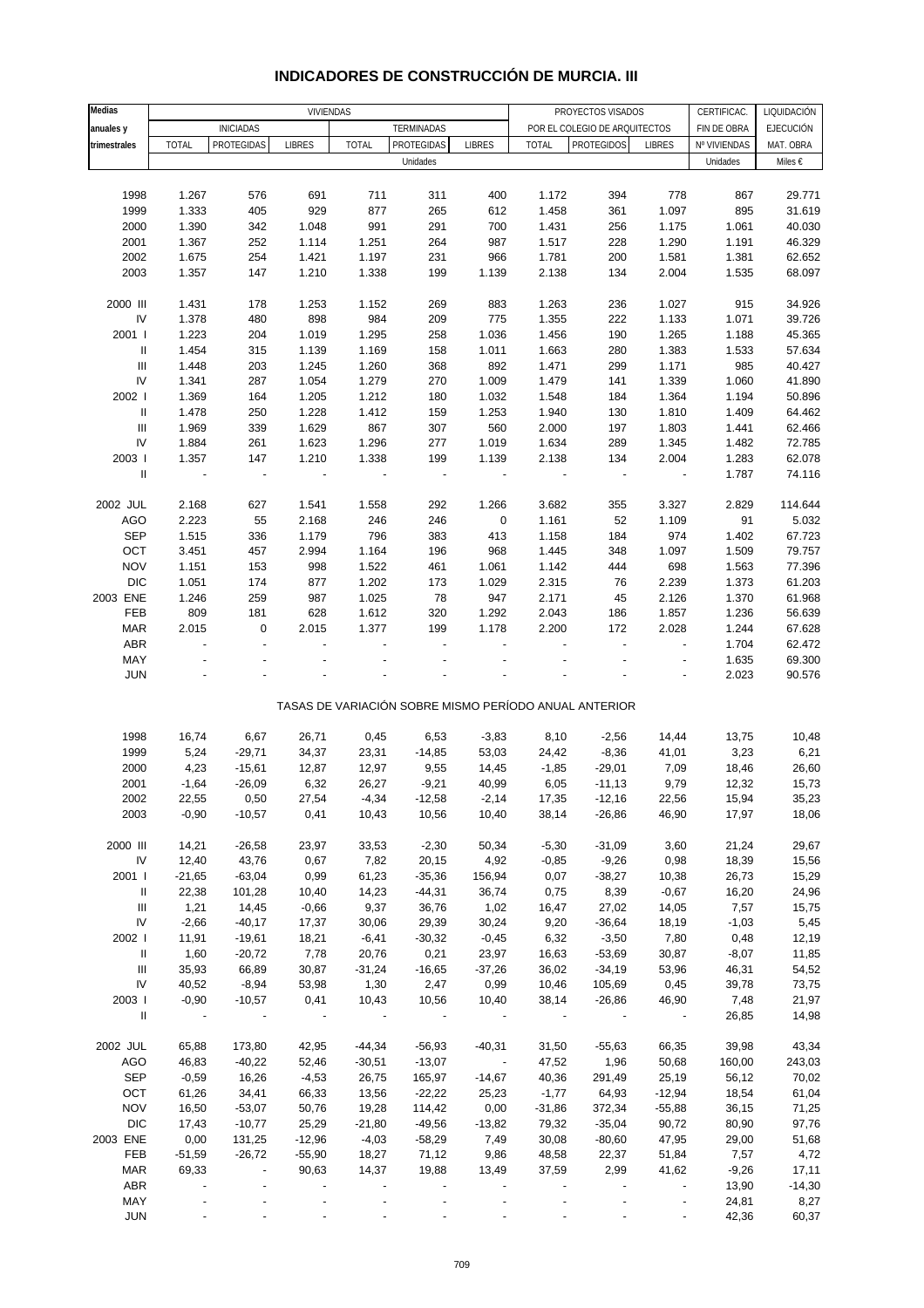#### **Medias** CONSUMO LICITACIÓN OFICIAL (SEOPAN) LICITACIÓN OFICIAL (FOMENTO) CONSUMO **anuales y** DE TOTAL EDIFICACIÓN OBRA CIVIL TOTAL EDIFICACIÓN INGENIERÍA E.ELECTRICA **trimestrales | CEMENTO | | | | | | | | | | | | | | | | | | CONSTRUC.** Toneladas in the second control of the Miles € the second control of the Gwhich in the Gwhich is the Gwhich in 1998 94.302 31.802,9 9.543,2 22.259,6 39.918 9.075 30.843 7,207 1999 112.217 32.846,2 8.922,9 23.923,3 25.467 8.089 17.378 7,457 2000 130.859 40.114,3 17.712,0 22.402,3 33.507 17.431 16.076 7,800 2001 140.736 37.162,8 8.737,9 28.424,8 35.448 10.947 24.500 6,617 2002 162.738 31.390,3 12.692,2 18.698,1 33.789 13.925 19.864 4,816 2003 211.317 61.083,0 15.903,9 45.179,0 57.738 7.156 50.582 5,714 2000 IV 123.655 19.573,0 9.694,5 9.878,6 19.670 9.426 10.244 7,830 2001 I 140.478 15.778,0 4.742,1 11.035,9 19.974 8.504 11.470 8,008 II 144.483 36.182,7 7.276,7 28.906,0 40.998 10.887 30.110 7,343 III 142.730 31.191,6 11.316,3 19.875,3 35.293 11.591 23.702 7,097 IV 135.251 65.498,9 11.616,6 53.882,2 45.526 12.806 32.720 4,019 2002 I 154.233 15.500,2 12.087,0 3.413,2 23.382 17.534 5.848 4,480 II 166.665 38.872,9 15.854,8 23.018,1 40.513 16.823 23.690 4,367 III 161.334 40.717,1 8.567,2 32.149,9 38.482 7.294 31.188 4,887 IV 168.719 30.470,8 14.259,7 16.211,1 32.777 14.047 18.730 5,529 2003 I 197.570 54.213,9 13.015,1 41.198,8 55.071 7.558 47.512 5,594 II 225.063 67.952,0 18.792,8 49.159,2 61.738 6.552 55.187 5,360  $\blacksquare$ 2002 OCT 178.983 34.532,2 11.186,4 23.345,8 40.615 11.145 29.469 6,394 NOV 173.666 18.820,7 10.736,1 8.084,6 26.138 9.246 16.892 5,343 DIC 153.508 38.059,4 20.856,6 17.202,8 31.579 21.751 9.828 4,851 2003 ENE 170.422 45.136,4 14.605,8 30.530,6 36.384 6.331 30.053 5,702 FEB 195.773 56.821,4 8.553,1 48.268,4 57.202 8.213 48.989 5,608 MAR 226.516 60.683,9 15.886,3 44.797,6 71.626 8.131 63.495 5,472 ABR 196.049 87.854,8 10.579,8 77.274,9 85.152 8.873 76.280 5,021 MAY 241.507 66.595,5 24.903,3 41.692,2 38.324 4.231 34.093 6,117 JUN 237.634 49.405,8 20.895,2 28.510,6 - - - 4,942 JUL - - - - - - - 6,078 AGO - - - - - - - 6,055  $SEP$  - - - - - - - - - - - - - - - - - 6,427 TASAS DE VARIACIÓN SOBRE MISMO PERÍODO ANUAL ANTERIOR 1998 19,29 56,51 2,78 101,71 94,97 1,68 167,06 -4,05 1999 19,00 3,28 -6,50 7,47 -36,20 -10,86 -43,66 3,47 2000 16,61 22,13 98,50 -6,36 31,57 115,49 -7,49 4,60 2001 7,55 -7,36 -50,67 26,88 5,79 -37,20 52,41 -15,18 2002 15,63 -15,53 45,25 -34,22 -4,68 27,20 -18,92 -27,22 2003 31,70 124,68 13,84 241,86 109,16 -54,99 332,13 24,81 2000 IV 10,77 -35,53 -38,43 -32,40 -31,59 -27,31 -35,12 7,01 2001 I 5,67 -6,11 -40,11 24,18 -8,32 -1,31 -12,91 -2,76 II 10,17 -32,37 -78,28 44,56 -24,98 -68,14 47,01 0,86 III 5,18 -55,81 -42,65 -60,91 -6,93 -33,81 16,14 -9,68 IV 9,38 234,64 19,83 445,45 131,45 35,86 219,41 -48,67 2002 I 9,79 -1,76 154,89 -69,07 17,06 106,17 -49,01 -44,05 II 15,35 7,44 117,89 -20,37 -1,18 54,52 -21,32 -40,53 III 13,03 30,54 -24,29 61,76 9,04 -37,07 31,58 -31,14 IV 24,75 -53,48 22,75 -69,91 -28,00 9,69 -42,76 37,58 2003 I 28,10 249,76 7,68 - 135,53 -56,89 712,45 24,87 II 35,04 74,81 18,53 113,57 81,91 -51,28 169,32 22,75  $\blacksquare$ 2002 OCT 16,00 77,33 -4,03 198,63 24,43 -48,86 171,68 41,52 NOV 21,23 -76,52 -45,62 -86,61 -65,52 -19,04 -73,77 22,32 DIC 41,87 -60,72 504,25 -81,59 12,27 317,97 -57,13 52,98 2003 ENE 11,03 197,90 26,36 749,75 8,50 -76,63 366,15 8,92 FEB 24,38 134,33 -56,01 904,82 254,90 -7,04 572,65 27,14 MAR 49,21 754,61 202,15 - 249,51 -51,25 - 44,23 ABR 18,64 210,43 44,12 268,68 231,86 -16,28 406,51 8,21 MAY 35,85 83,15 25,15 153,26 -9,22 -74,04 31,52 46,27 JUN 51,38 -4,91 2,81 -9,87 - - - 15,52 JUL - - - - - - - 17,65 Miles €

#### **INDICADORES DE CONSTRUCCIÓN DE MURCIA. IV**

 AGO - - - - - - - 41,54 SEP - - - - - - - 23,19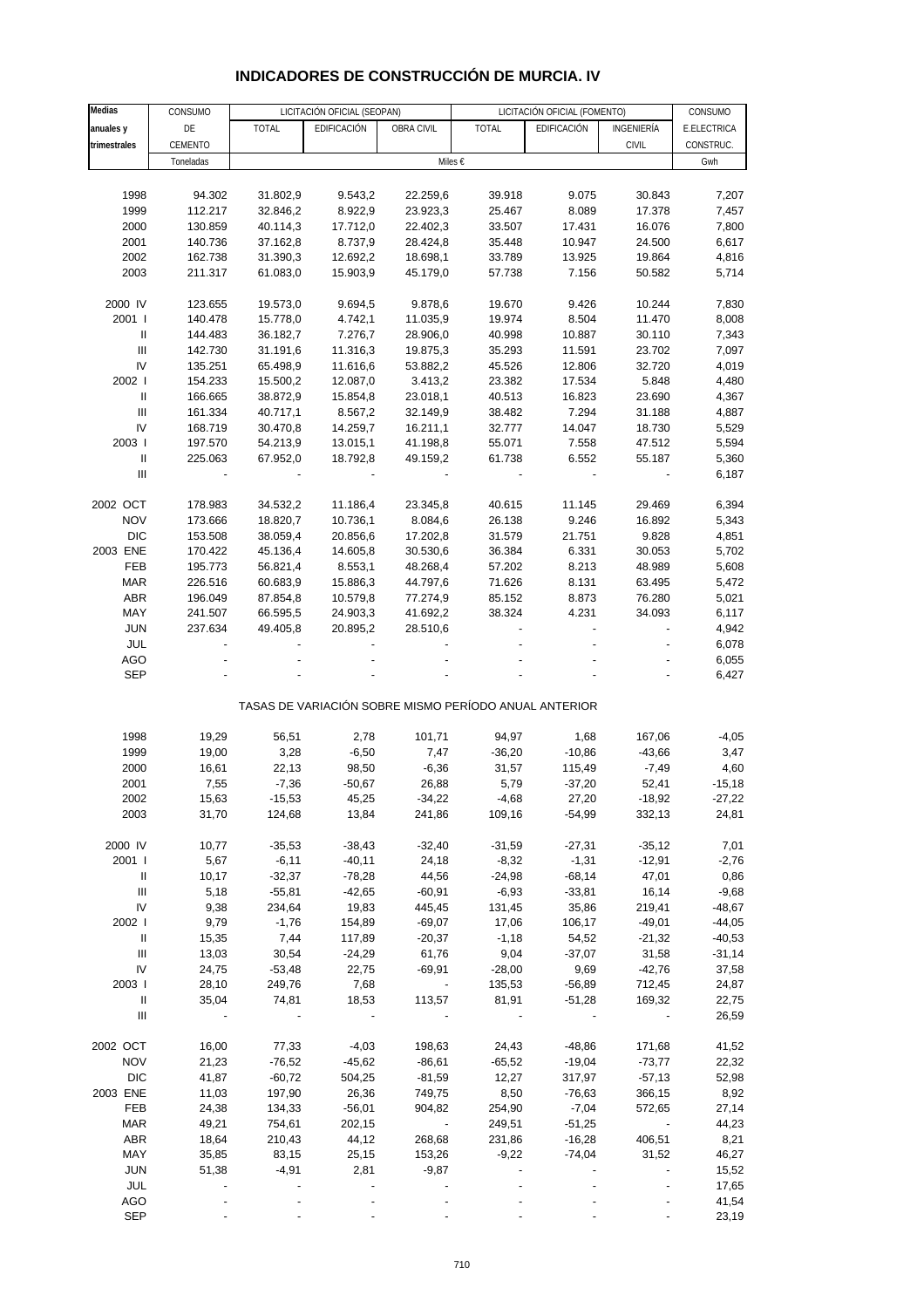| <b>Medias</b>                      | ESTABLECIMIENTOS HOTELEROS |                    |                                                       |                    |                          |                  |                 |
|------------------------------------|----------------------------|--------------------|-------------------------------------------------------|--------------------|--------------------------|------------------|-----------------|
| anuales y                          |                            | NÚMERO DE VIAJEROS |                                                       |                    | NÚMERO DE PERNOCTACIONES |                  | <b>GRADO DE</b> |
| trimestrales                       | <b>TOTAL</b>               | <b>ESPAÑOLES</b>   | EXTRANJEROS                                           | <b>TOTAL</b>       | <b>ESPAÑOLES</b>         | EXTRANJEROS      | OCUPACIÓN       |
|                                    |                            |                    | Unidades                                              |                    |                          |                  | %               |
|                                    |                            |                    |                                                       |                    |                          |                  |                 |
| 1998                               | 51.051                     | 43.817             | 7.234                                                 | 183.644            | 153.346                  | 30.297           | 48,07           |
| 1999                               | 57.616                     | 48.834             | 8.782                                                 | 189.898            | 155.942                  | 33.956           | 46,62           |
| 2000                               | 63.950                     | 53.986             | 9.964                                                 | 201.253            | 164.461                  | 36.791           | 47,53           |
| 2001                               | 66.484                     | 55.352             | 11.132                                                | 205.899            | 168.718                  | 37.181           | 47,75           |
| 2002                               | 67.362                     | 54.981             | 12.381                                                | 204.673            | 162.468                  | 42.206           | 44,25           |
| 2003                               | 74.435                     | 60.695             | 13.739                                                | 231.999            | 185.623                  | 46.376           | 49,26           |
|                                    |                            |                    |                                                       |                    |                          |                  |                 |
| 2000 IV                            | 58.721                     | 49.801             | 8.920                                                 | 148.164            | 118.970                  | 29.194           | 39,14           |
| 2001 l                             | 53.590                     | 44.454             | 9.136                                                 | 156.698            | 127.144                  | 29.554           | 41,59           |
| Ш                                  | 71.570                     | 59.581             | 11.988                                                | 219.515            | 177.143                  | 42.372           | 50,15           |
| Ш                                  | 79.204                     | 66.472             | 12.732                                                | 294.940            | 246.899                  | 48.041           | 59,42           |
| IV                                 | 61.574                     | 50.902             | 10.671                                                | 152.441            | 123.684                  | 28.757           | 39,83           |
| 2002                               | 55.665                     | 45.817             | 9.849                                                 | 163.036            | 128.915                  | 34.122           | 32,78           |
| $\mathbf{I}$                       | 72.332                     | 59.157             | 13.175                                                | 209.593            | 164.494                  | 45.098           | 46,02           |
| $\mathbf{III}$                     | 79.871                     | 64.846             | 15.025                                                | 284.275            | 233.168                  | 51.107           | 57,57           |
| IV                                 | 61.580                     | 50.106             | 11.474                                                | 161.789            | 123.293                  | 38.496           | 40,64           |
| 2003                               | 60.956                     | 49.738             | 11.218                                                | 181.194            | 144.218                  | 36.977           | 42,44           |
| $\sf II$                           | 82.386                     | 66.765             | 15.622                                                | 235.280            | 184.995                  | 50.284           | 49,77           |
| Ш                                  | 82.725                     | 68.027             | 14.698                                                | 303.283            | 248.671                  | 54.612           | 58,72           |
|                                    |                            |                    |                                                       |                    |                          |                  |                 |
| 2002 SEP                           | 83.124                     | 67.238             | 15.886                                                | 271.754            | 220.784                  | 50.970           | 56,72           |
| OCT                                | 75.133                     | 58.582             | 16.551                                                | 192.330            | 142.090                  | 50.240           | 44,23           |
| <b>NOV</b>                         | 59.872                     | 48.899             | 10.973                                                | 162.847            | 119.914                  | 42.933           | 42,23           |
| <b>DIC</b>                         | 49.735                     | 42.836             | 6.899                                                 | 130.191            | 107.876                  | 22.315           | 35,47           |
| 2003 ENE                           | 52.649                     | 41.749             | 10.900                                                | 158.972            | 128.429                  | 30.543           | 37,45           |
| FEB                                | 58.476                     | 48.234             | 10.242                                                | 169.175            | 135.103                  | 34.072           | 42,89           |
| <b>MAR</b>                         | 71.743                     | 59.231             | 12.512                                                | 215.436            | 169.121                  | 46.315           | 46,98           |
| <b>ABR</b>                         | 85.689                     | 70.459             | 15.230                                                | 249.775            | 200.881                  | 48.894           | 52,08           |
| MAY                                | 81.628                     | 64.980             | 16.648                                                | 215.231            | 163.335                  | 51.896           | 47,36           |
| <b>JUN</b>                         | 79.842                     | 64.855             | 14.987                                                | 240.833            | 190.770                  | 50.063           | 49,88           |
| JUL                                | 79.377                     |                    |                                                       |                    |                          |                  |                 |
| AGO                                | 86.072                     | 64.738<br>71.315   | 14.639<br>14.757                                      | 283.518<br>323.048 | 230.770<br>266.572       | 52.748<br>56.476 | 54,45<br>62,99  |
|                                    |                            |                    | TASAS DE VARIACIÓN SOBRE MISMO PERÍODO ANUAL ANTERIOR |                    |                          |                  |                 |
|                                    |                            |                    |                                                       |                    |                          |                  |                 |
| 1998                               | 8,73                       | 7,05               | 20,16                                                 | 9,12               | 6,53                     | 24,45            | $-0,30$         |
| 1999                               | 9,74                       | 8,18               | 19,30                                                 | 1,73               | $-0,19$                  | 11,62            | $-0,89$         |
| 2000                               | 10,99                      | 10,55              | 13,46                                                 | 5,98               | 5,46                     | 8,35             | 1,94            |
| 2001                               | 3,96                       | 2,53               | 11,72                                                 | 2,31               | 2,59                     | 1,06             | 0,46            |
| 2002                               | 1,32                       | $-0,67$            | 11,22                                                 | $-0,60$            | $-3,70$                  | 13,51            | -7,31           |
| 2003                               | 10,17                      | 9,80               | 11,86                                                 | 9,24               | 9,27                     | 9,12             | 11,83           |
|                                    |                            |                    |                                                       |                    |                          |                  |                 |
| 2000 IV                            | 15,94                      | 15,42              | 18,96                                                 | 15,51              | 12,60                    | 29,09            | 3,46            |
| 2001 l                             | 4,21                       | 0,81               | 24,71                                                 | 1,99               | 0,38                     | 9,57             | $-1,74$         |
| Ш                                  | 0,83                       | $-0,52$            | 8,11                                                  | $-3,37$            | $-4,42$                  | 1,26             | $-2,65$         |
| Ш                                  | 6,06                       | 6,95               | 1,69                                                  | 6,85               | 8,82                     | $-2,27$          | 3,99            |
| IV                                 | 4,86                       | 2,21               | 19,63                                                 | 2,89               | 3,96                     | $-1,50$          | 1,76            |
| 2002                               | 3,87                       | 3,06               | 7,80                                                  | 4,04               | 1,39                     | 15,45            | $-21,18$        |
| Ш                                  | 1,07                       | $-0,71$            | 9,90                                                  | $-4,52$            | $-7,14$                  | 6,44             | $-8,24$         |
| $\ensuremath{\mathsf{III}}\xspace$ | 0,84                       | $-2,45$            | 18,01                                                 | $-3,62$            | $-5,56$                  | 6,38             | $-3,10$         |
| IV                                 | 0,01                       | $-1,57$            | 7,52                                                  | 6,13               | $-0,32$                  | 33,87            | 2,04            |
| 2003                               | 9,50                       | 8,56               | 13,90                                                 | 11,14              | 11,87                    | 8,37             | 29,48           |
| Ш                                  | 13,90                      | 12,86              | 18,57                                                 | 12,26              | 12,46                    | 11,50            | 8,16            |
| Ш                                  | 5,72                       | 6,88               | 0,71                                                  | 4,39               | 3,89                     | 6,72             | 1,24            |
| 2002 SEP                           | 1,76                       | $-4,38$            | 39,76                                                 | $-0,36$            | $-5,18$                  | 27,76            | $-1,48$         |
| OCT                                | $-0,64$                    | $-5,77$            | 23,08                                                 | $-2,19$            | $-12,96$                 | 50,46            | $-0,99$         |
| <b>NOV</b>                         | $-4,62$                    | $-4,87$            | $-3,51$                                               | 2,56               | $-6,26$                  | 39,12            | $-3,25$         |
| <b>DIC</b>                         | 7,34                       | 9,45               | $-4, 11$                                              | 27,75              | 35,02                    | 1,34             | 13,80           |
| 2003 ENE                           | 24,77                      | 21,01              | 41,60                                                 | 44,33              | 51,58                    | 20,17            | 18,74           |
| FEB                                | 10,08                      | 9,69               | 11,95                                                 | 11,52              | 12,03                    | 9,54             | 36,77           |
| <b>MAR</b>                         | 0,09                       | 0,43               | $-1,47$                                               | $-5,20$            | $-6,78$                  | 1,03             | 32,60           |
| ABR                                | 20,70                      | 22,96              | 11,25                                                 | 25,20              | 28,53                    | 13,16            | 16,59           |
| MAY                                | 11,21                      | 9,67               | 17,66                                                 | 2,21               | 0,75                     | 7,08             | 4,20            |
| <b>JUN</b>                         | 9,96                       | 6,46               | 28,24                                                 | 10,12              | 8,96                     | 14,76            | 4,07            |
| JUL                                | 4,90                       | 5,09               | 4,07                                                  | 2,51               | 2,83                     | 1,12             | 0,42            |
| AGO                                | 6,50                       | 8,55               | $-2,43$                                               | 6,09               | 4,82                     | 12,54            | 1,96            |

### **INDICADORES DE SERVICIOS DE MURCIA. I**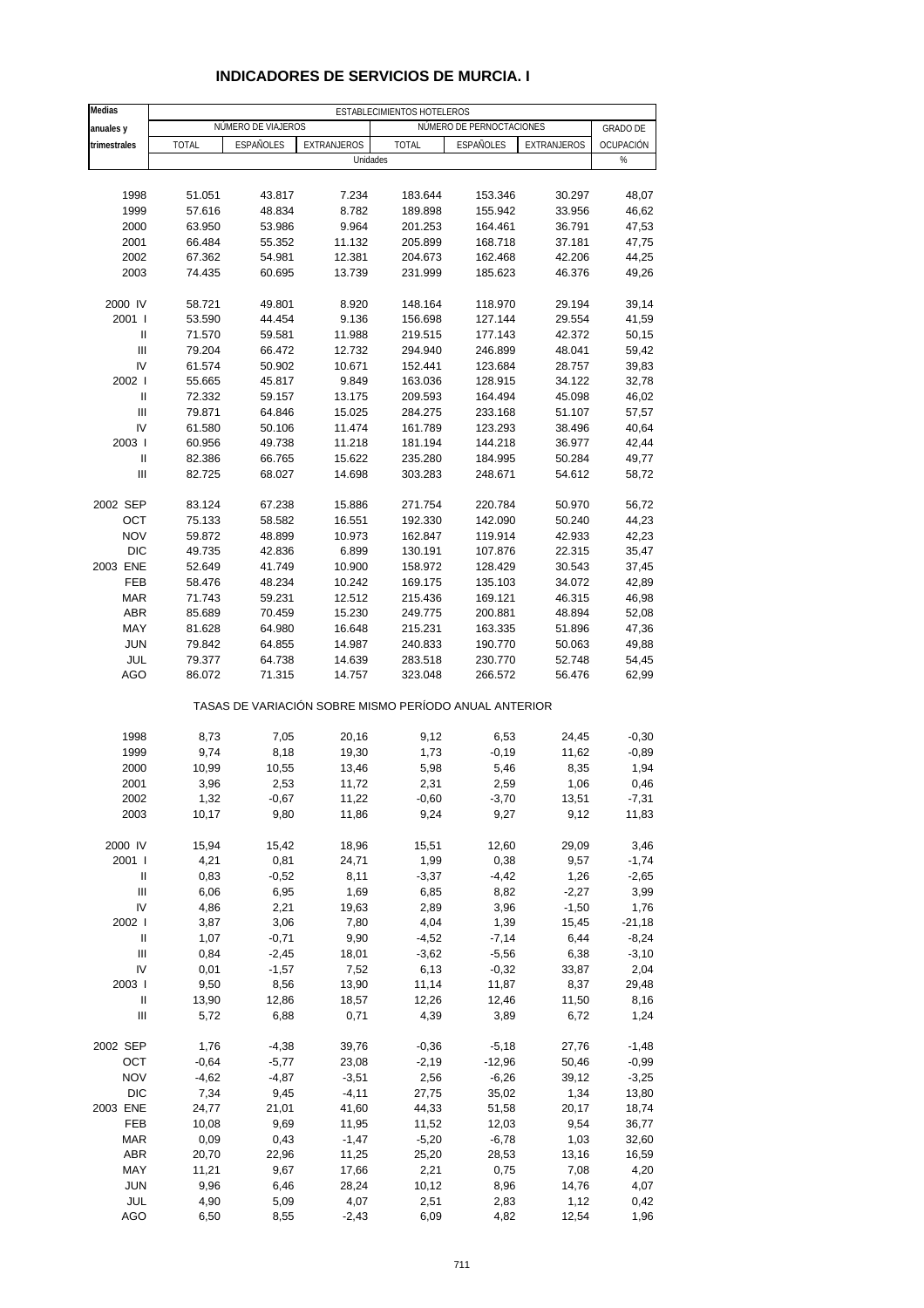| Medias                             | ACAMPAMENTOS TURÍSTICOS |                    |                                                       |               |                          |             |                 |  |
|------------------------------------|-------------------------|--------------------|-------------------------------------------------------|---------------|--------------------------|-------------|-----------------|--|
| anuales y                          |                         | NÚMERO DE VIAJEROS |                                                       |               | NÚMERO DE PERNOCTACIONES |             | <b>GRADO DE</b> |  |
| trimestrales                       | <b>TOTAL</b>            | <b>ESPAÑOLES</b>   | EXTRANJEROS                                           | <b>TOTAL</b>  | ESPAÑOLES                | EXTRANJEROS | OCUPACIÓN       |  |
|                                    |                         |                    | Unidades                                              |               |                          |             | %               |  |
|                                    |                         |                    |                                                       |               |                          |             |                 |  |
| 1998                               | 8.523                   | 6.757              | 1.765                                                 | 55.037        | 34.916                   | 20.121      | 12,93           |  |
| 1999                               | 9.741                   | 7.487              | 2.254                                                 | 63.073        | 34.067                   | 29.006      | 14,65           |  |
| 2000                               | 10.620                  | 7.795              | 2.825                                                 | 76.328        | 32.934                   | 43.394      | 27,65           |  |
| 2001                               | 13.331                  | 10.226             | 3.105                                                 | 103.009       | 42.233                   | 60.776      | 37,04           |  |
| 2002                               | 12.847                  | 9.046              | 3.801                                                 | 114.138       | 40.293                   | 73.844      | 39,80           |  |
| 2003                               | 15.492                  | 11.651             | 3.841                                                 | 126.158       | 54.668                   | 71.490      | 48,63           |  |
|                                    |                         |                    |                                                       |               |                          |             |                 |  |
| 2000 IV                            | 7.977                   | 5.209              | 2.768                                                 | 75.732        | 15.363                   | 60.370      | 29,36           |  |
| 2001 l                             | 7.781                   | 4.482              | 3.300                                                 | 110.816       | 11.749                   | 99.067      | 45,19           |  |
| Ш                                  | 15.706                  | 13.370             | 2.336                                                 | 71.803        | 39.017                   | 32.786      | 27,30           |  |
| $\ensuremath{\mathsf{III}}\xspace$ | 23.096                  | 19.139             | 3.958                                                 | 135.008       | 106.550                  | 28.458      | 37,91           |  |
| IV                                 | 6.740                   | 3.913              | 2.827                                                 | 94.408        | 11.617                   | 82.791      | 37,75           |  |
| 2002 l                             | 10.560                  | 6.721              | 3.839                                                 | 138.679       | 19.899                   | 118.781     | 50,83           |  |
| $\mathsf{I}$                       | 10.554                  | 7.524              | 3.030                                                 | 65.402        | 22.019                   | 43.383      | 25,14           |  |
| Ш                                  | 22.303                  | 17.419             | 4.884                                                 | 142.960       | 105.172                  | 37.788      | 39,72           |  |
| IV                                 | 7.972                   | 4.520              | 3.452                                                 | 109.509       | 14.083                   | 95.426      | 43,52           |  |
| 2003                               | 6.647                   | 2.978              | 3.669                                                 | 131.166       | 10.137                   | 121.029     | 55,37           |  |
| $\sf II$                           | 14.097                  | 10.795             | 3.301                                                 | 80.557        | 33.606                   | 46.951      | 39,18           |  |
| Ш                                  | 30.852                  | 25.943             | 4.909                                                 | 187.046       | 153.058                  | 33.988      | 52,71           |  |
|                                    |                         |                    |                                                       |               |                          |             |                 |  |
| 2002 SEP                           | 14.916                  | 9.107              | 5.809                                                 | 75.349        | 32.695                   | 42.654      | 29,05           |  |
| OCT                                | 9.697                   | 4.816              | 4.881                                                 | 93.054        | 14.497                   | 78.557      | 35,09           |  |
| <b>NOV</b>                         | 7.461                   | 4.821              | 2.640                                                 | 107.172       | 14.825                   | 92.347      | 43,20           |  |
| <b>DIC</b>                         | 6.758                   | 3.922              | 2.836                                                 | 128.302       | 12.928                   | 115.374     | 52,28           |  |
| 2003 ENE                           | 5.358                   | 2.214              | 3.144                                                 | 138.079       | 9.411                    | 128.668     | 54,46           |  |
| FEB                                | 6.410                   | 2.380              | 4.030                                                 | 128.412       | 8.141                    | 120.271     | 58,16           |  |
| <b>MAR</b>                         | 8.174                   | 4.341              | 3.833                                                 | 127.007       | 12.858                   | 114.149     | 53,50           |  |
| <b>ABR</b>                         | 15.719                  | 11.230             | 4.489                                                 | 112.696       | 41.461                   | 71.235      | 56,03           |  |
| MAY                                | 10.843                  | 7.680              | 3.163                                                 | 64.644        | 23.839                   | 40.805      | 30,72           |  |
| <b>JUN</b>                         | 15.728                  | 13.476             | 2.252                                                 | 64.332        | 35.518                   | 28.814      | 30,79           |  |
| JUL                                | 26.795                  | 22.692             | 4.103                                                 | 136.252       | 108.853                  | 27.399      | 41,57           |  |
| AGO                                | 34.908                  | 29.194             | 5.714                                                 | 237.840       | 197.263                  | 40.577      | 63,84           |  |
|                                    |                         |                    | TASAS DE VARIACIÓN SOBRE MISMO PERÍODO ANUAL ANTERIOR |               |                          |             |                 |  |
|                                    |                         |                    |                                                       |               |                          |             |                 |  |
| 1998                               | $-7,05$                 | $-11,75$           | 16,73                                                 | 11,82         | 10,81                    | 13,62       | 8,79            |  |
| 1999                               | 14,29                   | 10,79              | 27,69                                                 | 14,60         | $-2,43$                  | 44,16       | 13,34           |  |
| 2000                               | 9,03                    | 4,12               | 25,31                                                 | 21,01         | $-3,33$                  | 49,60       | 88,72           |  |
| 2001                               | 25,52                   | 31,18              | 9,91                                                  | 34,96         | 28,23                    | 40,06       | 33,98           |  |
| 2002<br>2003                       | -3,63<br>7,46           | -11,54<br>8,53     | 22,42<br>4,34                                         | 10,80<br>4,50 | -4,59<br>7,04            | 21,50       | 7,46<br>22,35   |  |
|                                    |                         |                    |                                                       |               |                          | 2,64        |                 |  |
| 2000 IV                            | 55,32                   | 74,70              | 28,50                                                 | 50,93         | 35,83                    | 55,32       | 154,08          |  |
| 2001 l                             | 49,43                   | 80,20              | 21,30                                                 | 48,54         | 48,32                    | 48,57       | 59,81           |  |
| Ш                                  | 67,66                   | 91,35              | $-1,88$                                               | 50,69         | 77,50                    | 27,74       | 23,19           |  |
| $\ensuremath{\mathsf{III}}\xspace$ | 15,90                   | 16,01              | 15,36                                                 | 25,79         | 23,22                    | 36,45       | 23,16           |  |
| IV                                 | $-15,51$                | $-24,89$           | 2,12                                                  | 24,66         | $-24,38$                 | 37,14       | 28,57           |  |
| 2002 l                             | 35,71                   | 49,97              | 16,35                                                 | 25,14         | 69,37                    | 19,90       | 12,47           |  |
| Ш                                  | $-32,80$                | $-43,73$           | 29,71                                                 | $-8,91$       | $-43,57$                 | 32,32       | $-7,92$         |  |
| $\ensuremath{\mathsf{III}}\xspace$ | $-3,44$                 | $-8,99$            | 23,41                                                 | 5,89          | $-1,29$                  | 32,78       | 4,77            |  |
| IV                                 | 18,28                   | 15,51              | 22,12                                                 | 16,00         | 21,23                    | 15,26       | 15,28           |  |
| 2003                               | $-37,05$                | $-55,69$           | $-4,43$                                               | $-5,42$       | $-49,06$                 | 1,89        | 8,95            |  |
| Ш                                  | 33,57                   | 43,49              | 8,95                                                  | 23,17         | 52,62                    | 8,23        | 55,87           |  |
| $\ensuremath{\mathsf{III}}\xspace$ | 18,68                   | 20,25              | 11,01                                                 | 5,82          | 8,24                     | $-3,87$     | 16,98           |  |
|                                    |                         |                    |                                                       |               |                          |             |                 |  |
| 2002 SEP                           | 30,26                   | 12,14              | 74,44                                                 | 13,40         | $-5,42$                  | 33,81       | 16,25           |  |
| OCT                                | 6,71                    | $-13,27$           | 38,12                                                 | 14,15         | $-3,69$                  | 18,19       | 8,77            |  |
| <b>NOV</b>                         | 26,80                   | 37,86              | 10,60                                                 | 22,87         | 45,77                    | 19,84       | 19,27           |  |
| <b>DIC</b>                         | 28,77                   | 45,91              | 10,78                                                 | 12,07         | 34,28                    | 10,04       | 16,75           |  |
| 2003 ENE                           | $-20,14$                | $-33,87$           | $-6,46$                                               | 2,58          | 34,75                    | 0,82        | 11,83           |  |
| FEB                                | $-20,23$                | $-44,18$           | 6,84                                                  | $-0,44$       | $-3,45$                  | $-0,23$     | 15,65           |  |
| <b>MAR</b>                         | $-51,73$                | $-65,41$           | $-12,57$                                              | $-16,69$      | $-70,96$                 | 5,52        | 0,02            |  |
| <b>ABR</b>                         | 82,52                   | 124,47             | 24,38                                                 | 40,76         | 179,07                   | 9,24        | 98,27           |  |
| MAY                                | 8,91                    | 13,21              | $-0,28$                                               | 8,81          | 17,49                    | 4,31        | 25,23           |  |
| <b>JUN</b>                         | 20,13                   | 24,96              | $-2,47$                                               | 13,40         | 14,91                    | 11,58       | 36,12           |  |
| JUL                                | 7,12                    | 8,03               | 2,37                                                  | $-0,55$       | 5,14                     | $-18,15$    | 14,45           |  |
| AGO                                | 29,39                   | 31,84              | 18,18                                                 | 9,85          | 10,03                    | 8,98        | 18,68           |  |

### **INDICADORES DE SERVICIOS DE MURCIA. II**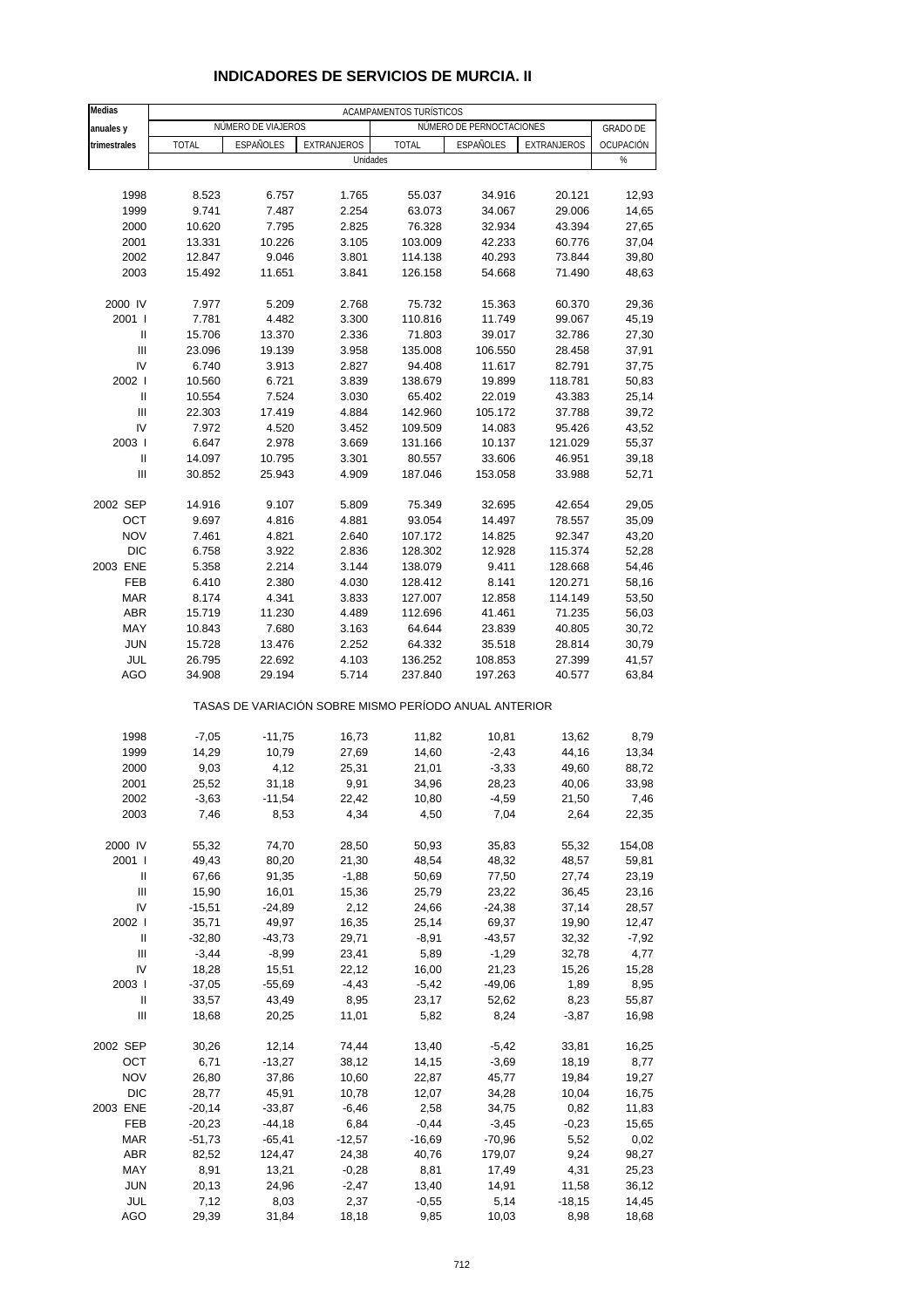| <b>Medias</b>                      | APARTAMENTOS TURÍSTICOS |                    |                                                       |              |                          |             |                 |  |  |
|------------------------------------|-------------------------|--------------------|-------------------------------------------------------|--------------|--------------------------|-------------|-----------------|--|--|
| anuales y                          |                         | NÚMERO DE VIAJEROS |                                                       |              | NÚMERO DE PERNOCTACIONES |             | <b>GRADO DE</b> |  |  |
| trimestrales                       | <b>TOTAL</b>            | ESPAÑOLES          | EXTRANJEROS                                           | <b>TOTAL</b> | ESPAÑOLES                | EXTRANJEROS | OCUPACIÓN       |  |  |
|                                    |                         |                    | Unidades                                              |              |                          |             | $\%$            |  |  |
|                                    |                         |                    |                                                       |              |                          |             |                 |  |  |
|                                    |                         |                    |                                                       |              |                          |             |                 |  |  |
| 1998                               |                         |                    |                                                       |              |                          |             |                 |  |  |
| 1999                               |                         |                    |                                                       |              |                          |             |                 |  |  |
| 2000                               | 5.823                   | 5.048              | 775                                                   | 65.447       | 55.511                   | 9.936       | 29,97           |  |  |
| 2001                               | 6.834                   | 5.846              | 988                                                   | 68.053       | 56.141                   | 11.913      | 29,75           |  |  |
| 2002                               | 6.578                   | 5.739              | 839                                                   | 71.972       | 59.845                   | 12.127      | 31,58           |  |  |
| 2003                               | 7.391                   | 6.324              | 1.067                                                 | 80.965       | 65.689                   | 15.276      | 35,93           |  |  |
|                                    |                         |                    |                                                       |              |                          |             |                 |  |  |
| 2000 IV                            | 2.544                   | 2.175              | 369                                                   | 23.389       | 18.028                   | 5.361       | 12,33           |  |  |
| 2001 l                             | 1.551                   | 1.187              | 365                                                   | 20.066       | 14.069                   | 5.997       | 10,71           |  |  |
| Ш                                  | 8.484                   | 7.524              | 960                                                   | 63.212       | 52.601                   | 10.612      | 29,04           |  |  |
| $\ensuremath{\mathsf{III}}\xspace$ | 14.196                  | 12.015             | 2.181                                                 | 159.736      | 134.612                  | 25.124      | 65,12           |  |  |
| IV                                 | 3.104                   | 2.659              | 445                                                   | 29.198       | 23.280                   | 5.918       | 14,15           |  |  |
| 2002 l                             | 3.020                   | 2.601              | 420                                                   | 28.372       | 21.106                   | 7.265       | 14,22           |  |  |
| Ш                                  | 7.355                   | 6.471              | 884                                                   | 63.946       | 52.988                   | 10.957      | 29,13           |  |  |
| Ш                                  | 13.538                  | 11.824             | 1.714                                                 | 166.664      | 143.726                  | 22.938      | 67,22           |  |  |
| IV                                 | 2.397                   | 2.058              | 339                                                   | 28.906       | 21.558                   | 7.348       |                 |  |  |
|                                    |                         |                    |                                                       |              |                          |             | 15,75           |  |  |
| 2003                               | 1.868                   | 1.546              | 322                                                   | 26.801       | 18.687                   | 8.113       | 15,21           |  |  |
| Ш                                  | 7.077                   | 6.099              | 978                                                   | 65.045       | 52.571                   | 12.474      | 30,19           |  |  |
| Ш                                  | 16.145                  | 13.829             | 2.316                                                 | 186.093      | 155.870                  | 30.223      | 75,64           |  |  |
|                                    |                         |                    |                                                       |              |                          |             |                 |  |  |
| 2002 SEP                           | 12.229                  | 10.692             | 1.537                                                 | 132.715      | 113.991                  | 18.724      | 55,11           |  |  |
| OCT                                | 3.334                   | 2.732              | 602                                                   | 35.765       | 26.253                   | 9.512       | 17,58           |  |  |
| <b>NOV</b>                         | 2.532                   | 2.314              | 218                                                   | 26.510       | 20.328                   | 6.182       | 15,42           |  |  |
| <b>DIC</b>                         | 1.326                   | 1.129              | 197                                                   | 24.444       | 18.094                   | 6.350       | 14,24           |  |  |
| 2003 ENE                           | 1.295                   | 995                | 300                                                   | 23.164       | 16.058                   | 7.106       | 13,58           |  |  |
| <b>FEB</b>                         | 1.657                   | 1.375              | 282                                                   | 23.895       | 15.839                   | 8.056       | 15,58           |  |  |
| <b>MAR</b>                         | 2.653                   | 2.268              | 385                                                   | 33.343       | 24.165                   | 9.178       | 16,46           |  |  |
| <b>ABR</b>                         | 7.278                   | 6.452              | 826                                                   | 61.684       | 51.648                   | 10.036      | 29,06           |  |  |
| MAY                                | 4.986                   | 4.261              | 725                                                   | 47.698       | 37.210                   | 10.488      | 22,02           |  |  |
| <b>JUN</b>                         | 8.968                   | 7.584              | 1.384                                                 | 85.752       | 68.854                   | 16.898      | 39,48           |  |  |
|                                    |                         |                    |                                                       |              |                          |             |                 |  |  |
| JUL                                | 14.556                  | 12.300             | 2.256                                                 | 173.195      | 143.370                  | 29.825      | 70,65           |  |  |
| AGO                                | 17.733                  | 15.358             | 2.375                                                 | 198.991      | 168.370                  | 30.621      | 80,63           |  |  |
|                                    |                         |                    | TASAS DE VARIACIÓN SOBRE MISMO PERÍODO ANUAL ANTERIOR |              |                          |             |                 |  |  |
|                                    |                         |                    |                                                       |              |                          |             |                 |  |  |
| 1998                               |                         |                    |                                                       |              |                          |             |                 |  |  |
| 1999                               |                         |                    |                                                       |              |                          |             |                 |  |  |
| 2000                               |                         |                    |                                                       |              |                          |             |                 |  |  |
| 2001                               | 17,37                   | 15,80              | 27,56                                                 | 3,98         | 1,13                     | 19,90       | $-0,73$         |  |  |
| 2002                               | $-3,75$                 | $-1,84$            | $-15,05$                                              | 5,76         | 6,60                     | 1,80        | 6,13            |  |  |
| 2003                               | $-0,65$                 | $-2,70$            | 13,52                                                 | 0,54         | $-2,59$                  | 16,66       | 3,93            |  |  |
|                                    |                         |                    |                                                       |              |                          |             |                 |  |  |
| 2000 IV                            |                         |                    |                                                       |              |                          |             |                 |  |  |
| 2001 l                             | 15,20                   | 10,90              | 31,81                                                 | 8,89         | 6,16                     | 15,90       | $-10,83$        |  |  |
| Ш                                  | 38,78                   | 39,83              | 31,07                                                 | 4,10         | 0,24                     | 28,66       | 2,17            |  |  |
| Ш                                  | 6,85                    | 3,87               | 26,87                                                 | 0,31         | $-2,66$                  | 19,87       | $-3,00$         |  |  |
| IV                                 | 22,01                   | 22,26              | 20,58                                                 | 24,84        | 29,13                    | 10,38       | 14,76           |  |  |
| 2002 l                             | 94,69                   | 119,16             | 15,08                                                 | 41,39        | 50,02                    | 21,15       | 32,81           |  |  |
| Ш                                  | $-13,30$                | $-13,99$           | $-7,95$                                               | 1,16         | 0,74                     | 3,26        | 0,30            |  |  |
| $\mathbf{III}$                     | $-4,64$                 | $-1,59$            | $-21,41$                                              | 4,34         | 6,77                     | $-8,70$     | 3,22            |  |  |
| IV                                 | $-22,77$                | $-22,58$           | $-23,88$                                              | $-1,00$      | $-7,40$                  | 24,16       | 11,26           |  |  |
| 2003                               | $-38,14$                | $-40,55$           | $-23,19$                                              | $-5,54$      | $-11,46$                 | 11,67       | 6,94            |  |  |
|                                    |                         |                    |                                                       |              |                          |             |                 |  |  |
| Ш                                  | $-3,78$                 | $-5,75$            | 10,67                                                 | 1,72         | $-0,79$                  | 13,84       | 3,64            |  |  |
| Ш                                  | 13,75                   | 11,62              | 28,42                                                 | 1,34         | $-1,72$                  | 20,67       | 3,23            |  |  |
| 2002 SEP                           | 0,65                    | 5,00               | $-21,86$                                              | 6,25         | 8,42                     | $-5,29$     | 2,59            |  |  |
| OCT                                | $-31,53$                | $-36,51$           | 6,36                                                  | $-16,65$     | $-25,80$                 | 26,34       | $-14,58$        |  |  |
| <b>NOV</b>                         | $-1,02$                 | 6,73               | $-44,10$                                              | 16,27        | 14,58                    | 22,22       | 39,30           |  |  |
| <b>DIC</b>                         | $-29,66$                | $-24,98$           | $-48,16$                                              | 11,70        | 8,24                     | 22,90       | 31,73           |  |  |
| 2003 ENE                           | $-8,29$                 | $-14,67$           | 21,95                                                 | 11,07        | 4,07                     | 30,96       | 21,90           |  |  |
| FEB                                | 27,07                   | 37,91              | $-8,14$                                               | 25,28        | 23,37                    | 29,23       | 41,89           |  |  |
| <b>MAR</b>                         | $-58,19$                | $-59,78$           | $-45,47$                                              | $-26,21$     | $-31,06$                 | $-9,45$     | $-19,86$        |  |  |
|                                    |                         |                    |                                                       |              |                          |             |                 |  |  |
| ABR                                | 75,04                   | 81,75              | 35,86                                                 | 47,44        | 54,36                    | 19,82       | 47,51           |  |  |
| MAY                                | $-5,21$                 | $-5,48$            | $-3,59$                                               | 25,19        | 27,48                    | 17,71       | 28,55           |  |  |
| <b>JUN</b>                         | $-29,10$                | $-33,22$           | 7,12                                                  | $-23,37$     | $-28,51$                 | 8,42        | $-21,90$        |  |  |
| JUL                                | 7,01                    | 3,20               | 33,97                                                 | $-1,14$      | $-6,09$                  | 32,38       | 0,40            |  |  |
| AGO                                | 19,96                   | 19,42              | 23,57                                                 | 3,60         | 2,34                     | 11,10       | 5,86            |  |  |

### **INDICADORES DE SERVICIOS DE MURCIA. III**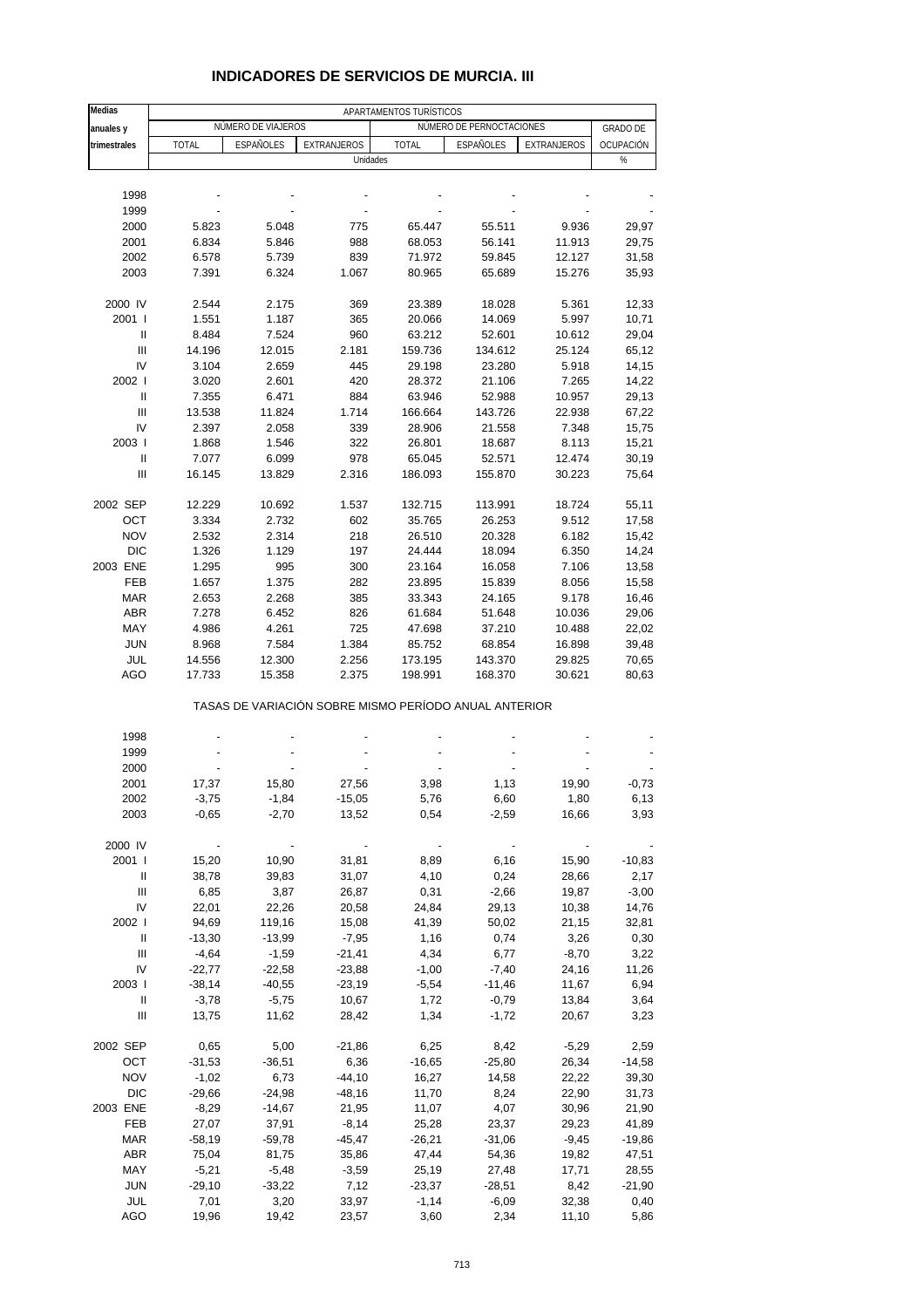| Medias                             |                  | TRANSPORTE AÉREO DE PASAJEROS |                 |            |                                                       |                      |                      |                  |  |
|------------------------------------|------------------|-------------------------------|-----------------|------------|-------------------------------------------------------|----------------------|----------------------|------------------|--|
| anuales y                          | TOTAL            |                               | <b>INTERIOR</b> |            |                                                       | INTERNACIONAL        |                      | E.ELECTRICA      |  |
| trimestrales                       |                  | <b>TOTAL</b>                  | REGULAR         | NO REGULAR | <b>TOTAL</b>                                          | REGULAR              | NO REGULAR           | <b>SERVICIOS</b> |  |
|                                    |                  |                               |                 | Unidades   |                                                       |                      |                      | Gwh              |  |
|                                    |                  |                               |                 |            |                                                       |                      |                      |                  |  |
| 1998                               | 11.348           | 4.266                         | 4.173           | 93         | 7.082                                                 | 4.167                | 2.916                | 96,771           |  |
| 1999                               | 11.755           | 3.573                         | 3.534           | 39         | 8.182                                                 | 4.483                | 3.699                | 106,310          |  |
| 2000                               | 11.741           | 3.958                         | 3.931           | 27         | 7.784                                                 | 4.092                | 3.692                | 110,667          |  |
| 2001                               | 17.775           | 4.309                         | 4.257           | 52         | 13.465                                                | 6.908                | 6.557                | 118,421          |  |
| 2002                               | 25.766           | 3.721                         | 3.650           | 71         | 22.044                                                | 14.005               | 8.040                | 127,149          |  |
| 2003                               | 40.224           | 4.179                         | 4.101           | 77         | 36.046                                                | 28.777               | 7.269                | 138,748          |  |
|                                    |                  |                               |                 |            |                                                       |                      |                      |                  |  |
| 2000 IV                            | 8.214            | 3.423                         | 3.415           | 8          | 4.791                                                 | 2.137                | 2.653                | 110,063          |  |
| 2001 l                             | 9.573            | 3.699                         | 3.645           | 54         | 5.874                                                 | 2.065                | 3.809                | 108,906          |  |
| $\, \parallel$                     | 21.230           | 4.714                         | 4.697           | 17         | 16.517                                                | 8.184                | 8.332                | 110,306          |  |
| Ш                                  | 25.964           | 5.598                         | 5.541           | 57         | 20.366                                                | 10.677               | 9.689                | 133,977          |  |
| IV                                 | 14.331           | 3.227                         | 3.145           | 82         | 11.104                                                | 6.707                | 4.397                | 120,494          |  |
| 2002                               | 13.083           | 2.841                         | 2.787           | 54         | 10.242                                                | 6.057                | 4.185                | 117,176          |  |
| $\, \parallel$                     | 29.582           | 4.287                         | 4.174           | 114        | 25.295                                                | 15.747               | 9.548                | 118,580          |  |
| $\mathbf{III}$                     | 39.501           | 4.487                         | 4.409           | 78         | 35.014                                                | 23.006               | 12.007               | 142,532          |  |
| IV                                 | 20.896           | 3.269                         | 3.231           | 38         | 17.627                                                | 11.208               | 6.419                | 130,305          |  |
| 2003                               | 14.299           | 2.970                         | 2.903           | 67         | 11.329                                                | 7.807                | 3.523                | 125,646          |  |
| $\mathbf{I}$                       | 46.972           | 4.603                         | 4.543           | 59         | 42.370                                                | 33.882               | 8.488                | 123,951          |  |
| $\mathbf{III}$                     | 68.989           | 5.356                         | 5.235           | 121        | 63.634                                                | 52.574               | 11.060               | 166,647          |  |
|                                    |                  |                               |                 |            |                                                       |                      |                      |                  |  |
| 2002 OCT                           | 29.062           | 4.072                         | 4.039           | 33         | 24.990                                                | 14.407               | 10.583               | 159,945          |  |
| <b>NOV</b>                         | 20.767           | 3.072                         | 3.045           | 27         | 17.695                                                | 12.323               | 5.372                | 131,309          |  |
| <b>DIC</b>                         | 12.860           | 2.664                         | 2.609           | 55         | 10.196                                                | 6.894                | 3.302                | 99,661           |  |
| 2003 ENE                           | 11.254           | 2.578                         | 2.578           | $\pmb{0}$  | 8.676                                                 | 6.125                | 2.551                | 129,897          |  |
| FEB                                | 12.277           | 2.801                         | 2.738           | 63         | 9.476                                                 | 6.759                | 2.717                | 122,338          |  |
| <b>MAR</b>                         | 19.366           | 3.530                         | 3.393           | 137        | 15.836                                                | 10.536               | 5.300                | 124,704          |  |
| <b>ABR</b>                         | 28.280           | 4.406                         | 4.395           | 11         | 23.874                                                | 16.733               | 7.141                | 110,736          |  |
| MAY                                | 53.013           | 4.542                         | 4.405           | 137        | 48.471                                                | 40.277               | 8.194                | 133,635          |  |
| <b>JUN</b>                         | 59.624           | 4.860                         | 4.830           | 30         | 54.764                                                | 44.636               | 10.128               | 127,483          |  |
| JUL                                | 66.666           | 5.657                         | 5.513           | 144        | 61.009                                                | 51.068               | 9.941                | 159,053          |  |
| <b>AGO</b>                         | 71.312           | 5.054                         | 4.957           | 97         | 66.258                                                | 54.079               | 12.179               | 165,721          |  |
| <b>SEP</b>                         |                  |                               |                 |            |                                                       |                      |                      | 175,168          |  |
|                                    |                  |                               |                 |            | TASAS DE VARIACIÓN SOBRE MISMO PERÍODO ANUAL ANTERIOR |                      |                      |                  |  |
|                                    |                  |                               |                 |            |                                                       |                      |                      |                  |  |
| 1998                               | 26,66            | 19,33                         | 18,54           | 70,55      | 31,52                                                 | 37,54                | 23,78                | 16,00            |  |
| 1999                               | 3,59             | $-16,25$                      | $-15,32$        | $-58,09$   | 15,53                                                 | 7,59                 | 26,87                | 9,86             |  |
| 2000                               | $-0,12$          | 10,78                         | 11,23           | $-30,47$   | $-4,87$                                               | $-8,73$              | $-0,21$              | 4,10             |  |
| 2001                               | 51,39            | 8,88                          | 8,30            | 94,14      | 73,00                                                 | 68,84                | 77,61                | 7,01             |  |
| 2002                               | 44,96            | $-13,65$                      | $-14,25$        | 35,29      | 63,71                                                 | 102,72               | 22,61                | 7,37             |  |
| 2003                               | 51,62            | 9,94                          | 10,58           | $-15,90$   | 58,59                                                 | 98,69                | $-11,85$             | 10,03            |  |
|                                    |                  |                               |                 |            |                                                       |                      |                      |                  |  |
| 2000 IV<br>2001 l                  | $-13,41$<br>8,92 | 4,73<br>4,61                  | 4,48<br>3,59    | 211,54     | $-22,94$<br>11,82                                     | $-46,29$<br>$-44,99$ | 18,59<br>154,05      | 6,75<br>2,83     |  |
| $\, \parallel$                     | 66,53            | 29,18                         | 31,15           | $-75,37$   | 81,51                                                 | 72,41                | 91,43                | 11,39            |  |
| Ш                                  | 50,83            | 7,18                          | 6,39            | 288,64     | 69,85                                                 | 86,37                | 54,74                | 4,94             |  |
| ${\sf IV}$                         | 74,48            | $-5,74$                       | $-7,91$         | 884,00     | 131,79                                                |                      | 65,73                | 9,48             |  |
| 2002                               | 36,67            | $-23,20$                      | $-23,53$        | $-0,62$    | 74,36                                                 | 213,80<br>193,33     | 9,86                 | 7,59             |  |
|                                    |                  | $-9,04$                       |                 |            |                                                       |                      |                      |                  |  |
| Ш                                  | 39,34            |                               | $-11,14$        | 582,00     | 53,15                                                 | 92,40                | 14,59                | 7,50             |  |
| Ш                                  | 52,14            | $-19,84$                      | $-20,42$        | 36,84      | 71,92                                                 | 115,48               | 23,93                | 6,39             |  |
| IV                                 | 45,81            | 1,32                          | 2,75            | $-53,25$   | 58,74                                                 | 67,11                | 45,97                | 8,14             |  |
| 2003                               | 9,30             | 4,54                          | 4,16            | 24,22      | 10,62                                                 | 28,88                | $-15,82$             | 7,23             |  |
| $\, \parallel$                     | 58,79            | 7,35                          | 8,86            | $-47,80$   | 67,50                                                 | 115,16               | $-11,11$             | 4,53             |  |
| $\ensuremath{\mathsf{III}}\xspace$ | 63,79            | 18,73                         | 19,15           | 2,99       | 69,19                                                 | 108,41               | $-10,69$             | 16,92            |  |
| 2002 OCT                           | 41,53            | $-6,09$                       | $-2,20$         | $-83,98$   | 54,28                                                 | 51,94                | 57,58                | 12,60            |  |
| <b>NOV</b>                         | 70,50            | 4,17                          | 3,92            | 42,11      | 91,69                                                 | 116,34               | 51,97                | 3,23             |  |
| <b>DIC</b>                         | 25,11            | 11,23                         | 9,90            | 161,90     | 29,33                                                 | 39,47                | 12,27                | 8,05             |  |
| 2003 ENE                           | 14,03            | $-4,16$                       | $-0,04$         |            | 20,85                                                 | 35,63                | $-4,21$              | $-1,82$          |  |
| FEB                                | 12,58            | 6,30                          | 5,27            | 85,29      | 14,58                                                 | 24,75                | $-4,73$              | $-0,92$          |  |
| MAR                                | 4,83             | 10,42                         | 6,66            | 756,25     | 3,66                                                  | 27,90                | $-24,71$             | 30,25            |  |
| <b>ABR</b>                         | 12,22            | 2,63                          | 7,59            | $-94,71$   | 14,19                                                 | 14,26                | 14,02                | $-9,99$          |  |
| MAY                                | 89,43            | 4,53                          | 3,89            | 30,48      | 105,04                                                | 171,54               | $-6,96$              |                  |  |
| <b>JUN</b>                         |                  |                               |                 | 7,14       |                                                       |                      |                      | 0,91             |  |
| JUL                                | 67,67<br>75,80   | 15,06<br>20,70                | 15,11<br>20,58  | 25,22      | 74,76                                                 | 151,29<br>134,98     | $-25,39$<br>$-13,56$ | 27,13<br>13,96   |  |
|                                    |                  |                               |                 |            | 83,57                                                 |                      |                      |                  |  |
| AGO<br><b>SEP</b>                  | 53,95            | 16,61                         | 17,60           | $-18,49$   | 57,81                                                 | 88,30                | $-8,20$              | 26,54<br>11,52   |  |
|                                    |                  |                               |                 |            |                                                       |                      |                      |                  |  |

### **INDICADORES DE SERVICIOS DE MURCIA. IV**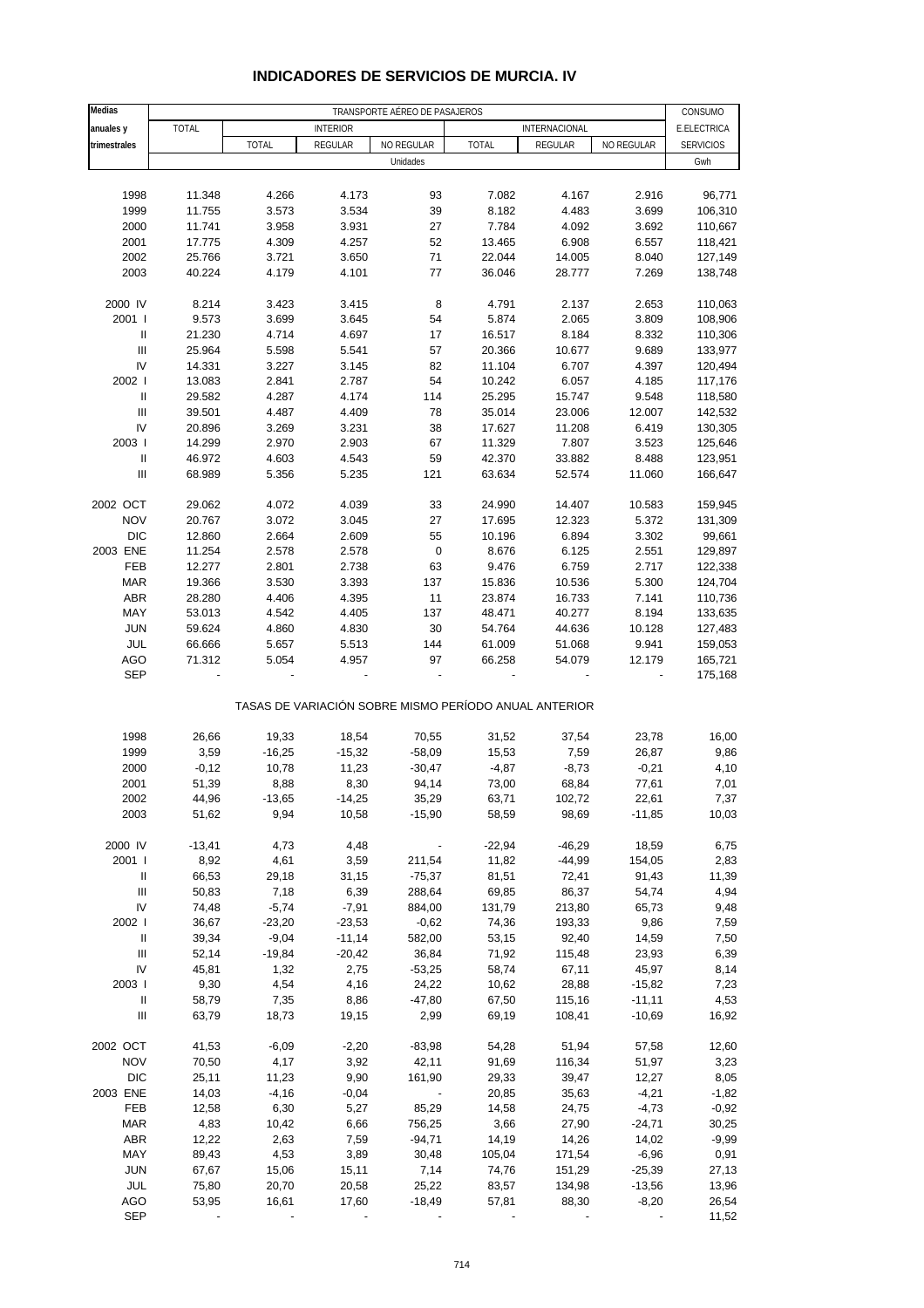| Medias                                  |                    | CONSUMO         |               | <b>INVERSIÓN</b>                                      |                     |             | OPINIONES EMPRESARIALES |                          |
|-----------------------------------------|--------------------|-----------------|---------------|-------------------------------------------------------|---------------------|-------------|-------------------------|--------------------------|
| anuales y                               | GASOLINA           | MATRICULACIÓN   | E.ELÉCTRICA   | MATRICULACIÓN                                         | <b>INSCRIPCIÓN</b>  |             | BIENES DE CONSUMO       |                          |
| trimestrales                            | AUTO               | <b>TURISMOS</b> | USOS DOMEST.  | VH. CARGA                                             | MAQ.AGRÍCOLA        | N.CTRA.PED. | N.STOCKS                | UTIL. CAPAC.             |
|                                         | Toneladas          | Unidades        | Gwh.          | Unidades                                              |                     |             | Saldo de respuestas     | %                        |
|                                         |                    |                 |               |                                                       |                     |             |                         |                          |
| 1998                                    | 19.857             | 2.829           | 85,72         | 771                                                   | 80                  | $-11$       | 12                      | 71,4                     |
| 1999                                    | 19.509             | 3.339           | 95,12         | 882                                                   | 77                  | $-22$       | 32                      | 74,9                     |
| 2000                                    | 18.381             | 3.254           | 104,59        | 823                                                   | 58                  | 17          | 23                      | 76,0                     |
| 2001                                    | 18.358             | 3.294           | 113,81        | 726                                                   | 58                  | $\pmb{0}$   | 14                      | 78,0                     |
| 2002                                    | 18.048             | 3.114           | 126,73        | 799                                                   | 65                  | $-18$       | 3                       | 76,1                     |
| 2003                                    | 17.667             | 3.174           | 145,42        | 862                                                   | 61                  | $-27$       | 0                       | 68,8                     |
|                                         |                    |                 |               |                                                       |                     |             |                         |                          |
| 2000 IV                                 | 17.329             | 2.809           | 100,03        | 803                                                   | 56                  | 31          | 25                      | 83,8                     |
| 2001 l                                  | 17.084             | 3.168           | 132,74        | 460                                                   | 44                  | $-7$        | 19                      | 78,6                     |
| Ш                                       | 18.368             | 3.605           | 96,59         | 805                                                   | 61                  | $-2$        | 18                      | 79,3                     |
| Ш                                       | 20.231             | 3.201           | 114,99        | 783                                                   | 62                  | $-4$        | 12                      | 79,0                     |
| IV                                      | 17.749             | 3.199           | 110,92        | 858                                                   | 63                  | 12          | $\overline{7}$          | 74,9                     |
| 2002                                    | 16.329             | 2.916           | 153,00        | 739                                                   | 54                  | $\pmb{0}$   | $\mathbf{1}$            | 77,6                     |
| Ш                                       | 17.971             | 3.390           | 119,84        | 861                                                   | 74                  | -39         | 0                       | 72,6                     |
| Ш                                       | 20.215             | 3.022           | 124,92        | 727                                                   | 72                  | $-13$       | 5                       | 70,7                     |
| IV                                      | 17.676             | 3.129           | 109,15        | 871                                                   | 61                  | $-22$       | 4                       | 83,5                     |
| 2003                                    | 16.090             | 2.852           | 167,52        | 877                                                   | 50                  | $-24$       | 2                       | 69,1                     |
| Ш<br>Ш                                  | 18.112             | 3.325           | 120,37        | 875                                                   | 69                  | $-38$       | 1<br>$-2$               | 77,9                     |
|                                         | 21.060             | 3.345           | 148,36        | 834                                                   | 63                  | -18         |                         | 59,5                     |
| 2002 OCT                                | 18.245             | 3.474           | 125,13        | 1.012                                                 | 66                  | -25         | 6                       |                          |
| <b>NOV</b>                              | 16.630             | 2.921           | 119,94        | 804                                                   | 35                  | $-22$       | 5                       |                          |
| <b>DIC</b>                              | 18.153             | 2.992           | 82,40         | 796                                                   | 83                  | $-18$       | 1                       |                          |
| 2003 ENE                                | 16.097             | 2.835           | 171,75        | 867                                                   | 39                  | -8          | $\overline{c}$          |                          |
| FEB                                     | 15.309             | 2.759           | 160,47        | 862                                                   | 46                  | $-45$       | 0                       |                          |
| <b>MAR</b>                              | 16.865             | 2.962           | 170,35        | 901                                                   | 65                  | $-19$       | 4                       |                          |
| <b>ABR</b>                              | 18.343             | 3.196           | 121,18        | 839                                                   | 38                  | -44         | 0                       |                          |
| MAY                                     | 18.171             | 3.191           | 144,03        | 892                                                   | 91                  | $-30$       | 0                       |                          |
| <b>JUN</b>                              | 17.823             | 3.587           | 95,89         | 895                                                   | 79                  | -40         | $\overline{c}$          |                          |
| JUL                                     | 21.060             | 4.333           | 143,58        | 1.011                                                 | 70                  | -41         | $-1$                    |                          |
| AGO                                     |                    | 2.740           | 139,97        | 708                                                   | 56                  | $-25$       | $-10$                   |                          |
| <b>SEP</b>                              |                    | 2.962           | 161,53        | 783                                                   |                     | 13          | 5                       |                          |
|                                         |                    |                 |               | TASAS DE VARIACIÓN SOBRE MISMO PERÍODO ANUAL ANTERIOR |                     |             |                         |                          |
|                                         |                    |                 |               |                                                       |                     |             |                         |                          |
| 1998<br>1999                            | $-2,97$<br>$-1,75$ | 19,78<br>18,06  | 4,56<br>10,97 | 24,49<br>14,32                                        | 16,97               |             |                         |                          |
| 2000                                    | $-5,78$            | $-2,56$         | 9,96          | $-6,62$                                               | $-3,83$<br>$-25,65$ |             |                         |                          |
| 2001                                    | $-0,12$            | 1,21            | 8,81          | $-11,78$                                              | 0,29                |             |                         |                          |
| 2002                                    | $-1,69$            | $-5,44$         | 11,35         | 10,09                                                 | 12,86               |             |                         |                          |
| 2003                                    | $-0,20$            | 2,08            | 9,68          | 11,13                                                 | 8,76                |             |                         |                          |
|                                         |                    |                 |               |                                                       |                     |             |                         |                          |
| 2000 IV                                 | $-8,63$            | $-19,57$        | 11,19         | $-15,69$                                              | $-27,07$            |             |                         |                          |
| 2001                                    | $-0,02$            | $-7,84$         | $-0,87$       | $-52,05$                                              | $-33,83$            |             |                         |                          |
| $\ensuremath{\mathsf{II}}$              | $-1,37$            | $-2,68$         | 18,76         | $-3,63$                                               | 29,08               |             |                         |                          |
| $\ensuremath{\mathsf{III}}\xspace$      | $-1,23$            | 4,46            | 11,53         | 12,40                                                 | 3,31                |             |                         |                          |
| IV                                      | 2,43               | 13,90           | 10,88         | 6,85                                                  | 13,77               |             |                         |                          |
| 2002                                    | $-4,42$            | $-7,96$         | 15,26         | 60,77                                                 | 21,05               |             |                         |                          |
| $\ensuremath{\mathsf{II}}$              | $-2,16$            | $-5,97$         | 24,07         | 7,04                                                  | 21,43               |             |                         |                          |
| $\ensuremath{\mathsf{III}}\xspace$      | $-0,08$            | $-5,59$         | 8,64          | $-7,16$                                               | 14,97               |             |                         |                          |
| IV                                      | $-0,41$            | $-2,20$         | $-1,59$       | 1,52                                                  | $-3,16$             |             |                         |                          |
| 2003 l                                  | $-1,46$            | $-2,19$         | 9,49          | 18,63                                                 | $-6,83$             |             |                         |                          |
| Ш<br>$\ensuremath{\mathsf{III}}\xspace$ | 0,78               | $-1,92$         | 0,44          | 1,63                                                  | $-5,88$             |             |                         |                          |
|                                         | 0,23               | 10,68           | 18,76         | 14,77                                                 | 100,00              |             |                         | $\overline{\phantom{a}}$ |
| 2002 OCT                                | $-1,44$            | 4,99            | 3,88          | 8,70                                                  | $-8,33$             |             |                         |                          |
| <b>NOV</b>                              | 0,63               | $-7,85$         | 4,81          | $-12,51$                                              | $-40,68$            |             |                         |                          |
| DIC                                     | $-0,31$            | $-4,07$         | $-15,81$      | 10,10                                                 | 40,68               |             |                         |                          |
| 2003 ENE                                | 4,82               | $-3,87$         | $-8,78$       | 13,19                                                 | $-35,00$            |             |                         |                          |
| FEB                                     | $-1,57$            | $-1,57$         | 3,00          | 20,90                                                 | $-4,17$             |             |                         |                          |
| <b>MAR</b>                              | $-6,71$            | $-1, 13$        | 48,22         | 22,09                                                 | 22,64               |             |                         |                          |
| ABR                                     | 4,60               | $-1,63$         | $-17,29$      | $-4, 11$                                              | $-48,65$            |             |                         |                          |
| MAY                                     | 0,37               | $-9,19$         | 30,65         | $-2,62$                                               | 49,18               |             |                         |                          |
| <b>JUN</b>                              | $-2,46$            | 5,31            | $-6,68$       | 12,86                                                 | $-8,14$             |             |                         |                          |
| JUL                                     | 0,23               | 5,63            | 16,11         | 2,74                                                  | 11,11               |             |                         |                          |
| AGO                                     |                    | 10,66           | 25,33         | 19,80                                                 |                     |             |                         |                          |
| <b>SEP</b>                              |                    | 19,00           | 15,86         | 29,42                                                 |                     |             |                         |                          |

#### **INDICADORES DE DEMANDA DE MURCIA**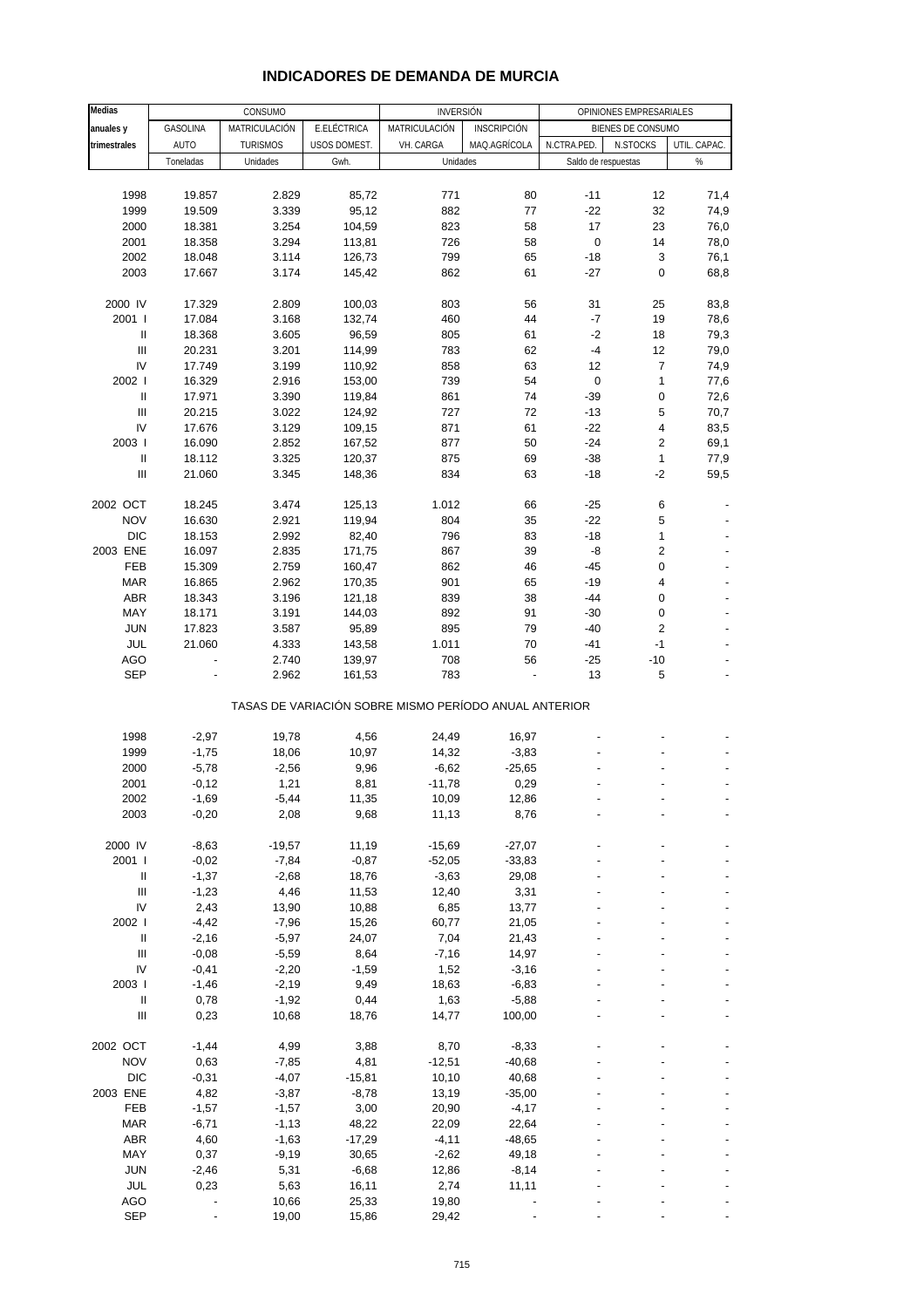# **INDICADORES DEL MERCADO DE TRABAJO DE MURCIA. I**

| <b>Medias</b>              |                 | POBLACIÓN ACTIVA (2) |                 |                   |              |                                                       |               | POBLACIÓN OCUPADA (2) |  |  |  |  |  |
|----------------------------|-----------------|----------------------|-----------------|-------------------|--------------|-------------------------------------------------------|---------------|-----------------------|--|--|--|--|--|
| anuales y                  |                 |                      |                 |                   |              |                                                       |               |                       |  |  |  |  |  |
| trimestrales               | <b>TOTAL</b>    | <b>VARONES</b>       | <b>MUJERES</b>  | <b>TOTAL</b>      | AGRICULT.    | <b>INDUSTRIA</b>                                      | CONSTRUC.     | <b>SERVICIOS</b>      |  |  |  |  |  |
|                            |                 |                      |                 | Miles de personas |              |                                                       |               |                       |  |  |  |  |  |
|                            |                 |                      |                 |                   |              |                                                       |               |                       |  |  |  |  |  |
| 1998                       | 457,685         | 287,887              | 169,798         | 378,681           | 49,154       | 68,738                                                | 38,314        | 222,477               |  |  |  |  |  |
| 1999                       | 464,632         | 293,052              | 171,580         | 400,571           | 56,923       | 68,846                                                | 42,875        | 231,926               |  |  |  |  |  |
| 2000                       | 489,871         | 307,407              | 182,465         | 427,668           | 49,014       | 75,351                                                | 50,492        | 252,811               |  |  |  |  |  |
| 2001                       | 490,008         | 310,482              | 179,526         | 438,524           | 50,898       | 79,943                                                | 53,691        | 253,993               |  |  |  |  |  |
| 2002                       | 510,596         | 317,948              | 192,648         | 452,832           | 48,459       | 77,503                                                | 53,539        | 273,331               |  |  |  |  |  |
| 2003                       | 523,106         | 322,731              | 200,375         | 467,151           | 49,151       | 83,127                                                | 52,197        | 282,677               |  |  |  |  |  |
|                            |                 |                      |                 |                   |              |                                                       |               |                       |  |  |  |  |  |
| 2000 III                   | 489,302         | 310,793              | 178,509         | 421,441           | 48,264       | 74,857                                                | 49,746        | 248,575               |  |  |  |  |  |
| IV                         | 502,641         | 313,867              | 188,773         | 439,746           | 47,361       | 78,091                                                | 52,448        | 261,847               |  |  |  |  |  |
| 2001                       | 487,767         | 309,480              | 178,287         | 433,826           | 48,651       | 85,318                                                | 50,041        | 249,816               |  |  |  |  |  |
| $\mathbf{I}$               | 485,499         | 308,827              | 176,672         | 441,359           | 53,080       | 84,124                                                | 52,454        | 251,701               |  |  |  |  |  |
| III                        | 491,846         | 312,421              | 179,426         | 438,568           | 50,994       | 76,319                                                | 56,691        | 254,565               |  |  |  |  |  |
| IV                         | 494,918         | 311,199              | 183,719         | 440,341           | 50,865       | 74,012                                                | 55,576        | 259,888               |  |  |  |  |  |
| 2002                       | 506,814         | 315,467              | 191,346         | 445,486           | 53,254       | 70,088                                                | 56,264        | 265,879               |  |  |  |  |  |
| Ш                          | 505,959         | 316,033              | 189,926         | 449,019           | 47,823       | 77,997                                                | 55,060        | 268,139               |  |  |  |  |  |
| III                        | 511,825         | 320,674              | 191,151         | 458,225           | 45,791       | 81,148                                                | 52,897        | 278,389               |  |  |  |  |  |
| IV                         | 517,786         | 319,616              | 198,170         | 458,597           | 46,968       | 80,778                                                | 49,933        | 280,918               |  |  |  |  |  |
| 2003                       | 519,677         | 320,999              | 198,678         | 458,118           | 49,697       | 80,948                                                | 50,781        | 276,692               |  |  |  |  |  |
| $\mathbf{I}$               | 526,535         | 324,463              | 202,072         | 476,184           | 48,605       | 85,305                                                | 53,613        | 288,661               |  |  |  |  |  |
|                            |                 |                      |                 |                   |              |                                                       |               |                       |  |  |  |  |  |
| 2002 JUL<br><b>AGO</b>     |                 |                      |                 |                   |              |                                                       |               |                       |  |  |  |  |  |
| <b>SEP</b>                 |                 |                      |                 |                   |              |                                                       |               |                       |  |  |  |  |  |
| OCT                        |                 |                      |                 |                   |              |                                                       |               |                       |  |  |  |  |  |
| <b>NOV</b>                 |                 |                      |                 |                   |              |                                                       |               |                       |  |  |  |  |  |
| <b>DIC</b>                 |                 |                      |                 |                   |              |                                                       |               |                       |  |  |  |  |  |
| 2003 ENE                   |                 |                      |                 |                   |              |                                                       |               |                       |  |  |  |  |  |
| FEB                        |                 |                      |                 |                   |              |                                                       |               |                       |  |  |  |  |  |
| <b>MAR</b>                 |                 |                      |                 |                   |              |                                                       |               |                       |  |  |  |  |  |
| ABR                        |                 |                      |                 |                   |              |                                                       |               |                       |  |  |  |  |  |
| MAY                        |                 |                      |                 |                   |              |                                                       |               |                       |  |  |  |  |  |
| JUN                        |                 |                      |                 |                   |              |                                                       |               |                       |  |  |  |  |  |
|                            |                 |                      |                 |                   |              |                                                       |               |                       |  |  |  |  |  |
|                            |                 |                      |                 |                   |              | TASAS DE VARIACIÓN SOBRE MISMO PERÍODO ANUAL ANTERIOR |               |                       |  |  |  |  |  |
|                            |                 |                      |                 |                   |              |                                                       |               |                       |  |  |  |  |  |
| 1998                       | 1,93            | 3,19                 | $-0,14$         | 4,80              | 15,23        | 9,20                                                  | 7,62          | 1,07                  |  |  |  |  |  |
| 1999                       | 1,52            | 1,79                 | 1,05            | 5,78              | 15,81        | 0, 16                                                 | 11,91         | 4,25                  |  |  |  |  |  |
| 2000                       | 5,43            | 4,90                 | 6,34            | 6,76              | $-13,90$     | 9,45                                                  | 17,76         | 9,01                  |  |  |  |  |  |
| 2001                       | 0,03            | 1,00                 | $-1,61$         | 2,54              | 3,84         | 6,09                                                  | 6,34          | 0,47                  |  |  |  |  |  |
| 2002                       | 4,20            | 2,40                 | 7,31            | 3,26              | $-4,79$      | $-3,05$                                               | $-0,28$       | 7,61                  |  |  |  |  |  |
| 2003                       | 3,30            | 2,21                 | 5,11            | 4,45              | $-2,75$      | 12,27                                                 | $-6,23$       | 5,87                  |  |  |  |  |  |
|                            |                 |                      |                 |                   |              |                                                       |               |                       |  |  |  |  |  |
| 2000 III                   | 4,71            | 5,22                 | 3,84            | 4,53              | $-13,98$     | 14,00                                                 | 7,12          | 5,80                  |  |  |  |  |  |
| IV                         | 6,13            | 6,13                 | 6,13            | 6,75              | $-6,59$      | 4,46                                                  | 18,22         | 8,15                  |  |  |  |  |  |
| 2001 l<br>$\mathbf{II}$    | 1,67            | 3,36                 | $-1,14$         | 3,90              | 2,21         | 15,65                                                 | $-0,67$       | 1,64                  |  |  |  |  |  |
| Ш                          | $-0,47$<br>0,52 | 1,07<br>0,52         | $-3,05$<br>0,51 | 2,18<br>4,06      | 0,47<br>5,66 | 12,64<br>1,95                                         | 6,20<br>13,96 | $-1,31$<br>2,41       |  |  |  |  |  |
| IV                         | $-1,54$         | $-0,85$              | $-2,68$         | 0,14              | 7,40         | $-5,22$                                               | 5,96          | $-0,75$               |  |  |  |  |  |
| 2002 l                     | 3,90            | 1,93                 | 7,32            | 2,69              | 9,46         | $-17,85$                                              | 12,44         | 6,43                  |  |  |  |  |  |
| $\, \parallel$             | 4,21            | 2,33                 | 7,50            | 1,74              | $-9,90$      | $-7,28$                                               | 4,97          | 6,53                  |  |  |  |  |  |
| III                        | 4,06            | 2,64                 | 6,53            | 4,48              | $-10,20$     | 6,33                                                  | $-6,69$       | 9,36                  |  |  |  |  |  |
| IV                         | 4,62            | 2,70                 | 7,87            | 4,15              | $-7,66$      | 9,14                                                  | $-10,15$      | 8,09                  |  |  |  |  |  |
| 2003                       | 2,54            | 1,75                 | 3,83            | 2,84              | $-6,68$      | 15,49                                                 | $-9,75$       | 4,07                  |  |  |  |  |  |
| $\ensuremath{\mathsf{II}}$ | 4,07            | 2,67                 | 6,40            | 6,05              | 1,64         | 9,37                                                  | $-2,63$       | 7,65                  |  |  |  |  |  |
|                            |                 |                      |                 |                   |              |                                                       |               |                       |  |  |  |  |  |
| 2002 JUL                   |                 |                      |                 |                   |              |                                                       |               |                       |  |  |  |  |  |
| <b>AGO</b>                 |                 |                      |                 |                   |              |                                                       |               |                       |  |  |  |  |  |
| <b>SEP</b>                 |                 |                      |                 |                   |              |                                                       |               |                       |  |  |  |  |  |
| OCT                        |                 |                      |                 |                   |              |                                                       |               |                       |  |  |  |  |  |
| <b>NOV</b>                 |                 |                      |                 |                   |              |                                                       |               |                       |  |  |  |  |  |
| <b>DIC</b>                 |                 |                      |                 |                   |              |                                                       |               |                       |  |  |  |  |  |
| 2003 ENE                   |                 |                      |                 |                   |              |                                                       |               |                       |  |  |  |  |  |
| FEB                        |                 |                      |                 |                   |              |                                                       |               |                       |  |  |  |  |  |
| <b>MAR</b>                 |                 |                      |                 |                   |              |                                                       |               |                       |  |  |  |  |  |
| ABR                        |                 |                      |                 |                   |              |                                                       |               |                       |  |  |  |  |  |
| MAY                        |                 |                      |                 |                   |              |                                                       |               |                       |  |  |  |  |  |
| <b>JUN</b>                 |                 |                      |                 |                   |              |                                                       |               |                       |  |  |  |  |  |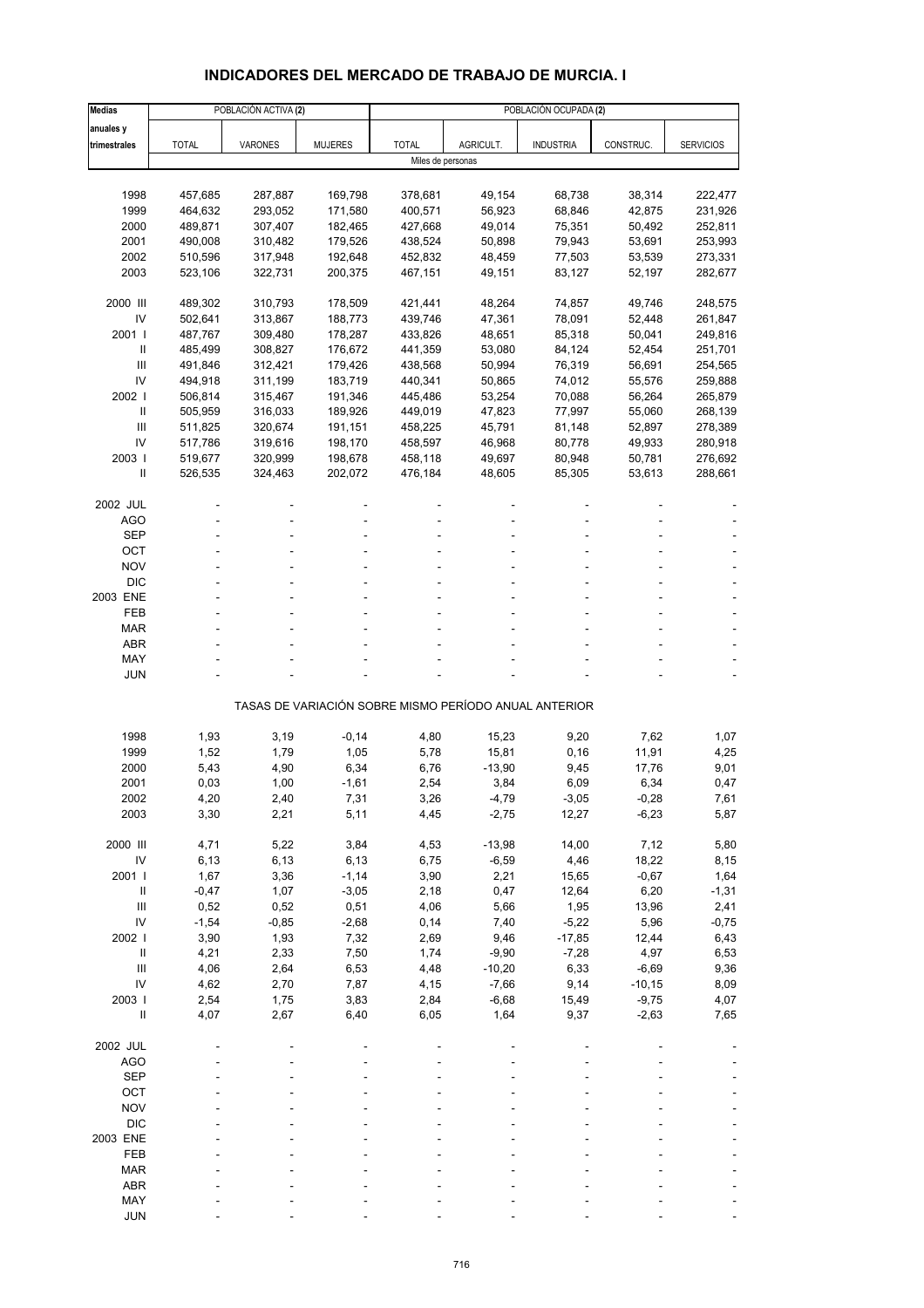### **INDICADORES DEL MERCADO DE TRABAJO DE MURCIA. II**

| <b>Medias</b>  | POBLACIÓN ASALARIADA (2) |           |                                                       |           |                  |  |  |  |
|----------------|--------------------------|-----------|-------------------------------------------------------|-----------|------------------|--|--|--|
| anuales y      |                          |           |                                                       |           |                  |  |  |  |
| trimestrales   | <b>TOTAL</b>             | AGRICULT. | <b>INDUSTRIA</b>                                      | CONSTRUC. | <b>SERVICIOS</b> |  |  |  |
|                |                          |           | Miles de Personas                                     |           |                  |  |  |  |
| 1998           | 296,287                  | 33,406    | 60,604                                                | 26,795    | 175,482          |  |  |  |
| 1999           | 317,573                  | 43,189    | 58,966                                                | 32,682    | 182,737          |  |  |  |
| 2000           | 342,212                  | 33,995    | 67,341                                                | 40,124    | 200,752          |  |  |  |
| 2001           | 355,320                  | 36,584    | 71,053                                                | 45,712    | 201,971          |  |  |  |
| 2002           | 369,409                  | 35,616    | 66,900                                                | 43,883    | 223,011          |  |  |  |
| 2003           | 382,872                  | 36,715    | 70,906                                                | 43,351    | 231,901          |  |  |  |
| 2000 III       | 336,565                  | 32,326    | 66,466                                                | 39,862    | 197,911          |  |  |  |
| IV             | 355,027                  | 33,330    | 71,186                                                | 42,824    | 207,687          |  |  |  |
| 2001 l         | 349,965                  | 32,300    | 76,290                                                | 42,015    | 199,360          |  |  |  |
| Ш              | 354,363                  | 37,238    | 74,356                                                | 44,577    | 198,192          |  |  |  |
| Ш              | 356,229                  | 37,470    | 68,123                                                | 48,109    | 202,527          |  |  |  |
| IV             | 360,721                  | 39,326    | 65,444                                                | 48,146    | 207,805          |  |  |  |
| 2002 l         | 361,024                  | 40,273    | 61,130                                                | 47,651    | 211,970          |  |  |  |
| Ш              | 365,981                  | 35,327    | 68,485                                                | 44,533    | 217,636          |  |  |  |
| Ш              | 374,994                  | 32,989    | 68,641                                                | 43,184    | 230,180          |  |  |  |
| IV             | 375,638                  | 33,873    | 69,345                                                | 40,163    | 232,257          |  |  |  |
| 2003           | 375,506                  | 36,511    | 69,480                                                | 41,237    | 228,278          |  |  |  |
| Ш              | 390,238                  | 36,918    | 72,332                                                | 45,465    | 235,523          |  |  |  |
| 2002 JUL       |                          |           |                                                       |           |                  |  |  |  |
| AGO            |                          |           | ٠                                                     |           |                  |  |  |  |
| SEP            |                          |           |                                                       |           |                  |  |  |  |
| ОСТ            | ٠                        |           | ٠                                                     |           |                  |  |  |  |
| NOV            |                          |           |                                                       |           |                  |  |  |  |
| DIC            |                          |           |                                                       |           |                  |  |  |  |
| 2003 ENE       | ä,                       |           | ٠                                                     |           |                  |  |  |  |
| FEB            |                          |           | ۰                                                     |           |                  |  |  |  |
| <b>MAR</b>     |                          |           |                                                       |           |                  |  |  |  |
| ABR            |                          |           | ٠                                                     |           |                  |  |  |  |
| MAY            |                          |           |                                                       |           |                  |  |  |  |
| <b>JUN</b>     |                          |           |                                                       |           |                  |  |  |  |
|                |                          |           | TASAS DE VARIACIÓN SOBRE MISMO PERÍODO ANUAL ANTERIOR |           |                  |  |  |  |
|                |                          |           |                                                       |           |                  |  |  |  |
| 1998           | 6,11                     | 13,87     | 11,23                                                 | 2,62      | 3,66             |  |  |  |
| 1999           | 7,18                     | 29,28     | $-2,70$                                               | 21,97     | 4,13             |  |  |  |
| 2000           | 7,76                     | -21,29    | 14,20                                                 | 22,77     | 9,86             |  |  |  |
| 2001           | 3,83                     | 7,61      | 5,51                                                  | 13,93     | 0,61             |  |  |  |
| 2002           | 3,97                     | -2,65     | -5,84                                                 | -4,00     | 10,42            |  |  |  |
| 2003           | 5,33                     | $-2,87$   | 9,41                                                  | $-5,95$   | 7,96             |  |  |  |
| 2000 III       | 4,68                     | $-25,61$  | 16,88                                                 | 11,57     | 6,72             |  |  |  |
| IV             | 9,41                     | $-6,96$   | 11,33                                                 | 22,45     | 9,46             |  |  |  |
| 2001           | 5,80                     | $-2,73$   | 17,62                                                 | 8,52      | 2,77             |  |  |  |
| Ш              | 2,27                     | 0,33      | 11,23                                                 | 14,03     | $-2,57$          |  |  |  |
| Ш              | 5,84                     | 15,91     | 2,49                                                  | 20,69     | 2,33             |  |  |  |
| IV             | 1,60                     | 17,99     | $-8,07$                                               | 12,43     | 0,06             |  |  |  |
| 2002           | 3,16                     | 24,68     | $-19,87$                                              | 13,41     | 6,33             |  |  |  |
| Ш              | 3,28                     | $-5, 13$  | $-7,90$                                               | $-0, 10$  | 9,81             |  |  |  |
| $\mathsf{III}$ | 5,27                     | $-11,96$  | 0,76                                                  | $-10,24$  | 13,65            |  |  |  |
| IV             | 4,14                     | $-13,87$  | 5,96                                                  | $-16,58$  | 11,77            |  |  |  |
| 2003           | 4,01                     | $-9,34$   | 13,66                                                 | $-13,46$  | 7,69             |  |  |  |
| Ш              | 6,63                     | 4,50      | 5,62                                                  | 2,09      | 8,22             |  |  |  |
| 2002 JUL       |                          |           |                                                       |           |                  |  |  |  |
| <b>AGO</b>     |                          |           |                                                       |           |                  |  |  |  |
| <b>SEP</b>     |                          |           |                                                       |           |                  |  |  |  |
| ОСТ            |                          |           |                                                       |           |                  |  |  |  |
| <b>NOV</b>     |                          |           |                                                       |           |                  |  |  |  |
| <b>DIC</b>     |                          |           |                                                       |           |                  |  |  |  |
| 2003 ENE       |                          |           |                                                       |           |                  |  |  |  |
| FEB            |                          |           |                                                       |           |                  |  |  |  |
| MAR            |                          |           |                                                       |           |                  |  |  |  |
| ABR            |                          |           |                                                       |           |                  |  |  |  |
| MAY            |                          |           |                                                       |           |                  |  |  |  |
| <b>JUN</b>     |                          |           |                                                       |           |                  |  |  |  |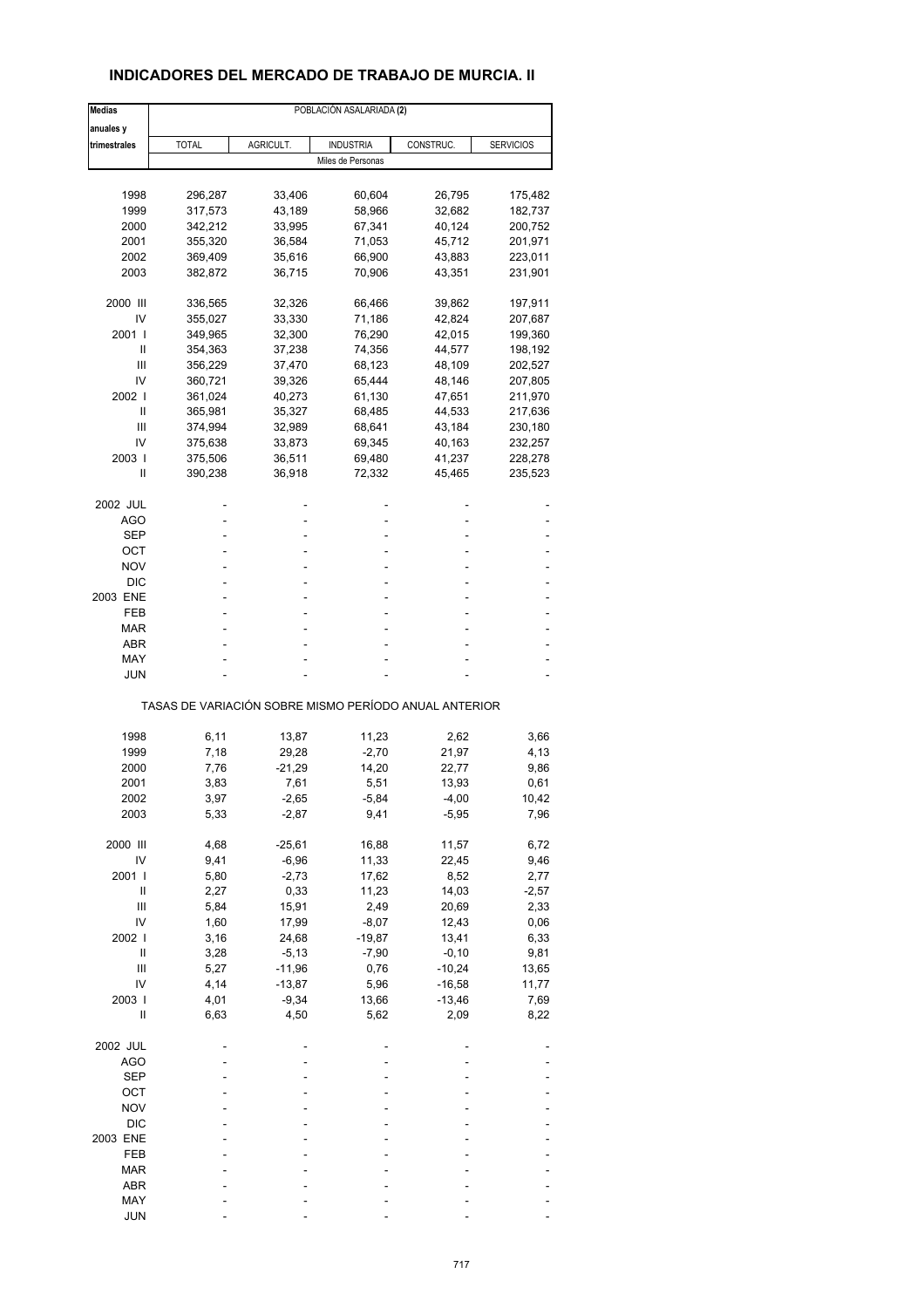# **INDICADORES DEL MERCADO DE TRABAJO DE MURCIA. III**

| Medias                             |              | PARADOS <sub>(2)</sub> |                |                                                       | TASA DE ACTIVIDAD (2) |                | TASA DE PARO (2) |                |                |
|------------------------------------|--------------|------------------------|----------------|-------------------------------------------------------|-----------------------|----------------|------------------|----------------|----------------|
| anuales y                          |              |                        |                |                                                       | <b>MENORES</b>        |                |                  | <b>MENORES</b> |                |
| trimestrales                       | <b>TOTAL</b> | VARONES                | <b>MUJERES</b> | <b>TOTAL</b>                                          | 20 AÑOS               | <b>MUJERES</b> | <b>TOTAL</b>     | 20 AÑOS        | <b>MUJERES</b> |
|                                    |              | Miles de personas      |                |                                                       |                       | Porcentaje     |                  |                |                |
|                                    |              |                        |                |                                                       |                       |                |                  |                |                |
| 1998                               | 79,004       | 34,989                 | 44,015         | 52,15                                                 | 27,75                 | 37,79          | 17,26            | 32,37          | 25,93          |
| 1999                               | 64,062       | 26,160                 | 37,902         | 52,19                                                 | 30, 16                | 37,68          | 13,79            | 32,25          | 22,14          |
| 2000                               | 62,204       | 26,472                 | 35,732         | 54,11                                                 | 36,24                 | 39,49          | 12,70            | 29,36          | 19,60          |
| 2001                               | 51,484       | 21,184                 | 30,300         | 53,26                                                 | 33,04                 | 38,31          | 10,50            | 24,42          | 16,86          |
| 2002                               | 57,764       | 25,723                 | 32,041         | 54,77                                                 | 33,82                 | 40,62          | 11,31            | 33,73          | 16,63          |
| 2003                               | 55,955       | 26,156                 | 29,799         | 55,61                                                 | 35,23                 | 41,90          | 10,70            | 32,24          | 14,88          |
|                                    |              |                        |                |                                                       |                       |                |                  |                |                |
| 2000 III                           | 67,861       | 28,979                 | 38,882         | 53,92                                                 | 38,59                 | 38,56          | 13,87            | 39,47          | 21,78          |
| IV                                 | 62,895       | 26,959                 | 35,936         | 55,14                                                 | 36,56                 | 40,62          | 12,51            | 29,46          | 19,04          |
| 2001 l                             | 53,941       | 23,427                 | 30,513         | 53,29                                                 | 31,48                 | 38,23          | 11,06            | 22,87          | 17,12          |
| $\sf II$                           | 44,140       | 18,331                 | 25,809         | 52,86                                                 | 31,24                 | 37,76          | 9,09             | 27,05          | 14,61          |
| $\mathbf{III}$                     | 53,278       | 21,369                 | 31,909         | 53,36                                                 | 34,61                 | 38,23          | 10,83            | 23,05          | 17,78          |
| IV                                 | 54,577       | 21,609                 | 32,968         | 53,51                                                 | 34,83                 | 39,02          | 11,03            | 24,70          | 17,95          |
|                                    |              |                        |                |                                                       |                       |                |                  |                |                |
| 2002 l                             | 61,327       | 27,519                 | 33,809         | 54,62                                                 | 39,19<br>32,25        | 40,52          | 12,10            | 30, 19         | 17,67          |
| $\,$ II                            | 56,940       | 25,296                 | 31,644         | 54,36                                                 |                       | 40,11          | 11,25            | 34,17          | 16,66          |
| $\mathbf{III}$                     | 53,600       | 23,375                 | 30,225         | 54,82                                                 | 35,59                 | 40,25          | 10,47            | 31,77          | 15,81          |
| IV                                 | 59,189       | 26,703                 | 32,486         | 55,29                                                 | 28,26                 | 41,61          | 11,43            | 38,81          | 16,39          |
| 2003                               | 61,559       | 29,079                 | 32,480         | 55,33                                                 | 33,63                 | 41,60          | 11,85            | 31,25          | 16,35          |
| $\sf II$                           | 50,350       | 23,232                 | 27,118         | 55,90                                                 | 36,84                 | 42,20          | 9,56             | 33,22          | 13,42          |
|                                    |              |                        |                |                                                       |                       |                |                  |                |                |
| 2002 JUL                           |              |                        |                |                                                       |                       |                |                  |                |                |
| <b>AGO</b>                         |              |                        |                |                                                       |                       |                |                  |                |                |
| <b>SEP</b>                         |              |                        |                |                                                       |                       |                |                  |                |                |
| OCT                                |              |                        |                |                                                       |                       |                |                  |                |                |
| <b>NOV</b>                         |              |                        |                |                                                       |                       |                |                  |                |                |
| <b>DIC</b>                         |              |                        |                |                                                       |                       |                |                  |                |                |
| 2003 ENE                           |              |                        |                |                                                       |                       |                |                  |                |                |
| FEB                                |              |                        |                |                                                       |                       |                |                  |                |                |
| <b>MAR</b>                         |              |                        |                |                                                       |                       |                |                  |                |                |
| <b>ABR</b>                         |              |                        |                |                                                       |                       |                |                  |                |                |
| MAY                                |              |                        |                |                                                       |                       |                |                  |                |                |
| <b>JUN</b>                         |              |                        |                |                                                       |                       |                |                  |                |                |
|                                    |              |                        |                | TASAS DE VARIACIÓN SOBRE MISMO PERÍODO ANUAL ANTERIOR |                       |                |                  |                |                |
|                                    |              |                        |                |                                                       |                       |                |                  |                |                |
| 1998                               | $-9,90$      | $-12,72$               | $-7,52$        |                                                       |                       |                |                  |                |                |
| 1999                               | $-18,91$     | $-25,23$               | $-13,89$       |                                                       |                       |                |                  |                |                |
| 2000                               | $-2,90$      | 1,19                   | $-5,73$        |                                                       |                       |                |                  |                |                |
| 2001                               | $-17,23$     | $-19,98$               | $-15,20$       |                                                       |                       |                |                  |                |                |
| 2002                               | 12,20        | 21,43                  | 5,75           |                                                       |                       |                |                  |                |                |
| 2003                               | $-5,38$      | $-0,95$                | $-8,95$        |                                                       |                       |                |                  |                |                |
|                                    |              |                        |                |                                                       |                       |                |                  |                |                |
| 2000 III                           | 5,86         | 11,76                  | 1,84           |                                                       |                       |                |                  |                |                |
| $\mathsf{IV}$                      | 2,01         | $-4,08$                | 7,12           |                                                       |                       |                |                  |                |                |
| 2001 l                             | $-13,30$     | $-10,74$               | $-15,17$       |                                                       |                       |                |                  |                |                |
| $\, \parallel$                     | $-20,96$     | $-22,67$               | $-19,70$       |                                                       |                       |                |                  |                |                |
| $\ensuremath{\mathsf{III}}\xspace$ | $-21,49$     | $-26,26$               | $-17,93$       |                                                       |                       |                |                  |                |                |
| IV                                 | $-13,23$     | $-19,84$               | $-8,26$        |                                                       |                       |                |                  |                |                |
| 2002                               | 13,69        | 17,47                  | 10,80          |                                                       |                       |                |                  |                |                |
| $\ensuremath{\mathsf{II}}$         | 29,00        | 38,00                  | 22,61          |                                                       |                       |                |                  |                |                |
| $\mathbf{III}$                     | 0,60         | 9,39                   | $-5,28$        |                                                       |                       |                |                  |                |                |
| IV                                 | 8,45         | 23,57                  | $-1,46$        |                                                       |                       |                |                  |                |                |
| 2003                               | 0,38         | 5,67                   | $-3,93$        |                                                       |                       |                |                  |                |                |
| Ш                                  | $-11,57$     | $-8,16$                | $-14,30$       |                                                       |                       |                |                  |                |                |
|                                    |              |                        |                |                                                       |                       |                |                  |                |                |
| 2002 JUL                           |              |                        |                |                                                       |                       |                |                  |                |                |
| <b>AGO</b>                         |              |                        |                |                                                       |                       |                |                  |                |                |
| <b>SEP</b>                         |              |                        |                |                                                       |                       |                |                  |                |                |
| OCT                                |              |                        |                |                                                       |                       |                |                  |                |                |
| <b>NOV</b>                         |              |                        |                |                                                       |                       |                |                  |                |                |
| <b>DIC</b>                         |              |                        |                |                                                       |                       |                |                  |                |                |
| 2003 ENE                           |              |                        |                |                                                       |                       |                |                  |                |                |
| FEB                                |              |                        |                |                                                       |                       |                |                  |                |                |
| <b>MAR</b>                         |              |                        |                |                                                       |                       |                |                  |                |                |
| <b>ABR</b>                         |              |                        |                |                                                       |                       |                |                  |                |                |
| MAY                                |              |                        |                |                                                       |                       |                |                  |                |                |
| <b>JUN</b>                         |              |                        |                |                                                       |                       |                |                  |                |                |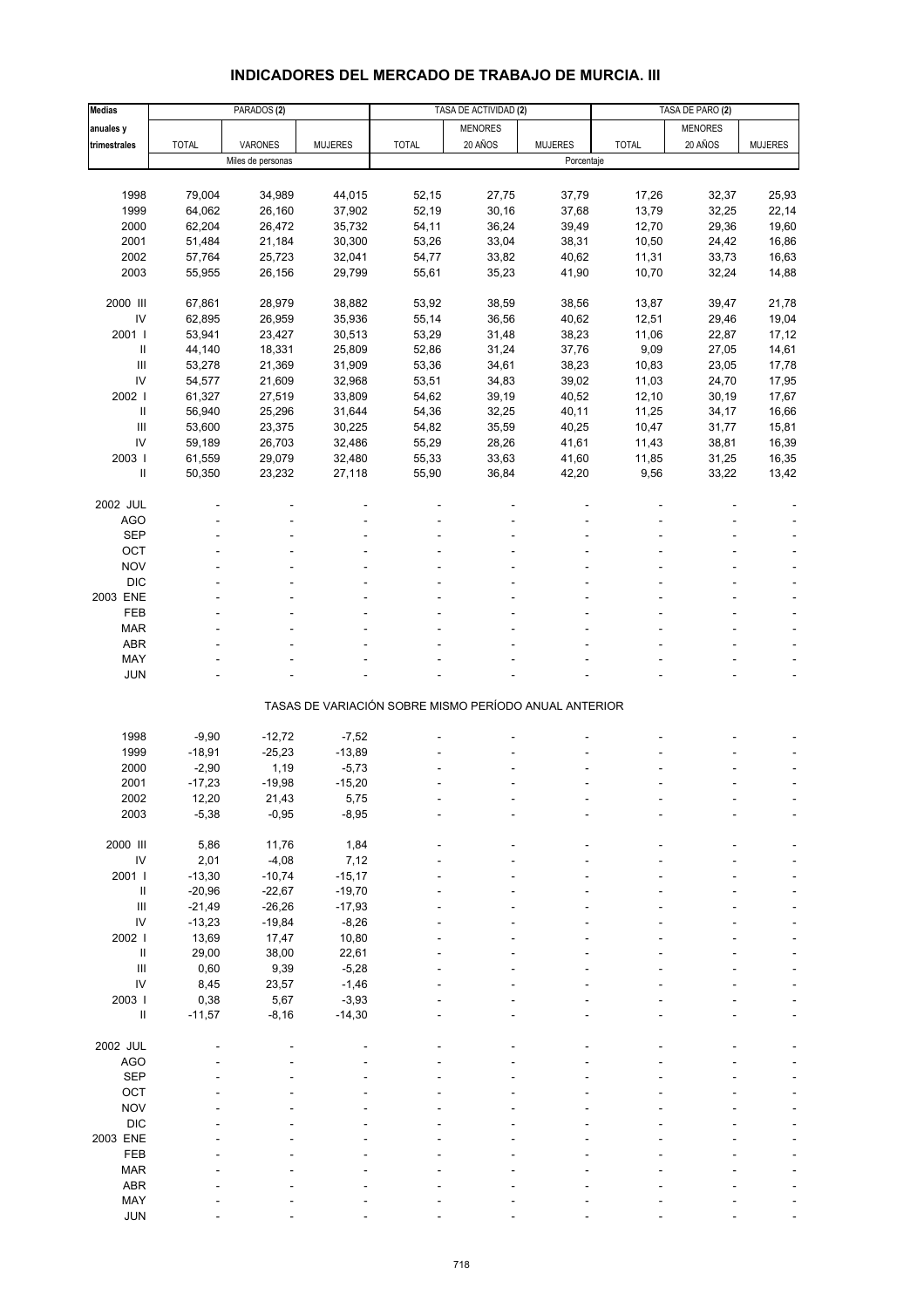| Medias                     | PARO REGISTRADO    |                                                       |                    |                 |                    |                 |
|----------------------------|--------------------|-------------------------------------------------------|--------------------|-----------------|--------------------|-----------------|
| anuales y                  |                    |                                                       |                    |                 |                    | SIN EMPLEO      |
| trimestrales               | <b>TOTAL</b>       | <b>AGRICULTURA</b>                                    | <b>INDUSTRIA</b>   | CONSTRUCCIÓN    | <b>SERVICIOS</b>   | <b>ANTERIOR</b> |
|                            |                    |                                                       | Personas           |                 |                    |                 |
|                            |                    |                                                       |                    |                 |                    |                 |
| 1998                       | 42.790             | 1.708                                                 | 10.184             | 5.040           | 19.074             | 6.784           |
| 1999                       | 36.023             | 1.665                                                 | 8.096              | 3.908           | 17.007             | 5.348           |
| 2000                       | 35.834<br>35.586   | 1.508                                                 | 8.036              | 3.757           | 17.306             | 5.226<br>4.802  |
| 2001<br>2002               | 36.109             | 1.380<br>1.341                                        | 8.055<br>8.135     | 3.909<br>4.227  | 17.440<br>18.011   | 4.395           |
| 2003                       | 36.056             | 1.271                                                 | 8.004              | 4.282           | 18.057             | 4.442           |
|                            |                    |                                                       |                    |                 |                    |                 |
| 2000 IV                    | 35.981             | 1.392                                                 | 8.241              | 3.714           | 17.483             | 5.151           |
| 2001 l                     | 37.395             | 1.412                                                 | 8.455              | 3.835           | 18.512             | 5.181           |
| $\mathbf{I}$               | 34.122             | 1.368                                                 | 7.738              | 3.695           | 16.685             | 4.636           |
| $\mathbf{III}$             | 35.141             | 1.421                                                 | 8.018              | 4.122           | 16.983             | 4.597           |
| IV                         | 35.685             | 1.319                                                 | 8.009              | 3.985           | 17.580             | 4.793           |
| 2002                       | 37.807             | 1.352                                                 | 8.652              | 4.304           | 18.912             | 4.585           |
| $\ensuremath{\mathsf{II}}$ | 35.221             | 1.357                                                 | 7.823              | 4.170           | 17.542             | 4.329           |
| Ш                          | 35.281             | 1.376                                                 | 7.884              | 4.301           | 17.504             | 4.216           |
| IV                         | 36.129             | 1.281                                                 | 8.180              | 4.132           | 18.086             | 4.450           |
| 2003                       | 38.443             | 1.308                                                 | 8.703              | 4.347           | 19.334             | 4.751           |
| $\mathbf{I}$               | 35.004             | 1.240                                                 | 7.737              | 4.095           | 17.511             | 4.421           |
| Ш                          | 34.719             | 1.265                                                 | 7.573              | 4.404           | 17.325             | 4.153           |
| 2002 OCT                   | 36.125             | 1.350                                                 | 7.961              | 4.046           | 18.238             | 4.530           |
| <b>NOV</b>                 | 35.970             | 1.244                                                 | 8.108              | 3.942           | 18.172             | 4.504           |
| <b>DIC</b>                 | 36.292             | 1.249                                                 | 8.472              | 4.408           | 17.847             | 4.316           |
| 2003 ENE                   | 38.155             | 1.328                                                 | 8.688              | 4.416           | 19.189             | 4.534           |
| <b>FEB</b>                 | 38.445             | 1.290                                                 | 8.715              | 4.334           | 19.368             | 4.738           |
| <b>MAR</b>                 | 38.730             | 1.306                                                 | 8.706              | 4.291           | 19.445             | 4.982           |
| <b>ABR</b>                 | 36.316             | 1.262                                                 | 8.060              | 4.262           | 18.092             | 4.640           |
| MAY                        | 34.360             | 1.213                                                 | 7.664              | 4.009           | 17.122             | 4.352           |
| <b>JUN</b>                 | 34.337             | 1.244                                                 | 7.488              | 4.015           | 17.319             | 4.271           |
| <b>JUL</b>                 | 33.751             | 1.218                                                 | 7.404              | 4.153           | 16.835             | 4.141           |
| <b>AGO</b>                 | 34.595             | 1.244                                                 | 7.573              | 4.722           | 17.054             | 4.002           |
| <b>SEP</b>                 | 35.812             | 1.332                                                 | 7.742              | 4.337           | 18.085             | 4.316           |
|                            |                    | TASAS DE VARIACIÓN SOBRE MISMO PERÍODO ANUAL ANTERIOR |                    |                 |                    |                 |
| 1998                       | $-13,62$           | $-4,38$                                               | $-18,06$           | $-23,02$        | $-9,07$            | $-13,03$        |
| 1999                       | $-15,81$           | $-2,53$                                               | $-20,50$           | $-22,46$        | $-10,84$           | $-21,17$        |
| 2000                       | $-0.53$            | $-9,41$                                               | $-0,74$            | $-3,86$         | 1,76               | $-2,27$         |
| 2001                       | $-0,69$            | $-8,50$                                               | 0,24               | 4,04            | 0,77               | $-8,12$         |
| 2002                       | 1,47               | $-2,80$                                               | 0,99               | 8,13            | 3,27               | $-8,47$         |
| 2003                       | $-0, 13$           | $-6,67$                                               | $-1,42$            | 0,55            | 0,39               | 1,49            |
|                            |                    |                                                       |                    |                 |                    |                 |
| 2000 IV                    | 2,31               | $-9,10$                                               | 5,23               | 1,25            | 3,32               | $-1,28$         |
| 2001 l                     | 0,89               | $-12,30$                                              | 2,89               | 0,69            | 2,64               | $-3,94$         |
| Ш                          | $-2,10$            | $-6,69$                                               | 0, 16              | $-0,45$         | $-0,60$            | $-10,26$        |
| Ш<br>IV                    | $-0,83$            | $-9,22$                                               | 0,73               | 8,62            | 0,37               | $-11,49$        |
| 2002                       | $-0,82$            | $-5,20$                                               | $-2,82$            | 7,30            | 0,55               | $-6,96$         |
| $\ensuremath{\mathsf{II}}$ | 1,10               | $-4,23$                                               | 2,33               | 12,24           | 2,16               | $-11,50$        |
| $\mathsf{III}$             | 3,22               | $-0,80$                                               | 1,10               | 12,87           | 5,13               | $-6,63$         |
|                            | 0,40               | $-3,19$                                               | $-1,67$            | 4,35            | 3,06               | $-8,29$         |
| IV                         | 1,24               | $-2,91$                                               | 2,14               | 3,70            | 2,88               | $-7,15$         |
| 2003                       | 1,68               | $-3,28$                                               | 0,59               | 0,99            | 2,23               | 3,62            |
| Ш<br>Ш                     | $-0,61$<br>$-1,59$ | $-8,62$<br>$-8,07$                                    | $-1,10$<br>$-3,94$ | $-1,80$<br>2,39 | $-0,17$<br>$-1,02$ | 2,13<br>$-1,49$ |
|                            |                    |                                                       |                    |                 |                    |                 |
| 2002 OCT                   | 0, 19              | $-5,92$                                               | 0,04               | 3,08            | 2,47               | $-8,28$         |
| <b>NOV</b>                 | 2,07               | $-3,34$                                               | 2,82               | 3,09            | 4,20               | $-6,23$         |
| <b>DIC</b>                 | 1,49               | 1,05                                                  | 3,53               | 4,83            | 1,98               | $-6,90$         |
| 2003 ENE                   | 0,06               | $-0,15$                                               | $-0,97$            | 3,06            | 0, 15              | $-1,09$         |
| FEB                        | $-0,21$            | $-5,29$                                               | $-1,06$            | 0,93            | 0,04               | 0,77            |
| <b>MAR</b>                 | 5,36               | $-4,32$                                               | 3,94               | -0,99           | 6,75               | 11,45           |
| ABR                        | 1,00               | $-15,36$                                              | 2,30               | $-0,91$         | 1,01               | 6,11            |
| MAY                        | $-0,85$            | $-3,73$                                               | $-0,91$            | $-2,62$         | $-0,95$            | 2,26            |
| <b>JUN</b>                 | $-2,05$            | $-5,69$                                               | $-4,70$            | $-1,91$         | $-0,63$            | $-1,97$         |
| JUL                        | $-2,21$            | $-7,94$                                               | $-3,58$            | 1,54            | $-2,32$            | $-1,10$         |
| <b>AGO</b>                 | $-2,27$            | $-9,92$                                               | $-5,91$            | 2,81            | $-1,46$            | $-1,65$         |
| <b>SEP</b>                 | $-0,33$            | $-6,39$                                               | $-2,30$            | 2,75            | 0,65               | $-1,73$         |

### **INDICADORES DEL MERCADO DE TRABAJO DE MURCIA. IV**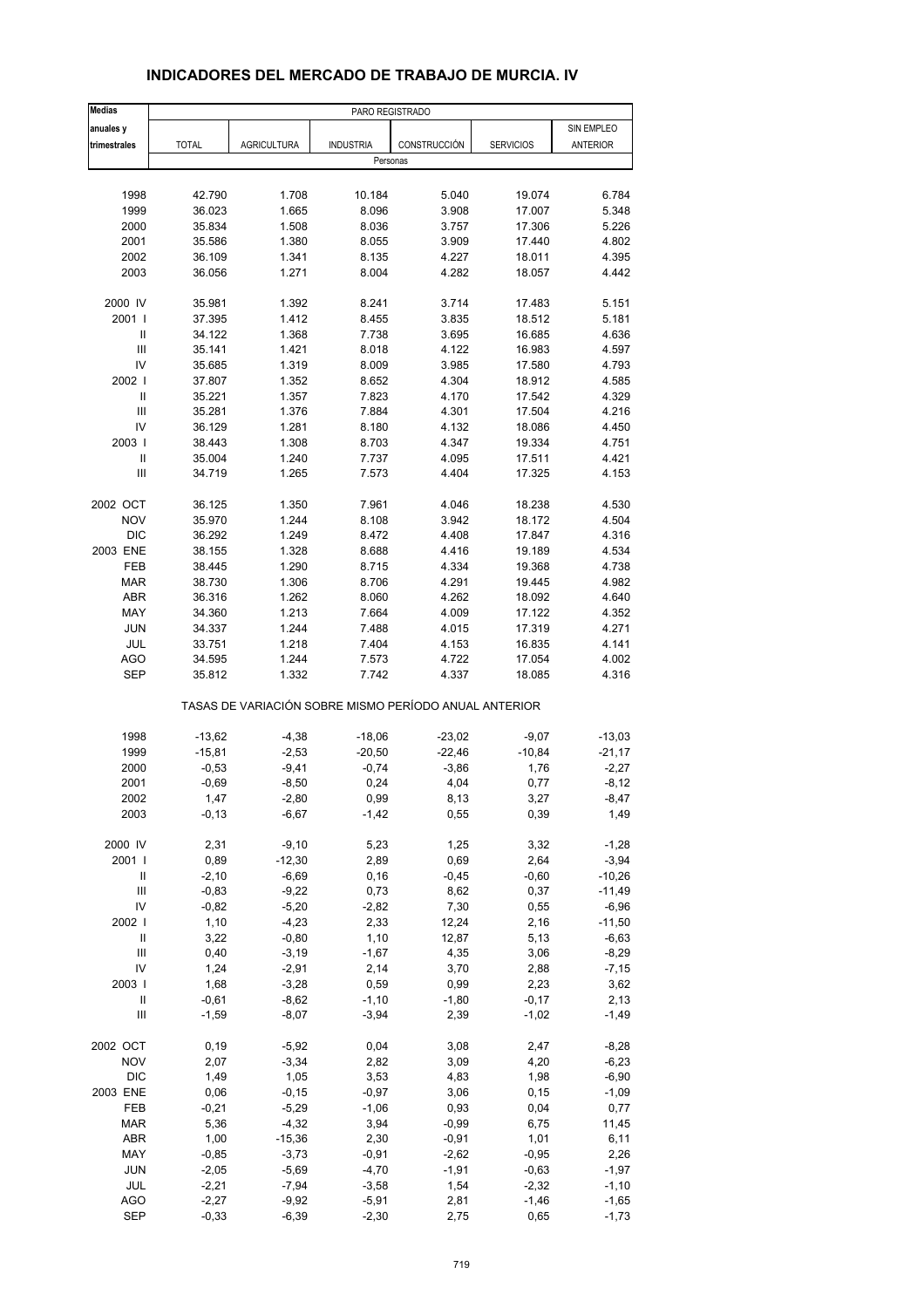### **INDICADORES DEL MERCADO DE TRABAJO DE MURCIA. V**

| <b>Medias</b>     |                                                       |                    | AFILIADOS A LA SEGURIDAD SOCIAL EN ALTA LABORAL |                  |                    |
|-------------------|-------------------------------------------------------|--------------------|-------------------------------------------------|------------------|--------------------|
| anuales y         |                                                       |                    | <b>TOTAL</b>                                    |                  |                    |
| trimestrales      | <b>TOTAL</b>                                          | <b>AGRICULTURA</b> | <b>INDUSTRIA</b>                                | CONSTRUCCIÓN     | <b>SERVICIOS</b>   |
|                   |                                                       |                    | Personas                                        |                  |                    |
|                   |                                                       |                    |                                                 |                  |                    |
| 1998              | 361.835                                               | 59.163             | 67.037                                          | 36.641           | 198.096            |
| 1999              | 387.382                                               | 61.581             | 70.211                                          | 43.010           | 211.706            |
| 2000              | 408.313                                               | 61.937             | 72.767                                          | 48.591           | 224.242            |
| 2001              | 432.518                                               | 66.013             | 75.522                                          | 53.495           | 236.900            |
| 2002              | 458.565                                               | 71.886             | 77.391                                          | 58.053           | 250.795            |
| 2003              | 485.009                                               | 80.132             | 78.462                                          | 62.798           | 263.186            |
|                   |                                                       |                    |                                                 |                  |                    |
| 2000 IV<br>2001 l | 415.994                                               | 63.060             | 73.866                                          | 50.108           | 228.207            |
| Ш                 | 421.608<br>434.264                                    | 65.617<br>66.601   | 73.678<br>76.315                                | 52.430<br>53.674 | 229.118<br>237.000 |
| Ш                 | 433.228                                               | 64.581             | 75.802                                          | 53.387           | 238.994            |
| IV                | 440.973                                               | 67.253             | 76.292                                          | 54.488           | 242.488            |
| 2002              | 442.842                                               | 68.802             | 75.319                                          | 55.759           | 242.513            |
| Ш                 | 458.157                                               | 71.009             | 78.373                                          | 58.118           | 250.204            |
| Ш                 | 460.585                                               | 70.834             | 77.989                                          | 58.372           | 252.959            |
| IV                | 472.676                                               | 76.901             | 77.884                                          | 59.962           | 257.503            |
| 2003              | 478.034                                               | 80.351             | 76.941                                          | 62.126           | 258.196            |
| Ш                 | 489.869                                               | 81.048             | 79.284                                          | 63.733           | 265.355            |
| Ш                 | 488.182                                               | 78.430             | 79.511                                          | 62.405           | 267.417            |
|                   |                                                       |                    |                                                 |                  |                    |
| 2002 SEP          | 456.943                                               | 70.725             | 77.998                                          | 59.432           | 248.361            |
| <b>OCT</b>        | 466.170                                               | 72.763             | 78.089                                          | 60.495           | 254.392            |
| <b>NOV</b>        | 477.140                                               | 78.244             | 78.614                                          | 61.103           | 258.750            |
| <b>DIC</b>        | 474.718                                               | 79.695             | 76.948                                          | 58.287           | 259.366            |
| 2003 ENE<br>FEB   | 474.261<br>477.195                                    | 80.235<br>79.968   | 76.437<br>76.785                                | 61.143<br>62.194 | 256.034<br>257.839 |
| <b>MAR</b>        | 482.646                                               | 80.851             | 77.601                                          | 63.041           | 260.716            |
| ABR               | 487.165                                               | 81.488             | 78.692                                          | 63.151           | 263.381            |
| MAY               | 490.792                                               | 81.139             | 79.290                                          | 63.640           | 266.251            |
| <b>JUN</b>        | 491.649                                               | 80.518             | 79.870                                          | 64.409           | 266.433            |
| JUL               | 494.431                                               | 79.277             | 80.135                                          | 64.118           | 270.479            |
| <b>AGO</b>        | 481.932                                               | 77.583             | 78.887                                          | 60.691           | 264.355            |
|                   | TASAS DE VARIACIÓN SOBRE MISMO PERÍODO ANUAL ANTERIOR |                    |                                                 |                  |                    |
|                   |                                                       |                    |                                                 |                  |                    |
| 1998<br>1999      | 7,38<br>7,06                                          | 7,73               | 6,69<br>4,74                                    | 16,30<br>17,38   | 6,02<br>6,87       |
| 2000              | 5,40                                                  | 4,09<br>0,58       | 3,64                                            | 12,98            | 5,92               |
| 2001              | 5,93                                                  | 6,58               | 3,79                                            | 10,09            | 5,64               |
| 2002              | 6,02                                                  | 8,90               | 2,48                                            | 8,52             | 5,87               |
| 2003              | 6,95                                                  | 14,23              | 1,73                                            | 9,86             | 5,87               |
|                   |                                                       |                    |                                                 |                  |                    |
| 2000 IV           | 4,72                                                  | 2,59               | 3,45                                            | 9,99             | 4,71               |
| 2001 l            | 5,90                                                  | 4,98               | 4,86                                            | 11,65            | 5,32               |
| Ш                 | 6,17                                                  | 8,00               | 3,96                                            | 10,53            | 5,52               |
| Ш                 | 5,63                                                  | 6,73               | 3,09                                            | 9,55             | 5,46               |
| IV                | 6,00                                                  | 6,65               | 3,28                                            | 8,74             | 6,26               |
| 2002              | 5,04                                                  | 4,85               | 2,23                                            | 6,35             | 5,85               |
| Ш                 | 5,50                                                  | 6,62               | 2,70                                            | 8,28             | 5,57               |
| Ш<br>IV           | 6,31                                                  | 9,68               | 2,88                                            | 9,34             | 5,84               |
| 2003              | 7,19<br>7,95                                          | 14,35<br>16,79     | 2,09<br>2,15                                    | 10,04<br>11,42   | 6,19<br>6,47       |
| Ш                 | 6,92                                                  | 14,14              | 1,16                                            | 9,66             | 6,06               |
| Ш                 | 5,57                                                  | 10,64              | 1,96                                            | 7,89             | 4,76               |
|                   |                                                       |                    |                                                 |                  |                    |
| 2002 SEP          | 5,64                                                  | 9,14               | 2,09                                            | 9,91             | 4,88               |
| OCT               | 6,93                                                  | 9,84               | 2,03                                            | 10,28            | 6,96               |
| <b>NOV</b>        | 7,22                                                  | 15,62              | 2,14                                            | 10, 10           | 5,87               |
| <b>DIC</b>        | 7,41                                                  | 17,48              | 2,10                                            | 9,74             | 5,77               |
| 2003 ENE          | 8,10                                                  | 17,81              | 2,16                                            | 10,73            | 6,62               |
| FEB               | 7,79                                                  | 16,30              | 2,12                                            | 10,45            | 6,56               |
| MAR               | 7,95                                                  | 16,26              | 2,18                                            | 13,08            | 6,23               |
| ABR               | 7,20                                                  | 15,16              | 1,16                                            | 9,85             | 6,22               |
| MAY               | 7,14                                                  | 13,84              | 1,13                                            | 9,71             | 6,54               |
| <b>JUN</b>        | 6,43                                                  | 13,42              | 1,20                                            | 9,43             | 5,41               |
| JUL               | 6,50                                                  | 11,50              | 1,81                                            | 8,96             | 6,00               |
| <b>AGO</b>        | 4,64                                                  | 9,77               | 2,10                                            | 6,78             | 3,53               |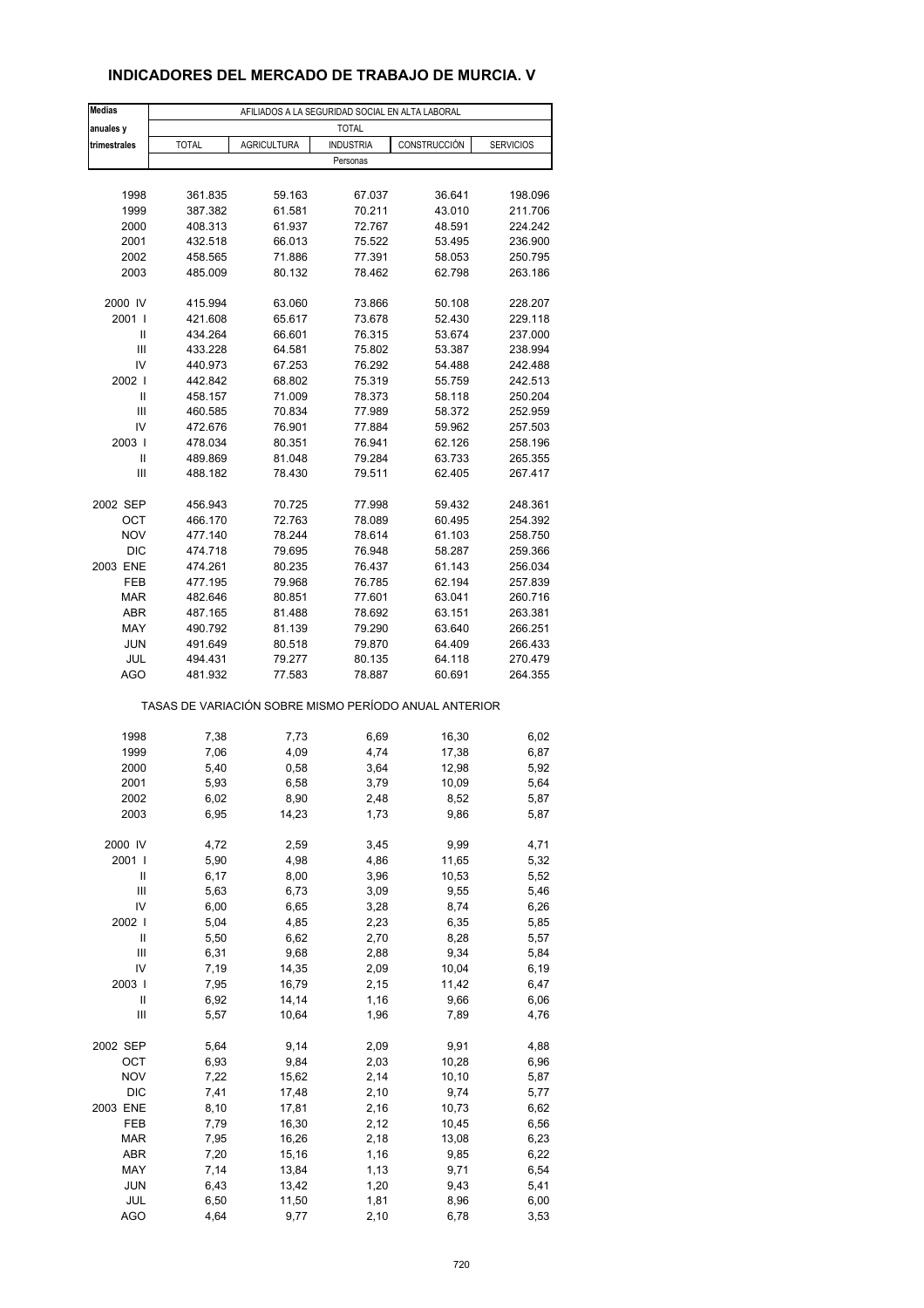### **INDICADORES DEL MERCADO DE TRABAJO DE MURCIA. VI**

| <b>Medias</b>              |                                                       |                    | AFILIADOS A LA SEGURIDAD SOCIAL EN ALTA LABORAL |              |                  |
|----------------------------|-------------------------------------------------------|--------------------|-------------------------------------------------|--------------|------------------|
| anuales y                  |                                                       |                    | <b>CUENTA AJENA</b>                             |              |                  |
| trimestrales               | <b>TOTAL</b>                                          | <b>AGRICULTURA</b> | <b>INDUSTRIA</b>                                | CONSTRUCCIÓN | <b>SERVICIOS</b> |
|                            |                                                       |                    | Personas                                        |              |                  |
|                            |                                                       |                    |                                                 |              |                  |
| 1998                       | 287.816                                               | 48.542             | 59.547                                          | 28.204       | 151.052          |
| 1999                       | 310.243                                               | 51.010             | 62.341                                          | 33.849       | 162.667          |
| 2000                       | 328.559                                               | 51.507             | 64.719                                          | 38.535       | 173.478          |
| 2001                       | 350.661                                               | 55.744             | 67.348                                          | 42.634       | 184.633          |
| 2002                       | 374.731                                               | 61.748             | 69.183                                          | 46.414       | 197.108          |
| 2003                       | 397.855                                               | 69.873             | 70.225                                          | 50.249       | 207.228          |
| 2000 IV                    | 335.659                                               | 52.682             | 65.808                                          | 39.745       | 177.122          |
| 2001 l                     | 340.790                                               | 55.292             | 65.598                                          | 41.863       | 177.728          |
| Ш                          | 352.047                                               | 56.259             | 68.110                                          | 42.843       | 184.512          |
| Ш                          | 351.069                                               | 54.371             | 67.604                                          | 42.412       | 186.387          |
| IV                         | 358.739                                               | 57.055             | 68.079                                          | 43.417       | 189.904          |
| 2002 l                     | 360.319                                               | 58.643             | 67.154                                          | 44.489       | 189.751          |
| Ш                          | 374.365                                               | 60.850             | 70.135                                          | 46.541       | 196.549          |
| Ш                          | 376.348                                               | 60.711             | 69.763                                          | 46.630       | 198.974          |
| IV                         | 387.892                                               | 66.788             | 69.679                                          | 47.994       | 203.160          |
| 2003                       | 392.337                                               | 70.173             | 68.770                                          | 49.917       | 203.211          |
| Ш                          | 402.030                                               | 70.749             | 71.007                                          | 51.061       | 208.915          |
| Ш                          | 399.871                                               | 68.111             | 71.235                                          | 49.531       | 210.723          |
| 2002 SEP                   | 372.710                                               | 60.620             | 69.782                                          | 47.643       | 194.396          |
| OCT                        | 381.659                                               | 62.663             | 69.898                                          | 48.600       | 200.223          |
| <b>NOV</b>                 | 392.278                                               | 68.139             | 70.401                                          | 49.107       | 204.358          |
| <b>DIC</b>                 | 389.740                                               | 69.561             | 68.738                                          | 46.276       | 204.899          |
| 2003 ENE                   | 389.289                                               | 70.098             | 68.274                                          | 49.112       | 201.546          |
| FEB                        | 391.684                                               | 69.796             | 68.650                                          | 50.029       | 202.952          |
| <b>MAR</b>                 | 396.039                                               | 70.624             | 69.385                                          | 50.609       | 205.134          |
| <b>ABR</b>                 | 399.698                                               | 71.204             | 70.441                                          | 50.572       | 207.178          |
| MAY                        | 402.914                                               | 70.841             | 71.002                                          | 50.970       | 209.778          |
| <b>JUN</b>                 | 403.478                                               | 70.201             | 71.578                                          | 51.640       | 209.789          |
| JUL                        | 406.079                                               | 68.955             | 71.856                                          | 51.253       | 213.741          |
| AGO                        | 393.662                                               | 67.266             | 70.614                                          | 47.808       | 207.705          |
|                            | TASAS DE VARIACIÓN SOBRE MISMO PERÍODO ANUAL ANTERIOR |                    |                                                 |              |                  |
| 1998                       | 8,71                                                  | 10,03              | 7,26                                            | 19,92        | 7,03             |
| 1999                       | 7,79                                                  | 5,08               | 4,69                                            | 20,02        | 7,69             |
| 2000                       | 5,90                                                  | 0,97               | 3,81                                            | 13,84        | 6,65             |
| 2001                       | 6,73                                                  | 8,23               | 4,06                                            | 10,64        | 6,43             |
| 2002                       | 6,86                                                  | 10,77              | 2,72                                            | 8,87         | 6,76             |
| 2003                       | 7,51                                                  | 16,46              | 1,89                                            | 10,03        | 6,17             |
| 2000 IV                    | 5,13                                                  | 3,44               | 3,62                                            | 10,13        | 5,19             |
| 2001 l                     | 6,62                                                  | 6,29               | 5,28                                            | 12,20        |                  |
| Ш                          | 6,99                                                  | 9,84               | 4,25                                            | 11,16        | 6,01<br>6,27     |
| Ш                          | 6,42                                                  | 8,51               | 3,32                                            | 10,04        | 6,20             |
| IV                         | 6,88                                                  | 8,30               | 3,45                                            | 9,24         | 7,22             |
| 2002                       | 5,73                                                  | 6,06               | 2,37                                            | 6,27         | 6,76             |
| $\ensuremath{\mathsf{II}}$ | 6,34                                                  | 8,16               | 2,97                                            | 8,63         | 6,52             |
| Ш                          | 7,20                                                  | 11,66              | 3,19                                            | 9,94         | 6,75             |
| IV                         | 8,13                                                  | 17,06              | 2,35                                            | 10,54        | 6,98             |
| 2003                       | 8,89                                                  | 19,66              | 2,41                                            | 12,20        | 7,09             |
| Ш                          | 7,39                                                  | 16,27              | 1,24                                            | 9,71         | 6,29             |
| Ш                          | 5,74                                                  | 12,10              | 2,12                                            | 7,39         | 4,70             |
| 2002 SEP                   | 6,34                                                  | 11,03              | 2,28                                            | 10,61        | 5,49             |
| OCT                        | 7,89                                                  | 11,86              | 2,31                                            | 10,94        | 8,05             |
| <b>NOV</b>                 | 8,14                                                  |                    | 2,39                                            | 10,57        |                  |
| <b>DIC</b>                 | 8,34                                                  | 18,54<br>20,64     | 2,35                                            | 10,10        | 6,54<br>6,38     |
| 2003 ENE                   | 9,12                                                  | 20,93              | 2,38                                            | 11,35        | 7,36             |
| FEB                        | 8,74                                                  | 19,09              | 2,40                                            | 11,13        | 7,25             |
| <b>MAR</b>                 | 8,80                                                  | 18,99              | 2,44                                            | 14,12        | 6,67             |
| ABR                        | 7,75                                                  | 17,54              | 1,27                                            | 9,93         | 6,50             |
| MAY                        | 7,66                                                  | 15,90              | 1,19                                            | 9,79         | 6,91             |
| <b>JUN</b>                 | 6,77                                                  | 15,37              | 1,27                                            | 9,41         | 5,47             |
| JUL                        | 6,87                                                  | 13,11              | 1,97                                            | 8,73         | 6,26             |
| <b>AGO</b>                 | 4,60                                                  | 11,10              | 2,28                                            | 5,99         | 3,14             |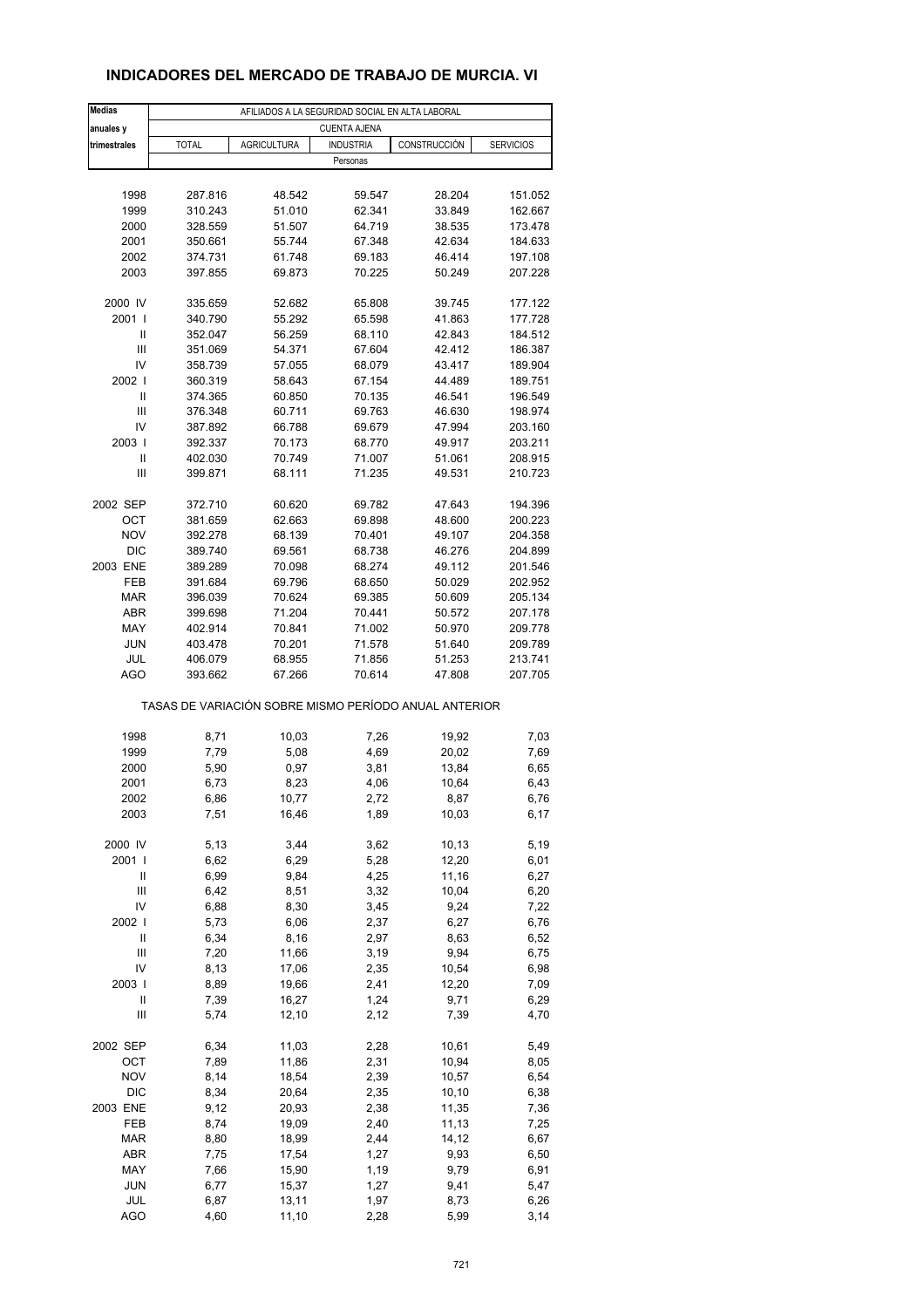### **INDICADORES DEL MERCADO DE TRABAJO DE MURCIA. VII**

| <b>Medias</b>                           | AFILIADOS A LA SEGURIDAD SOCIAL EN ALTA LABORAL |                    |                      |                                                       |                  |  |  |  |  |
|-----------------------------------------|-------------------------------------------------|--------------------|----------------------|-------------------------------------------------------|------------------|--|--|--|--|
| anuales y                               |                                                 |                    | <b>CUENTA PROPIA</b> |                                                       |                  |  |  |  |  |
| trimestrales                            | <b>TOTAL</b>                                    | <b>AGRICULTURA</b> | <b>INDUSTRIA</b>     | CONSTRUCCIÓN                                          | <b>SERVICIOS</b> |  |  |  |  |
|                                         |                                                 |                    | Personas             |                                                       |                  |  |  |  |  |
|                                         |                                                 |                    |                      |                                                       |                  |  |  |  |  |
| 1998                                    | 74.019                                          | 10.622             | 7.490                | 8.437                                                 | 47.043           |  |  |  |  |
| 1999                                    | 77.140                                          | 10.571             | 7.870                | 9.160                                                 | 49.039           |  |  |  |  |
| 2000<br>2001                            | 79.754<br>81.857                                | 10.430<br>10.269   | 8.048<br>8.174       | 10.056<br>10.861                                      | 50.765<br>52.267 |  |  |  |  |
| 2002                                    | 83.834                                          | 10.139             | 8.209                | 11.639                                                | 53.686           |  |  |  |  |
| 2003                                    | 87.154                                          | 10.259             | 8.237                | 12.549                                                | 55.958           |  |  |  |  |
|                                         |                                                 |                    |                      |                                                       |                  |  |  |  |  |
| 2000 IV                                 | 80.335                                          | 10.377             | 8.058                | 10.363                                                | 51.085           |  |  |  |  |
| 2001 l                                  | 80.818                                          | 10.325             | 8.080                | 10.567                                                | 51.390           |  |  |  |  |
| $\mathsf{I}$                            | 82.217                                          | 10.342             | 8.205                | 10.831                                                | 52.488           |  |  |  |  |
| $\mathsf{III}$                          | 82.159                                          | 10.210             | 8.198                | 10.975                                                | 52.607           |  |  |  |  |
| IV                                      | 82.234                                          | 10.198             | 8.212                | 11.071                                                | 52.584           |  |  |  |  |
| 2002  <br>Ш                             | 82.523                                          | 10.160             | 8.166                | 11.270                                                | 52.762           |  |  |  |  |
| Ш                                       | 83.791<br>84.237                                | 10.158<br>10.123   | 8.238<br>8.226       | 11.577<br>11.742                                      | 53.656<br>53.985 |  |  |  |  |
| IV                                      | 84.784                                          | 10.113             | 8.205                | 11.967                                                | 54.343           |  |  |  |  |
| 2003                                    | 85.697                                          | 10.179             | 8.171                | 12.209                                                | 54.986           |  |  |  |  |
| Ш                                       | 87.839                                          | 10.300             | 8.277                | 12.673                                                | 56.440           |  |  |  |  |
| Ш                                       | 88.311                                          | 10.320             | 8.276                | 12.874                                                | 56.694           |  |  |  |  |
|                                         |                                                 |                    |                      |                                                       |                  |  |  |  |  |
| 2002 SEP                                | 84.233                                          | 10.105             | 8.216                | 11.789                                                | 53.965           |  |  |  |  |
| OCT                                     | 84.511                                          | 10.100             | 8.191                | 11.895                                                | 54.169           |  |  |  |  |
| <b>NOV</b>                              | 84.862                                          | 10.105             | 8.213                | 11.996                                                | 54.392           |  |  |  |  |
| <b>DIC</b>                              | 84.978                                          | 10.134<br>10.137   | 8.210                | 12.011                                                | 54.467<br>54.488 |  |  |  |  |
| 2003 ENE<br>FEB                         | 84.972<br>85.511                                | 10.172             | 8.163<br>8.135       | 12.031<br>12.165                                      | 54.887           |  |  |  |  |
| <b>MAR</b>                              | 86.607                                          | 10.227             | 8.216                | 12.432                                                | 55.582           |  |  |  |  |
| <b>ABR</b>                              | 87.467                                          | 10.284             | 8.251                | 12.579                                                | 56.203           |  |  |  |  |
| MAY                                     | 87.878                                          | 10.298             | 8.288                | 12.670                                                | 56.473           |  |  |  |  |
| <b>JUN</b>                              | 88.171                                          | 10.317             | 8.292                | 12.769                                                | 56.644           |  |  |  |  |
| JUL                                     | 88.352                                          | 10.322             | 8.279                | 12.865                                                | 56.738           |  |  |  |  |
| AGO                                     | 88.270                                          | 10.317             | 8.273                | 12.883                                                | 56.650           |  |  |  |  |
|                                         |                                                 |                    |                      | TASAS DE VARIACIÓN SOBRE MISMO PERÍODO ANUAL ANTERIOR |                  |  |  |  |  |
| 1998                                    | 2,51                                            | $-1,67$            | 2,37                 | 5,65                                                  | 2,89             |  |  |  |  |
| 1999                                    | 4,22                                            | $-0,47$            | 5,08                 | 8,58                                                  | 4,24             |  |  |  |  |
| 2000                                    | 3,39                                            | $-1,34$            | 2,26                 | 9,77                                                  | 3,52             |  |  |  |  |
| 2001                                    | 2,64                                            | $-1,54$            | 1,57                 | 8,01                                                  | 2,96             |  |  |  |  |
| 2002                                    | 2,41                                            | -1,27              | 0,43                 | 7,16                                                  | 2,72             |  |  |  |  |
| 2003                                    | 4,47                                            | 1,05               | 0,34                 | 9,15                                                  | 4,78             |  |  |  |  |
|                                         |                                                 |                    |                      |                                                       |                  |  |  |  |  |
| 2000 IV                                 | 3,08                                            | $-1,50$            | 2,03                 | 9,47                                                  | 3,10             |  |  |  |  |
| 2001 l<br>Ш                             | 3,01<br>2,80                                    | $-1,51$<br>$-1,06$ | 1,56<br>1,60         | 9,52<br>8,08                                          | 2,99<br>2,97     |  |  |  |  |
| Ш                                       | 2,39                                            | $-1,88$            | 1,19                 | 7,71                                                  | 2,95             |  |  |  |  |
| IV                                      | 2,36                                            | $-1,73$            | 1,92                 | 6,84                                                  | 2,93             |  |  |  |  |
| 2002                                    | 2,11                                            | $-1,60$            | 1,06                 | 6,65                                                  | 2,67             |  |  |  |  |
| Ш                                       | 1,91                                            | $-1,78$            | 0,41                 | 6,88                                                  | 2,22             |  |  |  |  |
| Ш                                       | 2,53                                            | $-0,85$            | 0,34                 | 6,99                                                  | 2,62             |  |  |  |  |
| IV                                      | 3,10                                            | $-0,83$            | $-0,09$              | 8,09                                                  | 3,34             |  |  |  |  |
| 2003                                    | 3,85                                            | 0, 19              | 0,07                 | 8,34                                                  | 4,21             |  |  |  |  |
| Ш<br>$\ensuremath{\mathsf{III}}\xspace$ | 4,83                                            | 1,39               | 0,47                 | 9,47                                                  | 5,19             |  |  |  |  |
|                                         | 4,83                                            | 1,85               | 0,55                 | 9,86                                                  | 5,00             |  |  |  |  |
| 2002 SEP                                | 2,64                                            | $-0,96$            | 0,53                 | 7,15                                                  | 2,76             |  |  |  |  |
| OCT                                     | 2,81                                            | $-1,22$            | $-0,34$              | 7,67                                                  | 3,09             |  |  |  |  |
| <b>NOV</b>                              | 3,17                                            | $-0,84$            | 0,05                 | 8,24                                                  | 3,40             |  |  |  |  |
| DIC                                     | 3,33                                            | $-0,43$            | 0,01                 | 8,37                                                  | 3,54             |  |  |  |  |
| 2003 ENE                                | 3,67                                            | $-0,04$            | 0,39                 | 8,27                                                  | 3,96             |  |  |  |  |
| FEB<br><b>MAR</b>                       | 3,64<br>4,22                                    | 0,21<br>0,39       | $-0,20$<br>0,01      | 7,70<br>9,03                                          | 4,06<br>4,61     |  |  |  |  |
| ABR                                     | 4,78                                            | 1,02               | 0,27                 | 9,51                                                  | 5,21             |  |  |  |  |
| MAY                                     | 4,83                                            | 1,48               | 0,58                 | 9,38                                                  | 5,17             |  |  |  |  |
| <b>JUN</b>                              | 4,89                                            | 1,68               | 0,56                 | 9,52                                                  | 5,19             |  |  |  |  |
| JUL                                     | 4,84                                            | 1,85               | 0,46                 | 9,86                                                  | 5,02             |  |  |  |  |
| <b>AGO</b>                              | 4,83                                            | 1,85               | 0,63                 | 9,85                                                  | 4,97             |  |  |  |  |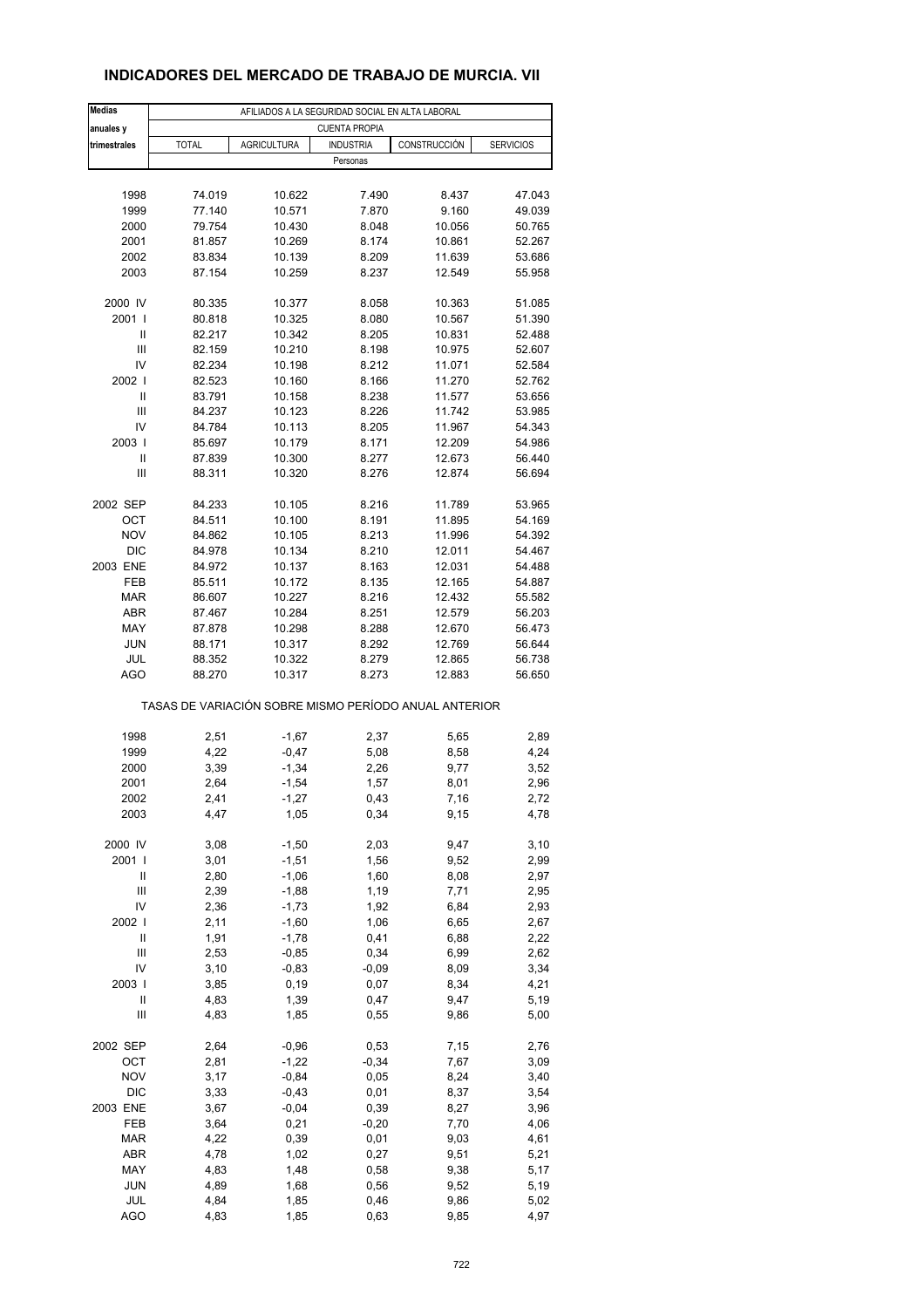| <b>Medias</b>                      | EFECTIVOS LABORALES |                  |                   |                  |                                                       |                 | JORNADA MEDIA POR TRABAJADOR Y TRIM. |          |                |
|------------------------------------|---------------------|------------------|-------------------|------------------|-------------------------------------------------------|-----------------|--------------------------------------|----------|----------------|
| anuales y                          | <b>TOTAL</b>        |                  | <b>SECTORES</b>   |                  | CONTRATO                                              | CONTRATO        | <b>TOTAL</b>                         | A TIEMPO | A TIEMPO       |
| trimestrales                       |                     | <b>INDUSTRIA</b> | CONSTRUC.         | <b>SERVICIOS</b> | <b>INDEFINIDO</b>                                     | <b>TEMPORAL</b> |                                      | COMPLETO | <b>PARCIAL</b> |
|                                    |                     |                  | Miles de personas |                  |                                                       |                 |                                      | Horas    |                |
|                                    |                     |                  |                   |                  |                                                       |                 |                                      |          |                |
|                                    |                     |                  |                   |                  |                                                       |                 |                                      |          |                |
| 1998                               | 221,7               | 60,6             | 28,4              | 132,7            | 123,2                                                 | 98,5            | 410,8                                | 438,7    | 273,5          |
| 1999                               | 238,7               | 62,1             | 33,8              | 142,9            | 136,1                                                 | 102,7           | 416,2                                | 443,8    | 277,6          |
| 2000                               | 259,0               | 66,1             | 38,6              | 154,3            | 146,7                                                 | 112,3           | 414,3                                | 442,7    | 274,7          |
| 2001                               | 275,7               | 68,0             | 42,7              | 165,0            | 158,5                                                 | 117,3           | 414,4                                | 442,2    | 280,2          |
| 2002                               | 291,6               | 69,5             | 46,0              | 176,1            | 163,6                                                 | 128,0           | 417,8                                | 441,4    | 291,1          |
| 2003                               | 307,0               | 70,1             | 50,7              | 186,2            | 172,0                                                 | 135,1           | 435,6                                | 465,1    | 286,7          |
| 2000 III                           | 259,8               | 68,2             | 38,9              | 152,7            | 148,4                                                 | 111,4           | 362,3                                | 381,4    | 256,3          |
| IV                                 | 264,1               | 66,2             | 39,0              | 158,9            | 149,4                                                 | 114,6           | 426,9                                | 459,5    | 280,0          |
| 2001 l                             |                     |                  |                   |                  |                                                       |                 |                                      |          |                |
|                                    | 271,7               | 68,9             | 42,5              | 160,3            | 156,6                                                 | 115,2           | 433,3                                | 464,9    | 279,0          |
| $\sf II$                           | 277,3               | 67,9             | 43,3              | 166,1            | 156,3                                                 | 121,0           | 431,8                                | 464,8    | 286,7          |
| III                                | 274,1               | 68,1             | 43,1              | 162,8            | 159,4                                                 | 114,7           | 357,7                                | 378,6    | 253,2          |
| IV                                 | 279,7               | 67,1             | 41,8              | 170,9            | 161,5                                                 | 118,3           | 434,8                                | 460,3    | 302,0          |
| 2002                               | 284,8               | 68,1             | 44,3              | 172,5            | 159,0                                                 | 125,9           | 437,7                                | 465,1    | 292,2          |
| Ш                                  | 293,9               | 69,3             | 46,3              | 178,2            | 162,5                                                 | 131,4           | 437,0                                | 464,1    | 298,5          |
| Ш                                  | 290,4               | 70,6             | 47,7              | 172,1            | 163,8                                                 | 126,6           | 360,4                                | 373,9    | 275,6          |
| IV                                 | 297,2               | 69,8             | 45,8              | 181,6            | 169,0                                                 | 128,1           | 435,9                                | 462,6    | 298,1          |
| 2003                               | 303,3               | 69,5             | 50,2              | 183,6            | 167,6                                                 | 135,7           | 434,6                                | 464,9    | 283,0          |
| $\mathbf{I}$                       | 310,7               | 70,7             | 51,1              | 188,8            | 176,3                                                 | 134,4           | 436,5                                | 465,2    | 290,3          |
|                                    |                     |                  |                   |                  |                                                       |                 |                                      |          |                |
| 2002 JUL<br>AGO                    |                     |                  |                   |                  |                                                       |                 |                                      |          |                |
|                                    |                     |                  |                   |                  |                                                       |                 |                                      |          |                |
| <b>SEP</b>                         |                     |                  |                   |                  |                                                       |                 |                                      |          |                |
| OCT                                |                     |                  |                   |                  |                                                       |                 |                                      |          |                |
| <b>NOV</b>                         |                     |                  |                   |                  |                                                       |                 |                                      |          |                |
| <b>DIC</b>                         |                     |                  |                   |                  |                                                       |                 |                                      |          |                |
| 2003 ENE                           |                     |                  |                   |                  |                                                       |                 |                                      |          |                |
| FEB                                |                     |                  |                   |                  |                                                       |                 |                                      |          |                |
| <b>MAR</b>                         |                     |                  |                   |                  |                                                       |                 |                                      |          |                |
| <b>ABR</b>                         |                     |                  |                   |                  |                                                       |                 |                                      |          |                |
| MAY                                |                     |                  |                   |                  |                                                       |                 |                                      |          |                |
| <b>JUN</b>                         |                     |                  |                   |                  |                                                       |                 |                                      |          |                |
|                                    |                     |                  |                   |                  |                                                       |                 |                                      |          |                |
|                                    |                     |                  |                   |                  | TASAS DE VARIACIÓN SOBRE MISMO PERÍODO ANUAL ANTERIOR |                 |                                      |          |                |
| 1998                               | 9,70                | 6,78             | 23,99             | 8,39             | 6,67                                                  | 13,77           | $-0,12$                              | $-0,32$  | 20,95          |
|                                    |                     |                  |                   |                  |                                                       |                 |                                      |          |                |
| 1999                               | 7,67                | 2,47             | 18,73             | 7,65             | 10,43                                                 | 4,21            | 1,31                                 | 1,16     | 1,48           |
| 2000                               | 8,48                | 6,40             | 14,22             | 8,02             | 7,83                                                  | 9,33            | $-0,47$                              | $-0,26$  | $-1,02$        |
| 2001                               | 6,46                | 2,87             | 10,70             | 6,95             | 8,01                                                  | 4,50            | 0,03                                 | $-0, 11$ | 2,00           |
| 2002                               | 5,76                | 2,13             | 7,85              | 6,71             | 3,23                                                  | 9,12            | 0,81                                 | $-0, 16$ | 3,88           |
| 2003                               | 6, 10               | 2,04             | 11,81             | 6,19             | 6,97                                                  | 4,97            | $-0,41$                              | 0, 10    | $-2,95$        |
| 2000 III                           | 9,25                | 8,25             | 12,75             | 8,84             | 8,24                                                  | 10,63           | $-0,85$                              | $-0,78$  | $-1,84$        |
| ${\sf IV}$                         | 6, 15               | 5,41             | 9,86              | 5,58             | 2,33                                                  | 11,48           | $-1,55$                              | $-0,58$  | 0,00           |
| 2001                               | 8,03                | 7,66             | 13,33             | 6,87             | 9,51                                                  | 6,18            | 0,30                                 | $-0,21$  | 4,93           |
| $\ensuremath{\mathsf{II}}$         | 6,45                | 2,88             | 11,60             | 6,75             | 7,05                                                  | 5,68            | $-0,94$                              | 0,22     | $-3,37$        |
| $\mathop{\mathsf{III}}\nolimits$   | 5,50                | $-0,15$          | 10,80             | 6,61             | 7,41                                                  | 2,96            | $-1,27$                              | $-0,73$  | $-1,21$        |
| IV                                 |                     |                  |                   |                  |                                                       |                 |                                      | 0,17     |                |
|                                    | 5,91                | 1,36             | 7,18              | 7,55             | 8,10                                                  | 3,23            | 1,85                                 |          | 7,86           |
| 2002 l                             | 4,82                | $-1,16$          | 4,24              | 7,61             | 1,53                                                  | 9,29            | 1,02                                 | 0,04     | 4,73           |
| $\ensuremath{\mathsf{II}}$         | 5,99                | 2,06             | 6,93              | 7,28             | 3,97                                                  | 8,60            | 1,20                                 | $-0, 15$ | 4,12           |
| $\ensuremath{\mathsf{III}}\xspace$ | 5,95                | 3,67             | 10,67             | 5,71             | 2,76                                                  | 10,37           | 0,75                                 | $-1,24$  | 8,85           |
| IV                                 | 6,26                | 4,02             | 9,57              | 6,26             | 4,64                                                  | 8,28            | 0,25                                 | 0,50     | $-1,29$        |
| 2003                               | 6,50                | 2,06             | 13,32             | 6,43             | 5,41                                                  | 7,78            | $-0,71$                              | $-0,04$  | $-3,15$        |
| $\rm{II}$                          | 5,72                | 2,02             | 10,37             | 5,95             | 8,49                                                  | 2,28            | $-0, 11$                             | 0,24     | $-2,75$        |
| 2002 JUL                           |                     |                  |                   |                  |                                                       |                 |                                      |          |                |
| <b>AGO</b>                         |                     |                  |                   |                  |                                                       |                 |                                      |          |                |
| <b>SEP</b>                         |                     |                  |                   |                  |                                                       |                 |                                      |          |                |
|                                    |                     |                  |                   |                  |                                                       |                 |                                      |          |                |
| OCT                                |                     |                  |                   |                  |                                                       |                 |                                      |          |                |
| <b>NOV</b>                         |                     |                  |                   |                  |                                                       |                 |                                      |          |                |
| <b>DIC</b>                         |                     |                  |                   |                  |                                                       |                 |                                      |          |                |
| 2003 ENE                           |                     |                  |                   |                  |                                                       |                 |                                      |          |                |
| FEB                                |                     |                  |                   |                  |                                                       |                 |                                      |          |                |
| MAR                                |                     |                  |                   |                  |                                                       |                 |                                      |          |                |
| ABR                                |                     |                  |                   |                  |                                                       |                 |                                      |          |                |
| MAY                                |                     |                  |                   |                  |                                                       |                 |                                      |          |                |

### **INDICADORES DEL MERCADO DE TRABAJO DE MURCIA. VIII**

JUN - - - - - ----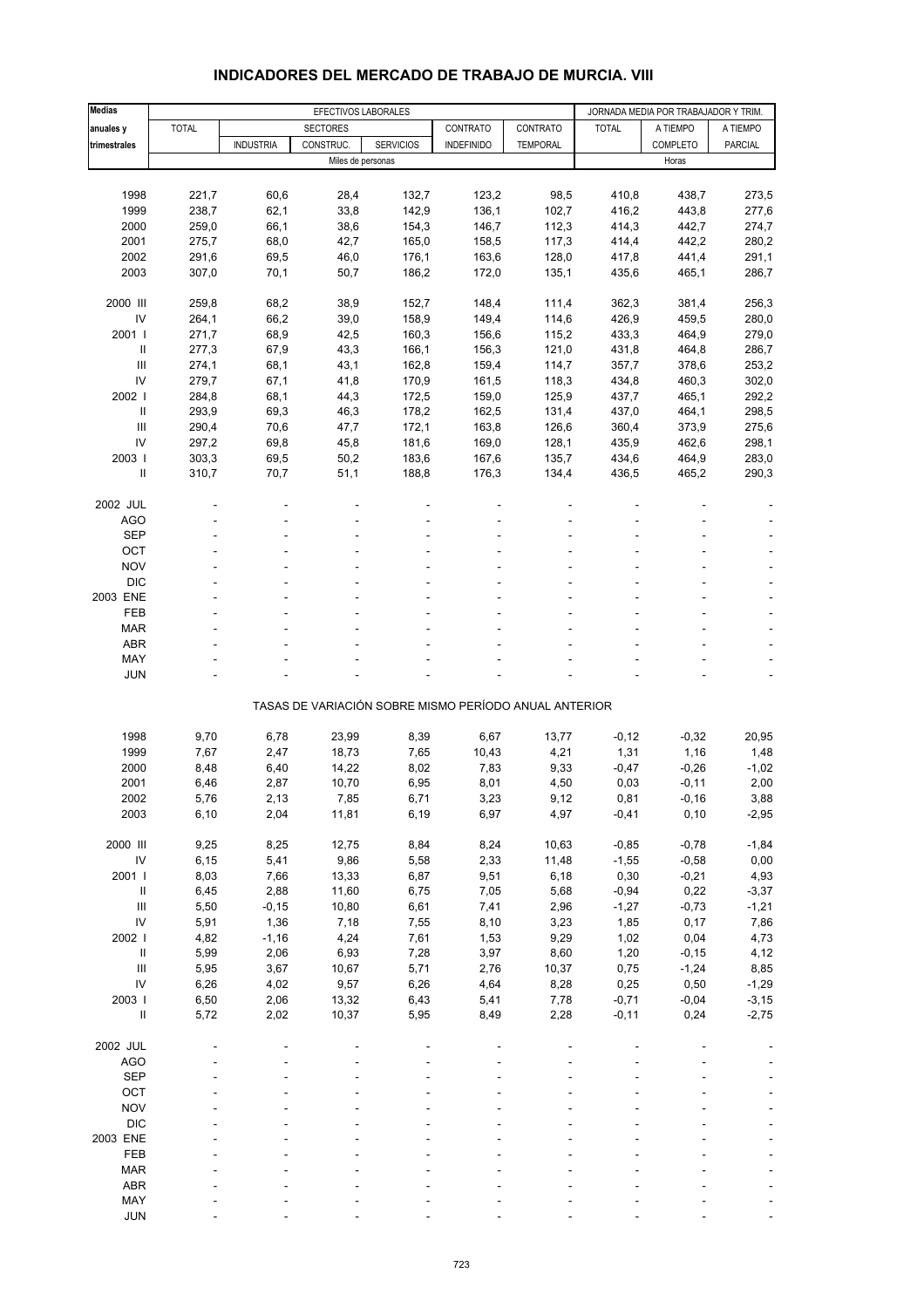### **INDICADORES DE PRECIOS DE MURCIA. I**

| <b>Medias</b> |                                                       | INDICES DE PRECIOS DE CONSUMO (3) |                     | DIFERENCIAL DE   |
|---------------|-------------------------------------------------------|-----------------------------------|---------------------|------------------|
| anuales y     | <b>GENERAL</b>                                        | <b>ALIMENTACIÓN</b>               | SIN                 | <b>INFLACIÓN</b> |
| trimestrales  |                                                       | <b>AGREGADO</b>                   | <b>ALIMENTACIÓN</b> | RTO. ESPAÑA      |
|               |                                                       | <b>Base 2001</b>                  |                     | P.Porcentuales   |
|               |                                                       |                                   |                     |                  |
| 1998          | 90,484                                                | 90,460                            |                     |                  |
|               |                                                       |                                   | 90,385              | 0,35             |
| 1999          | 92,894                                                | 92,175                            | 93,093              | 0,35             |
| 2000          | 96,526                                                | 94,702                            | 97,200              | 0,48             |
| 2001          | 100,459                                               | 99,726                            | 100,721             | 0,49             |
| 2002          | 103,540                                               | 104,480                           | 103,212             | 0,00             |
| 2003          | 106,854                                               | 108,848                           | 106,162             | 0,53             |
| 2000 IV       | 98,252                                                | 96,166                            | 99,041              | 0,84             |
| 2001 l        | 99,228                                                | 98,657                            | 99,432              | 0,89             |
| Ш             | 100,506                                               | 99,232                            | 100,960             | 0,80             |
| Ш             | 101,068                                               | 100,048                           | 101,432             | 0,25             |
| IV            | 101,034                                               | 100,965                           | 101,061             | 0,03             |
| 2002 l        | 101,293                                               | 102,119                           | 101,005             | $-0,47$          |
| Ш             | 104,051                                               | 104,253                           | 103,980             | $-0,07$          |
| Ш             | 103,504                                               | 105,251                           | 102,894             | 0,20             |
| IV            | 105,311                                               | 106,297                           | 104,967             | 0,35             |
| 2003          | 105,828                                               | 107,646                           | 105,196             | 0,25             |
| Ш             |                                                       |                                   |                     |                  |
|               | 107,599                                               | 108,545                           | 107,268             | 0,49             |
| Ш             | 107,137                                               | 110,351                           | 106,024             | 0,83             |
| 2002 OCT      | 104,810                                               | 105,987                           | 104,399             | 0,29             |
| <b>NOV</b>    | 105,416                                               | 106,104                           | 105,177             | 0,38             |
| <b>DIC</b>    | 105,706                                               | 106,801                           | 105,324             | 0,37             |
| 2003 ENE      | 105,223                                               | 107,271                           | 104,512             | 0, 16            |
| FEB           | 105,651                                               | 107,513                           | 105,004             | 0,28             |
| MAR           | 106,609                                               | 108,154                           | 106,071             | 0,32             |
| ABR           | 107,682                                               | 108,380                           | 107,437             | 0,47             |
| MAY           | 107,574                                               | 108,585                           | 107,221             | 0,44             |
| <b>JUN</b>    | 107,540                                               | 108,671                           | 107,145             | 0,58             |
| JUL           | 106,647                                               | 109,452                           | 105,675             | 0,71             |
| AGO           | 107,171                                               | 110,361                           | 106,067             | 0,83             |
| SEP           | 107,592                                               | 111,241                           | 106,329             | 0,96             |
|               | TASAS DE VARIACIÓN SOBRE MISMO PERÍODO ANUAL ANTERIOR |                                   |                     |                  |
|               |                                                       |                                   |                     |                  |
| 1998          | 2,18                                                  | 2,45                              | 2,07                |                  |
| 1999          | 2,66                                                  | 1,90                              | 3,00                |                  |
| 2000          | 3,91                                                  | 2,74                              | 4,41                |                  |
| 2001          | 4,07                                                  | 5,30                              | 3,62                |                  |
| 2002          | 3,54                                                  | 4,48                              | 3,21                |                  |
| 2003          | 3,79                                                  | 4,79                              | 3,45                |                  |
| 2000 IV       | 4,84                                                  | 3,88                              | 5,26                |                  |
| 2001 l        | 4,68                                                  | 5,12                              | 4,57                |                  |
| Ш             | 4,93                                                  | 5,85                              | 4,57                |                  |
| Ш             | 3,89                                                  | 5,26                              | 3,37                |                  |
| IV            | 2,83                                                  | 4,99                              | 2,04                |                  |
| 2002          | 2,63                                                  | 3,18                              | 2,44                |                  |
| Ш             | 3,47                                                  | 4,68                              | 3,06                |                  |
| Ш             | 3,72                                                  | 4,91                              | 3,30                |                  |
| IV            | 4,32                                                  | 5,13                              | 4,03                |                  |
| 2003 l        | 4,48                                                  | 5,41                              | 4,15                |                  |
| $\mathsf{I}$  | 3,41                                                  | 4,12                              | 3,16                |                  |
| Ш             | 3,51                                                  | 4,85                              | 3,04                |                  |
|               |                                                       |                                   |                     |                  |
| 2002 OCT      | 4,27                                                  | 5,48                              | 3,85                |                  |
| <b>NOV</b>    | 4,31                                                  | 4,97                              | 4,08                |                  |
| DIC           | 4,36                                                  | 4,95                              | 4,16                |                  |
| 2003 ENE      | 4,40                                                  | 5,22                              | 4,11                |                  |
| FEB           | 4,52                                                  | 5,58                              | 4,16                |                  |
| <b>MAR</b>    | 4,50                                                  | 5,43                              | 4,18                |                  |
| ABR           | 3,83                                                  | 4,23                              | 3,69                |                  |
| MAY           | 3,16                                                  | 4,09                              | 2,84                |                  |
| JUN           | 3,24                                                  | 4,03                              | 2,96                |                  |
| JUL           | 3,45                                                  | 4,43                              | 3,10                |                  |
| AGO           | 3,57                                                  | 4,98                              | 3,08                |                  |
| <b>SEP</b>    | 3,51                                                  | 5,12                              | 2,94                |                  |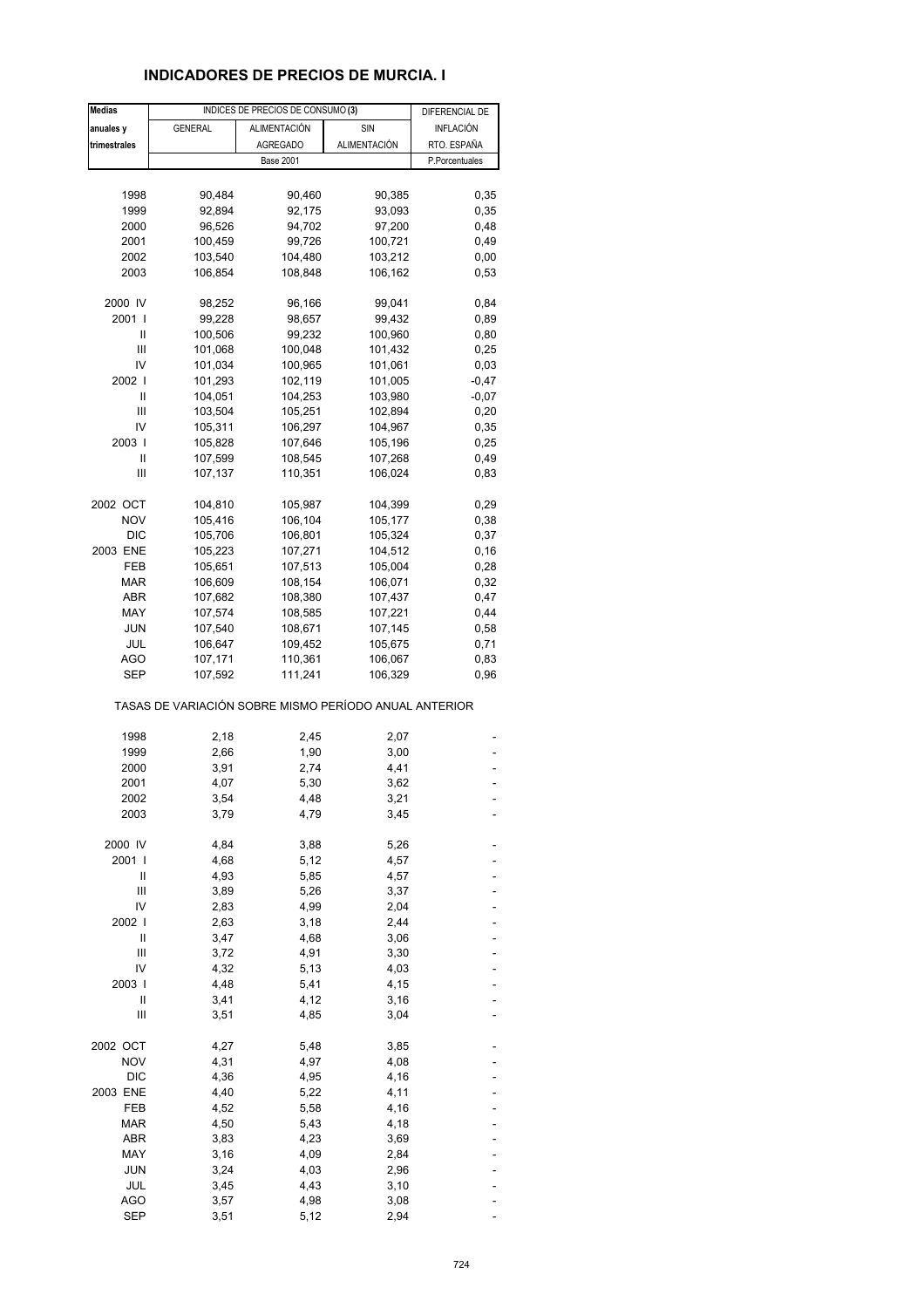# **INDICADORES DE PRECIOS DE MURCIA. II**

| <b>Medias</b>                      |                    |                     | INDICES DE PRECIOS DE CONSUMO (3)                     |                 |         |                 |
|------------------------------------|--------------------|---------------------|-------------------------------------------------------|-----------------|---------|-----------------|
| anuales y                          | <b>ALIMENTOS Y</b> | <b>BEBIDAS ALC.</b> | <b>VESTIDO Y</b>                                      | <b>VIVIENDA</b> | MENAJE  | <b>MEDICINA</b> |
| trimestrales                       | BEB.NO ALCOH.      | Y TABACO            | CALZADO                                               |                 |         |                 |
|                                    |                    |                     | <b>Base 2001</b>                                      |                 |         |                 |
|                                    |                    |                     |                                                       |                 |         |                 |
| 1998                               | 90,590             | 89,501              | 97,640                                                | 90,910          | 90,795  | 91,030          |
| 1999                               | 91,891             | 93,561              | 100,227                                               | 93,323          | 93,746  | 93,555          |
| 2000                               | 94,378             | 96,314              | 102,626                                               | 96,649          | 96,703  | 97,618          |
| 2001                               | 99,785             | 99,707              | 106,366                                               | 100,356         | 100,277 | 99,940          |
| 2002                               | 104,201            | 105,860             | 104,830                                               | 102,938         | 101,772 | 101,927         |
| 2003                               | 108,761            | 109,275             | 106,551                                               | 107,199         | 103,682 | 104,714         |
|                                    |                    |                     |                                                       |                 |         |                 |
| 2000 IV                            | 95,852             | 97,714              | 104,228                                               | 98,592          | 97,703  | 99,156          |
| 2001                               | 98,890             | 98,037              | 104,878                                               | 99,211          | 98,951  | 99,155          |
| Ш                                  |                    |                     |                                                       |                 | 100,378 |                 |
| Ш                                  | 99,458             | 98,639              | 106,312                                               | 100,499         |         | 99,985          |
| IV                                 | 100,188            | 99,749              | 106,526                                               | 100,914         | 100,759 | 100,242         |
|                                    | 100,604            | 102,403             | 107,750                                               | 100,800         | 101,020 | 100,378         |
| 2002                               | 102,059            | 102,417             | 98,321                                                | 101,521         | 100,494 | 100,720         |
| Ш                                  | 103,726            | 106,856             | 109,859                                               | 102,423         | 102,023 | 101,902         |
| Ш                                  | 104,885            | 107,053             | 98,729                                                | 103,703         | 101,570 | 102,215         |
| IV                                 | 106,132            | 107,114             | 112,413                                               | 104,106         | 102,999 | 102,872         |
| 2003                               | 107,471            | 108,517             | 101,843                                               | 105,789         | 102,835 | 104,063         |
| Ш                                  | 108,369            | 109,426             | 115,696                                               | 107,572         | 104,554 | 105,106         |
| Ш                                  | 110,443            | 109,882             | 102,115                                               | 108,237         | 103,658 | 104,972         |
|                                    |                    |                     |                                                       |                 |         |                 |
| 2002 OCT                           | 105,755            | 107,131             | 106,913                                               | 104,113         | 102,697 | 102,773         |
| <b>NOV</b>                         | 105,892            | 107,151             | 115,942                                               | 104,079         | 103,169 | 102,770         |
| <b>DIC</b>                         | 106,749            | 107,061             | 114,384                                               | 104,125         | 103,130 | 103,072         |
| 2003 ENE                           | 107,271            | 107,265             | 100,726                                               | 105,198         | 102,492 | 103,682         |
| FEB                                | 107,207            | 109,045             | 100,511                                               | 105,588         | 102,716 | 103,905         |
| MAR                                | 107,936            | 109,242             | 104,291                                               | 106,580         | 103,297 | 104,603         |
| ABR                                | 108,159            | 109,486             | 115,232                                               | 107,519         | 104,067 | 105,363         |
| MAY                                | 108,428            | 109,368             | 116,438                                               | 107,397         | 104,634 | 105,153         |
| JUN                                | 108,521            | 109,424             | 115,417                                               | 107,799         | 104,961 | 104,801         |
| JUL                                | 109,359            | 109,910             | 101,489                                               | 108,156         | 103,571 | 104,991         |
| AGO                                | 110,466            | 109,829             | 101,347                                               | 108,228         | 103,473 | 104,963         |
| SEP                                | 111,505            | 109,908             | 103,510                                               | 108,326         | 103,930 | 104,963         |
|                                    |                    |                     | TASAS DE VARIACIÓN SOBRE MISMO PERÍODO ANUAL ANTERIOR |                 |         |                 |
|                                    |                    |                     |                                                       |                 |         |                 |
| 1998                               | 1,78               | 6,44                | 3,02                                                  | 1,54            | 2,51    | 2,58            |
| 1999                               | 1,44               | 4,54                | 2,65                                                  | 2,65            | 3,25    | 2,77            |
| 2000                               | 2,71               | 2,94                | 2,39                                                  | 3,56            | 3,15    | 4,34            |
| 2001                               | 5,73               | 3,52                | 3,65                                                  | 3,84            | 3,70    | 2,38            |
| 2002                               | 4,20               | 5,86                | 4,83                                                  | 2,94            | 1, 11   | 1,93            |
| 2003                               | 5,03               | 3,64                | 4,15                                                  | 4,53            | 2,29    | 3,05            |
|                                    |                    |                     |                                                       |                 |         |                 |
| 2000 IV                            | 3,85               | 4,02                | 3,22                                                  | 4,48            | 3,87    | 4,98            |
| 2001 l                             | 5,70               | 2,93                | 3,61                                                  | 4,53            | 4,15    | 3,61            |
| Ш                                  | 6,53               | 3,09                | 3,90                                                  | 4,64            | 3,77    | 3,24            |
| $\ensuremath{\mathsf{III}}\xspace$ | 5,76               | 3,25                | 3,70                                                  | 3,98            | 3,48    | 1,49            |
| IV                                 | 4,96               | 4,80                | 3,38                                                  | 2,24            | 3,40    | 1,23            |
| 2002 l                             | 3,01               | 4,01                | 3,58                                                  | 2,60            | 1,82    | 1,26            |
| $\ensuremath{\mathsf{II}}$         | 4,04               | 7,87                | 5,46                                                  | 2,23            | 1,60    | 1,86            |
| $\mathsf{III}$                     | 4,48               | 7,03                | 4,63                                                  | 3,36            | 1,64    | 2,13            |
| IV                                 | 5,25               | 4,56                | 5,51                                                  | 3,56            | 2,03    | 2,46            |
| 2003                               | 5,30               |                     | 3,58                                                  | 4,20            |         |                 |
|                                    |                    | 5,96                |                                                       |                 | 2,33    | 3,32            |
| $\ensuremath{\mathsf{II}}$         | 4,48               | 2,41                | 5,31                                                  | 5,03            | 2,48    | 3,14            |
| Ш                                  | 5,30               | 2,64                | 3,43                                                  | 4,37            | 2,06    | 2,70            |
| 2002 OCT                           | 5,65               | 4,65                | 4,10                                                  | 3,62            | 2,22    | 2,36            |
| <b>NOV</b>                         | 5,07               | 4,49                | 6,49                                                  | 3,56            | 2,15    | 2,36            |
| <b>DIC</b>                         | 5,03               | 4,54                | 5,85                                                  | 3,49            | 1,72    | 2,66            |
| 2003 ENE                           | 5,31               | 4,81                | 3,19                                                  | 4,43            | 2,08    | 3,28            |
| FEB                                | 5,36               | 6,65                | 2,79                                                  | 3,78            | 2,28    | 3,37            |
| <b>MAR</b>                         | 5,24               | 6,41                | 4,75                                                  | 4,40            | 2,63    | 3,31            |
| ABR                                | 4,58               | 2,59                | 6,83                                                  | 5,25            | 2,59    | 3,18            |
| MAY                                | 4,48               | 2,23                | 4,54                                                  | 4,91            | 2,45    | 3,38            |
| <b>JUN</b>                         | 4,38               | 2,40                | 4,61                                                  | 4,93            | 2,41    | 2,87            |
| JUL                                | 4,78               | 2,78                | 3,44                                                  | 5,04            | 2,14    | 2,81            |
| <b>AGO</b>                         | 5,48               | 2,58                | 3,51                                                  | 4,10            | 1,98    | 2,74            |
| <b>SEP</b>                         | 5,64               | 2,57                | 3,35                                                  | 3,99            | 2,04    | 2,54            |
|                                    |                    |                     |                                                       |                 |         |                 |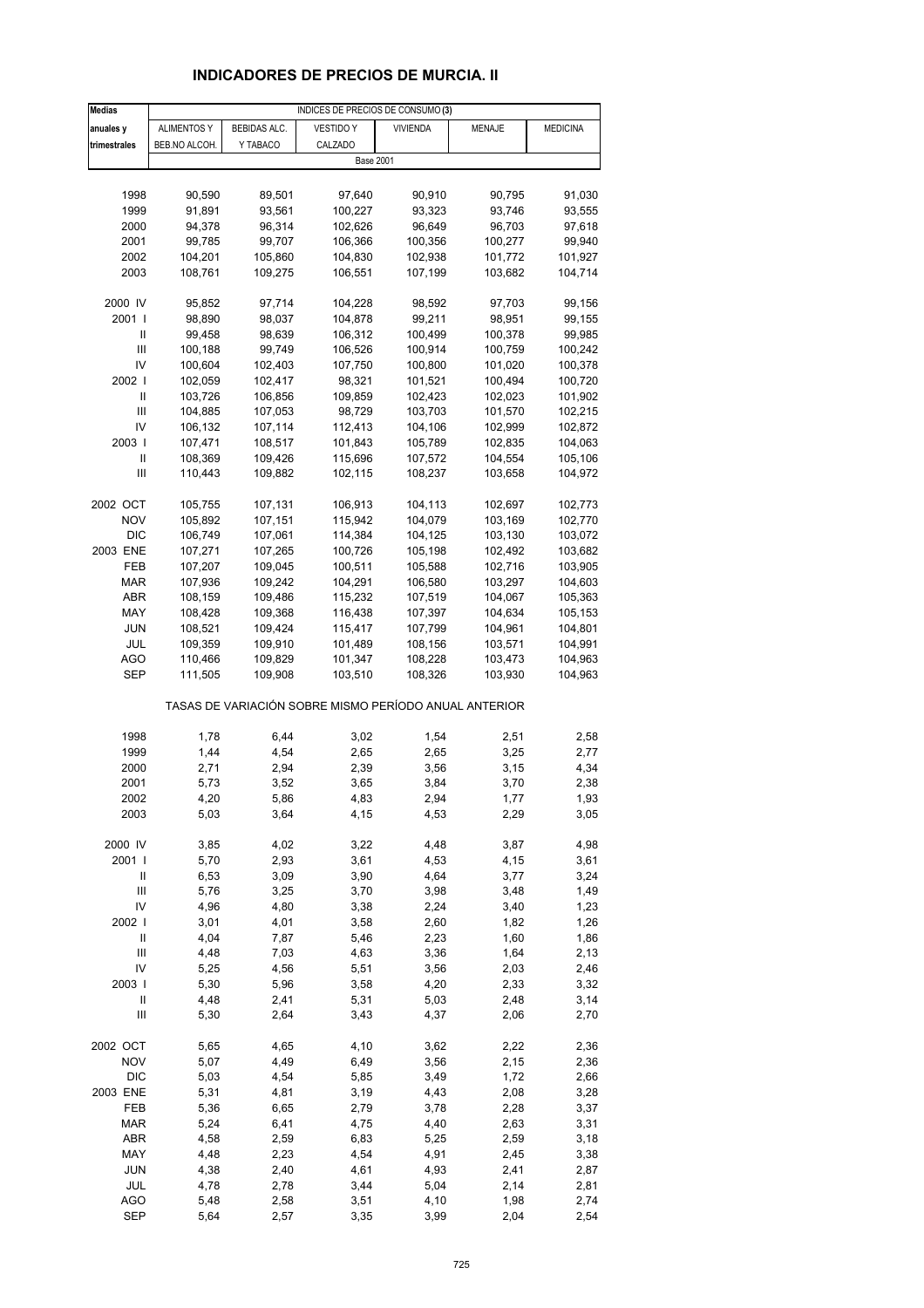# **INDICADORES DE PRECIOS DE MURCIA. III**

| <b>Medias</b>                       |                    |                    | INDICES DE PRECIOS DE CONSUMO (3)                     |                    |                    |                    |
|-------------------------------------|--------------------|--------------------|-------------------------------------------------------|--------------------|--------------------|--------------------|
| anuales y                           | <b>TRANSPORTE</b>  | COMUNICA -         | OCIO <sub>Y</sub>                                     | ENSEÑANZA          | HOTELES,           | <b>OTROS</b>       |
| trimestrales                        |                    | <b>CIONES</b>      | <b>CULTURA</b>                                        |                    | CAFÉS Y REST.      |                    |
|                                     |                    |                    | <b>Base 2001</b>                                      |                    |                    |                    |
|                                     |                    |                    |                                                       |                    |                    |                    |
| 1998                                | 90,084             | 105,033            | 89,146                                                | 84,722             | 84,363             | 87,609             |
| 1999                                | 92,152             | 107,224            | 92,121                                                | 88,776             | 87,976             | 90,304             |
| 2000                                | 98,847             | 101,238            | 95,328                                                | 93,686             | 92,341             | 94,760             |
| 2001                                | 99,713             | 100,317            | 98,935                                                | 99,400             | 99,058             | 100,153            |
| 2002                                | 101,742            | 97,307             | 103,390                                               | 102,753            | 106,082            | 104,366            |
| 2003                                | 103,895            | 95,008             | 105,305                                               | 105,027            | 110,838            | 109,189            |
|                                     |                    |                    |                                                       |                    |                    |                    |
| 2000 IV                             | 101,076            | 101,540            | 96,496                                                | 97,220             | 94,493             | 96,767             |
| 2001 l<br>Ш                         | 99,322<br>101,280  | 101,120<br>100,435 | 96,537<br>98,403                                      | 97,865<br>98,385   | 96,264<br>98,490   | 99,355<br>99,660   |
| III                                 | 100,176            | 100,289            | 101,476                                               | 98,999             | 100,382            | 100,526            |
| IV                                  | 98,076             | 99,424             | 99,325                                                | 102,350            | 101,097            | 101,072            |
| 2002                                | 99,887             | 98,988             | 101,652                                               | 102,899            | 103,613            | 103,290            |
| Ш                                   | 102,623            | 97,639             | 102,999                                               | 103,044            | 105,923            | 104,139            |
| III                                 | 102,201            | 97,328             | 104,794                                               | 101,939            | 107,203            | 104,692            |
| IV                                  | 102,258            | 95,273             | 104,115                                               | 103,131            | 107,588            | 105,343            |
| 2003                                | 104,805            | 95,414             | 104,259                                               | 104,700            | 109,609            | 108,596            |
| Ш                                   | 103,045            | 94,942             | 105,263                                               | 104,887            | 110,817            | 109,596            |
| Ш                                   | 103,835            | 94,667             | 106,394                                               | 105,494            | 112,090            | 109,375            |
|                                     |                    |                    |                                                       |                    |                    |                    |
| 2002 OCT                            | 103,198            | 97,480             | 103,835                                               | 102,260            | 107,345            | 105,144            |
| <b>NOV</b>                          | 101,440            | 94,251             | 103,696                                               | 102,812            | 107,504            | 105,352            |
| <b>DIC</b>                          | 102,136            | 94,089             | 104,813                                               | 104,322            | 107,915            | 105,532            |
| 2003 ENE                            | 103,691            | 95,397             | 104,137                                               | 104,511            | 108,893            | 108,149            |
| FEB                                 | 104,891            | 95,509             | 104,138                                               | 104,701            | 109,685            | 108,517            |
| <b>MAR</b><br>ABR                   | 105,833<br>104,015 | 95,337<br>95,097   | 104,502<br>106,273                                    | 104,887<br>104,887 | 110,248<br>110,630 | 109,122<br>109,391 |
| MAY                                 | 102,684            | 94,906             | 104,770                                               | 104,887            | 110,788            | 109,677            |
| JUN                                 | 102,436            | 94,822             | 104,747                                               | 104,888            | 111,032            | 109,721            |
| JUL                                 | 103,248            | 94,708             | 105,681                                               | 105,417            | 111,641            | 109,453            |
| AGO                                 | 104,168            | 94,640             | 107,193                                               | 105,417            | 112,308            | 109,210            |
| SEP                                 | 104,090            | 94,652             | 106,307                                               | 105,649            | 112,320            | 109,462            |
|                                     |                    |                    | TASAS DE VARIACIÓN SOBRE MISMO PERÍODO ANUAL ANTERIOR |                    |                    |                    |
|                                     |                    |                    |                                                       |                    |                    |                    |
| 1998<br>1999                        | $-0,61$<br>2,30    | 2,25<br>2,09       | 4,27<br>3,34                                          | 3,90<br>4,79       | 3,43<br>4,28       | 3,02<br>3,08       |
| 2000                                | 7,27               | $-5,58$            | 3,48                                                  | 5,53               | 4,96               | 4,94               |
| 2001                                | 0,88               | $-0,91$            | 3,78                                                  | 6, 10              | 7,27               | 5,69               |
| 2002                                | 1,74               | -2,69              | 3,39                                                  | 2,75               | 6,08               | 4,37               |
| 2003                                | 2,29               | $-3,04$            | 2,09                                                  | 2,34               | 4,98               | 4,95               |
|                                     |                    |                    |                                                       |                    |                    |                    |
| 2000 IV                             | 7,42               | $-3,62$            | 5,47                                                  | 5,69               | 5,86               | 6, 15              |
| 2001 l                              | 3,55               | $-0,68$            | 5,69                                                  | 6,29               | 6,24               | 6,83               |
| Ш<br>$\mathsf{III}$                 | 2,71<br>0,38       | 0,00<br>$-0,87$    | 5,84<br>0,98                                          | 6,82<br>6,06       | 7,68<br>8,17       | 6,08<br>5,45       |
| IV                                  | $-2,97$            | $-2,08$            | 2,93                                                  | 5,28               | 6,99               | 4,45               |
| 2002                                | 0,20               | $-1,67$            | 2,95                                                  | 4,07               | 4,78               | 4,43               |
| $\label{eq:1} \mathsf{I}\mathsf{I}$ | 0,89               | $-2,30$            | 3,27                                                  | 4,20               | 6,37               | 4,48               |
| $\mathsf{III}$                      | 1,76               | $-2,69$            | 3,57                                                  | 2,33               | 6,67               | 4,13               |
| IV                                  | 4,18               | $-4, 12$           | 3,76                                                  | 0,50               | 6,48               | 4,42               |
| 2003                                | 4,92               | $-3,61$            | 2,56                                                  | 1,75               | 5,79               | 5,14               |
| $\sf II$                            | 0,41               | $-2,76$            | 2,20                                                  | 1,79               | 4,62               | 5,24               |
| Ш                                   | 1,60               | $-2,73$            | 1,53                                                  | 3,49               | 4,56               | 4,47               |
| 2002 OCT                            | 3,97               | $-2,70$            | 4,01                                                  | $-0,31$            | 6,46               | 4,35               |
| <b>NOV</b>                          | 3,69               | $-4,76$            | 3,79                                                  | 0,24               | 6,63               | 4,45               |
| <b>DIC</b>                          | 4,88               | $-4,92$            | 3,47                                                  | 1,58               | 6,36               | 4,46               |
| 2003 ENE                            | 4,66               | $-4,95$            | 2,67                                                  | 1,70               | 6,37               | 5,31               |
| FEB                                 | 5,40               | $-3,43$            | 3,16                                                  | 1,76               | 5,85               | 4,92               |
| <b>MAR</b>                          | 4,71               | $-2,42$            | 1,87                                                  | 1,79               | 5,15               | 5,18               |
| ABR                                 | 1,17               | $-2,66$            | 3,59                                                  | 1,79               | 4,52               | 5,18               |
| MAY                                 | $-0,40$            | $-2,86$            | 2,07                                                  | 1,79               | 4,63               | 5,26               |
| <b>JUN</b>                          | 0,46               | $-2,77$            | 0,95                                                  | 1,79               | 4,71               | 5,29               |
| JUL                                 | 1,31               | $-2,56$            | 1,18                                                  | 2,09               | 4,76               | 4,76               |
| AGO<br>SEP                          | 1,98<br>1,51       | $-2,64$<br>$-3,00$ | 1,69<br>1,72                                          | 2,06<br>6,42       | 4,47<br>4,44       | 4,37<br>4,29       |
|                                     |                    |                    |                                                       |                    |                    |                    |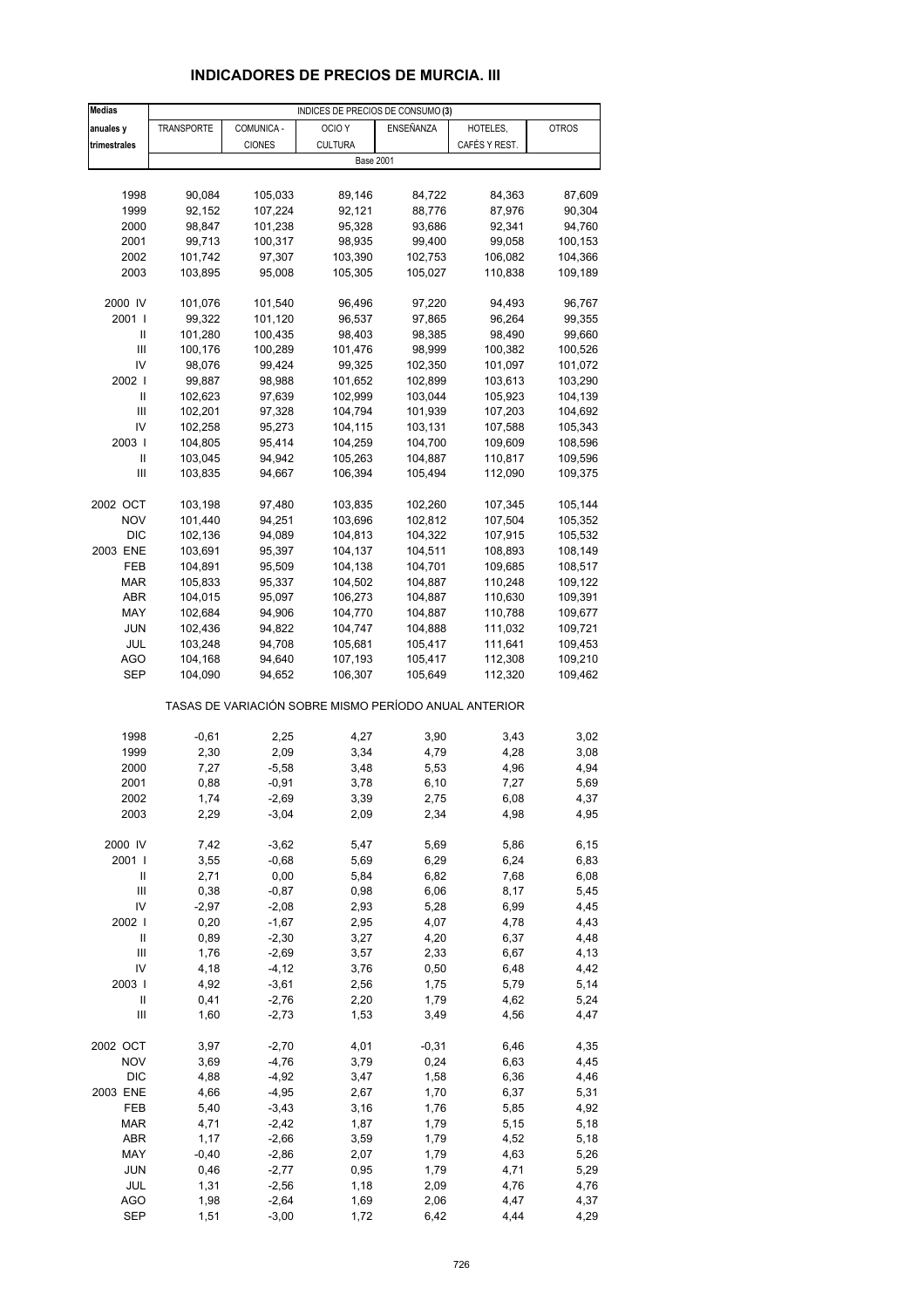|                                    |                      | COSTE SALARIAL   |                                                       |                  | <b>SALARIOS</b> |              |                                             |              |              |  |
|------------------------------------|----------------------|------------------|-------------------------------------------------------|------------------|-----------------|--------------|---------------------------------------------|--------------|--------------|--|
| <b>Medias</b>                      |                      |                  |                                                       |                  |                 |              |                                             |              |              |  |
| anuales y                          | POR TRABAJADOR Y MES |                  | POR HORA EFECTIVA DE TRABAJO                          |                  |                 |              | INCREMENTO SALARIAL PACTADO EN CONVENIO (4) |              |              |  |
| trimestrales                       | <b>TOTAL</b>         | <b>ORDINARIO</b> | <b>TOTAL</b><br>€                                     | <b>ORDINARIO</b> | <b>TOTAL</b>    | AGRIC.       | CONST.<br>$\%$                              | INDUST.      | SERV.        |  |
|                                    |                      |                  |                                                       |                  |                 |              |                                             |              |              |  |
|                                    |                      |                  |                                                       |                  |                 |              |                                             |              |              |  |
| 1998                               | 1.024,24             | 916,34           | 7,32                                                  | 6,54             | 2,59            | 2,69         | 2,30                                        | 2,72         | 2,58         |  |
| 1999                               | 1.042,94             | 931,11           | 7,50                                                  | 6,70             | 2,49            | 2,77         | 2,30                                        | 2,07         | 2,59         |  |
| 2000                               | 1.076,70             | 956,66           | 7,81                                                  | 6,94             | 4,05            | 4,63         | 3,55                                        | 3,90         | 3,96         |  |
| 2001                               | 1.100,91             | 975,69           | 7,99                                                  | 7,09             | 4,23            | 4,94         | 4,40                                        | 4,11         | 3,82         |  |
| 2002                               | 1.148,01             | 1.018,30         | 8,37                                                  | 7,43             | 3,80            | 3,93         | 3,50                                        | 3,65         | 3,87         |  |
| 2003                               | 1.175,16             | 1.052,79         | 8,34                                                  | 7,47             | 4,01            | 4,99         | 4,80                                        | 3,71         | 3,63         |  |
|                                    |                      |                  |                                                       |                  |                 |              |                                             |              |              |  |
| 2000 IV<br>2001 l                  | 1.162,70             | 962,40           | 8,37                                                  | 6,93             | 3,18            | 4,22         | 2,45                                        | 3,06         | 2,87         |  |
| Ш                                  | 1.024,52             | 954,16<br>964,41 | 7,05<br>7,72                                          | 6,56<br>6,85     | 4,38<br>4,51    | 5,07<br>5,07 | 4,40<br>4,40                                | 4,29<br>4,12 | 3,43<br>4,42 |  |
| Ш                                  | 1.088,57             |                  |                                                       |                  |                 |              |                                             |              |              |  |
| IV                                 | 1.090,16<br>1.200,40 | 992,30<br>991,90 | 8,53<br>8,67                                          | 7,77<br>7,16     | 4,44<br>4,40    | 5,04<br>5,04 | 4,40<br>4,40                                | 4,00<br>4,00 | 4,39<br>4,22 |  |
|                                    |                      |                  |                                                       |                  |                 |              |                                             |              |              |  |
| 2002                               | 1.069,15             | 994,04           | 7,57                                                  | 7,04             | 3,66            | 4,96         | 0,00                                        | 3,03         | 3,53         |  |
| $\mathbf{II}$                      | 1.141,56             | 1.003,19         | 7,89                                                  | 6,93             | 3,32            | 3,95         | 0,00                                        | 2,82         | 3,27         |  |
| Ш                                  | 1.120,12             | 1.042,77         | 8,94                                                  | 8,33             | 3,36            | 3,95         | 3,50                                        | 2,86         | 3,27         |  |
| IV                                 | 1.261,21             | 1.033,19         | 9,07                                                  | 7,43             | 3,47            | 3,93         | 3,50                                        | 2,90         | 3,46         |  |
| 2003                               | 1.139,26             | 1.053,73         | 7,92                                                  | 7,33             | 4,05            | 5,00         | 0,00                                        | 3,77         | 4,08         |  |
| $\ensuremath{\mathsf{II}}$         | 1.211,05             | 1.051,84         | 8,75                                                  | 7,60             | 3,83            | 5,00         | 0,00                                        | 3,71         | 3,62         |  |
| $\ensuremath{\mathsf{III}}\xspace$ |                      |                  | ä,                                                    | L,               | 4,01            | 4,99         | 4,80                                        | 3,71         | 3,63         |  |
|                                    |                      |                  |                                                       |                  |                 |              |                                             |              |              |  |
| 2002 SEP                           |                      |                  |                                                       | ä,               | 3,36            | 3,95         | 3,50                                        | 2,86         | 3,27         |  |
| OCT                                |                      |                  |                                                       |                  | 3,37            | 3,95         | 3,50                                        | 2,90         | 3,27         |  |
| <b>NOV</b>                         |                      |                  |                                                       | ÷                | 3,43            | 3,93         | 3,50                                        | 2,90         | 3,26         |  |
| <b>DIC</b>                         |                      |                  |                                                       | ä,               | 3,47            | 3,93         | 3,50                                        | 2,90         | 3,46         |  |
| 2003 ENE                           |                      |                  |                                                       | ä,               | 3,84            | 5,00         | 0,00                                        | 2,90         | 3,34         |  |
| FEB                                |                      |                  |                                                       |                  | 4,09            | 5,00         | 0,00                                        | 3,77         | 4,08         |  |
| <b>MAR</b>                         |                      |                  |                                                       | ä,               | 4,05            | 5,00         | 0,00                                        | 3,77         | 4,08         |  |
| ABR                                |                      |                  |                                                       | L,               | 4,04            | 5,00         | 0,00                                        | 3,71         | 4,09         |  |
| MAY                                |                      |                  |                                                       |                  | 3,67            | 5,00         | 0,00                                        | 3,69         | 3,25         |  |
| <b>JUN</b>                         |                      |                  |                                                       |                  | 3,83            | 5,00         | 0,00                                        | 3,71         | 3,62         |  |
| JUL                                |                      |                  |                                                       | ä,               | 3,83            | 4,99         | 0,00                                        | 3,71         | 3,62         |  |
| <b>AGO</b>                         |                      |                  |                                                       |                  | 4,01            | 4,99         | 4,80                                        | 3,71         | 3,63         |  |
|                                    |                      |                  | TASAS DE VARIACIÓN SOBRE MISMO PERÍODO ANUAL ANTERIOR |                  |                 |              |                                             |              |              |  |
|                                    |                      |                  |                                                       |                  |                 |              |                                             |              |              |  |
| 1998                               | 2,38                 | 2,24             | 3,36                                                  | 3,24             |                 |              |                                             |              |              |  |
| 1999                               | 1,83                 | 1,61             | 2,53                                                  | 2,37             |                 |              |                                             |              |              |  |
| 2000                               | 3,24                 | 2,74             | 4,17                                                  | 3,70             |                 |              |                                             |              |              |  |
| 2001                               | 2,25                 | 1,99             | 2,30                                                  | 2,05             |                 |              |                                             |              | ۰            |  |
| 2002                               | 4,28                 | 4,37             | 4,69                                                  | 4,90             |                 |              |                                             |              |              |  |
| 2003                               | 6,31                 | 5,42             | 7,83                                                  | 6,87             |                 |              |                                             |              |              |  |
|                                    |                      |                  |                                                       |                  |                 |              |                                             |              |              |  |
| 2000 IV                            | 1,70                 | 1,37             | 2,45                                                  | 2,21             |                 |              |                                             |              |              |  |
| 2001 l                             | 1,63                 | 1,87             | 3,37                                                  | 3,63             |                 |              |                                             |              |              |  |
| $\mathbf{II}$                      | 0,41                 | $-0,04$          | 0,78                                                  | 0,44             |                 |              |                                             |              |              |  |
| $\mathbf{III}$                     | 3,65                 | 3,07             | 1,55                                                  | 1,04             |                 |              |                                             |              |              |  |
| IV                                 | 3,24                 | 3,07             | 3,58                                                  | 3,32             |                 |              |                                             |              |              |  |
| 2002                               | 4,36                 | 4,18             | 7,38                                                  | 7,32             |                 |              |                                             |              |              |  |
| $\, \parallel$                     | 4,87                 | 4,02             | 2,20                                                  | 1,17             |                 |              |                                             |              |              |  |
| $\mathbf{III}$                     | 2,75                 | 5,09             | 4,81                                                  | 7,21             |                 |              |                                             |              |              |  |
| IV                                 | 5,07                 | 4,16             | 4,61                                                  | 3,77             |                 |              |                                             |              |              |  |
| 2003                               | 6,56                 | 6,00             | 4,62                                                  | 4,12             |                 |              |                                             |              |              |  |
| $\mathbf{II}$                      | 6,09                 | 4,85             | 10,90                                                 | 9,67             |                 |              |                                             |              |              |  |
| $\ensuremath{\mathsf{III}}\xspace$ |                      |                  |                                                       |                  |                 |              |                                             |              |              |  |
|                                    |                      |                  |                                                       |                  |                 |              |                                             |              |              |  |
| 2002 SEP                           |                      |                  |                                                       |                  |                 |              |                                             |              |              |  |
| OCT                                |                      |                  |                                                       |                  |                 |              |                                             |              |              |  |
| <b>NOV</b>                         |                      |                  |                                                       |                  |                 |              |                                             |              |              |  |
| <b>DIC</b>                         |                      |                  |                                                       |                  |                 |              |                                             |              |              |  |
| 2003 ENE                           |                      |                  |                                                       |                  |                 |              |                                             |              |              |  |
| FEB                                |                      |                  |                                                       |                  |                 |              |                                             |              | -            |  |
| <b>MAR</b>                         |                      |                  |                                                       |                  |                 |              |                                             |              |              |  |
| ABR                                |                      |                  |                                                       |                  |                 |              |                                             |              |              |  |
| MAY                                |                      |                  |                                                       |                  |                 |              |                                             |              |              |  |
| <b>JUN</b>                         |                      |                  |                                                       |                  |                 |              |                                             |              |              |  |
|                                    |                      |                  |                                                       |                  |                 |              |                                             |              |              |  |

#### **INDICADORES DE SALARIOS DE MURCIA**

JUL - - - - - - - - - - - - -AGO - - - - - - ---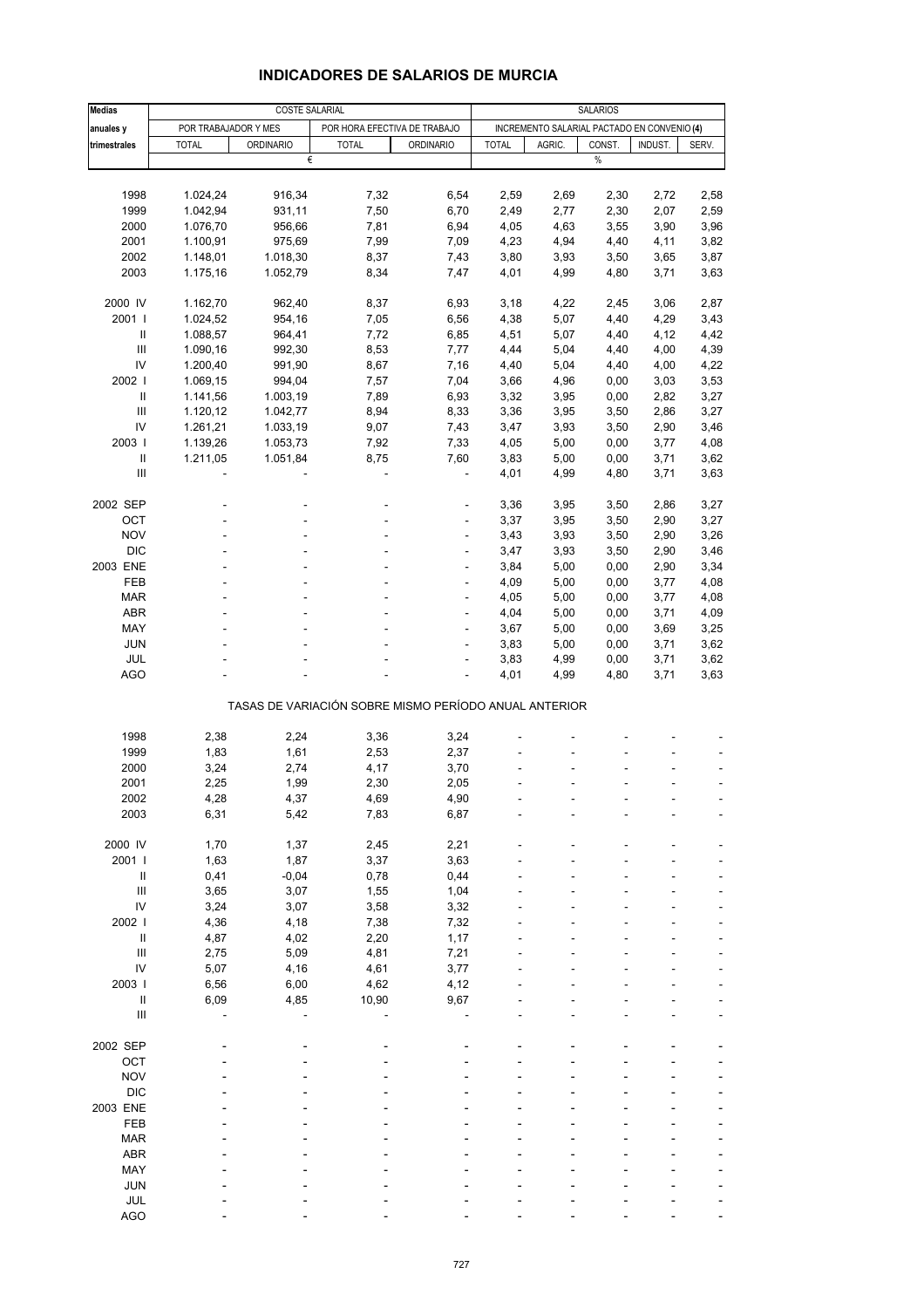# **INDICADORES MONETARIOS DE MURCIA**

| <b>Medias</b>  |           |               | CRÉDITOS Y DEPÓSITOS DEL SISTEMA BANCARIO             |           | HIPOTECAS INMOBILIARIAS |                           |  |
|----------------|-----------|---------------|-------------------------------------------------------|-----------|-------------------------|---------------------------|--|
| anuales y      | CRÉDITOS  |               | <b>DEPÓSITOS</b>                                      |           |                         | FINCAS RÚSTICAS Y URBANAS |  |
| trimestrales   | S.PRIVADO | S.PÚBLICO     | S.PRIVADO                                             | S.PÚBLICO | NÚMERO                  | <b>IMPORTE</b>            |  |
|                |           | Millones de € |                                                       |           | Unidades                | Miles de $\epsilon$       |  |
|                |           |               |                                                       |           |                         |                           |  |
| 1998           | 7.965,10  | 597,71        | 7.389,14                                              | 166,77    | 1.370                   | 64.095                    |  |
| 1999           | 9.478,37  | 678,84        | 8.302,99                                              | 197,93    | 1.551                   | 77.281                    |  |
| 2000           | 11.345,56 | 613,65        | 9.544,61                                              | 257,53    | 1.557                   | 92.860                    |  |
| 2001           | 12.893,92 | 597,91        | 10.601,66                                             | 238,88    | 1.534                   | 96.153                    |  |
| 2002           | 14.742,57 | 589,86        | 11.847,28                                             | 348,52    | 1.580                   | 109.753                   |  |
| 2003           | 16.453,92 | 676,23        | 12.676,62                                             | 321,45    | 1.505                   | 116.395                   |  |
|                |           |               |                                                       |           |                         |                           |  |
| 2000 III       | 11.514,36 | 561,80        | 9.739,15                                              | 327,55    | 1.553                   | 101.474                   |  |
| IV             | 11.995,67 | 573,39        | 9.967,46                                              | 261,20    | 1.392                   | 84.729                    |  |
| 2001 l         | 12.381,51 | 587,81        | 9.970,90                                              | 216,60    | 1.642                   | 93.754                    |  |
| Ш              | 12.948,12 | 599,58        | 10.586,70                                             | 222,84    | 1.638                   | 104.451                   |  |
| Ш              | 12.654,73 | 583,36        | 10.678,92                                             | 229,72    | 1.474                   | 99.446                    |  |
| IV             | 13.591,35 | 620,89        | 11.170,14                                             | 286,36    | 1.382                   | 86.960                    |  |
| 2002           | 13.954,13 | 584,50        | 11.278,08                                             | 285,98    | 1.564                   | 101.581                   |  |
| Ш              | 14.557,65 | 582,27        | 11.898,14                                             | 327,08    | 1.791                   | 126.050                   |  |
| Ш              | 14.900,34 | 585,02        | 11.962,74                                             | 409,46    | 1.342                   | 96.606                    |  |
| IV             | 15.558,15 |               | 12.250,15                                             | 371,57    | 1.623                   | 114.775                   |  |
| 2003           |           | 607,64        | 12.373,88                                             |           |                         | 144.741                   |  |
|                | 15.983,75 | 657,48        |                                                       | 311,99    | 1.912                   |                           |  |
| Ш              | 16.924,10 | 694,97        | 12.979,36                                             | 330,91    | 1.099                   | 88.048                    |  |
| 2002 JUL       |           | ÷,            |                                                       |           |                         |                           |  |
|                |           | L,            |                                                       |           | 1.351<br>1.102          | 96.084                    |  |
| AGO            |           |               |                                                       |           |                         | 78.384                    |  |
| SEP            |           |               |                                                       |           | 1.573                   | 115.350                   |  |
| ОСТ            | ۰         | ä,            | $\overline{\phantom{a}}$                              | ÷,        | 1.832                   | 135.719                   |  |
| <b>NOV</b>     |           |               |                                                       |           | 1.675                   | 116.275                   |  |
| <b>DIC</b>     |           |               |                                                       | ä,        | 1.361                   | 92.332                    |  |
| 2003 ENE       | ۰         | ä,            | ۰                                                     | ۰         | 2.094                   | 156.557                   |  |
| FEB            |           |               |                                                       |           | 1.920                   | 145.516                   |  |
| <b>MAR</b>     |           |               |                                                       |           | 1.721                   | 132.151                   |  |
| ABR            |           |               | $\overline{\phantom{a}}$                              |           | 1.379                   | 106.994                   |  |
| MAY            |           |               |                                                       |           | 678                     | 52.003                    |  |
| JUN            |           |               |                                                       |           | 1.240                   | 105.147                   |  |
|                |           |               | TASAS DE VARIACIÓN SOBRE MISMO PERÍODO ANUAL ANTERIOR |           |                         |                           |  |
|                |           |               |                                                       |           |                         |                           |  |
| 1998           | 20,70     | 3,65          | 13,60                                                 | 13,06     | 9,39                    | 20,16                     |  |
| 1999           | 19,00     | 13,57         | 12,37                                                 | 18,68     | 13,20                   | 20,57                     |  |
| 2000           | 19,70     | $-9,60$       | 14,95                                                 | 30,11     | 0,37                    | 20,16                     |  |
| 2001           | 13,65     | $-2,56$       | 11,07                                                 | $-7,24$   | $-1,48$                 | 3,55                      |  |
| 2002           | 14,34     | $-1,35$       | 11,75                                                 | 45,90     | 3,00                    | 14,14                     |  |
| 2003           | 15,42     | 15,91         | 9,39                                                  | 4,87      | $-10,26$                | 2,27                      |  |
|                |           |               |                                                       |           |                         |                           |  |
| 2000 III       | 18,67     | $-13,80$      | 16,30                                                 | 54,25     | 17,36                   | 45,30                     |  |
| IV             | 17,28     | $-13,47$      | 13,18                                                 | 25,04     | $-2,59$                 | 14,88                     |  |
| 2001 l         | 16,56     | $-11,49$      | 10,84                                                 | $-9,33$   | $-4,22$                 | -1,36                     |  |
| Ш              | 15,09     | $-8,50$       | 11,72                                                 | 10,05     | 4,42                    | 15,82                     |  |
| $\mathsf{III}$ | 9,90      | 3,84          | 9,65                                                  | $-29,87$  | $-5,09$                 | $-2,00$                   |  |
| IV             | 13,30     | 8,28          | 12,07                                                 | 9,63      | $-0,72$                 | 2,63                      |  |
| 2002           | 12,70     | $-0,56$       | 13,11                                                 | 32,03     | $-4,77$                 | 8,35                      |  |
| $\sf II$       | 12,43     | $-2,89$       | 12,39                                                 | 46,78     | 9,36                    | 20,68                     |  |
| Ш              | 17,75     | 0,28          | 12,02                                                 | 78,24     | $-8,93$                 | $-2,86$                   |  |
| IV             | 14,47     | $-2,13$       | 9,67                                                  | 29,76     | 17,44                   | 31,99                     |  |
| 2003           | 14,54     | 12,49         | 9,72                                                  | 9,09      | 22,23                   | 42,49                     |  |
| Ш              | 16,26     | 19,36         | 9,09                                                  | 1,17      | $-38,64$                | $-30,15$                  |  |
|                |           |               |                                                       |           |                         |                           |  |
| 2002 JUL       |           |               |                                                       |           | -21,73                  | $-19,83$                  |  |
| <b>AGO</b>     |           |               |                                                       |           | $-12,47$                | $-11,24$                  |  |
| SEP            |           |               |                                                       |           | 9,54                    | 27,92                     |  |
| OCT            |           |               |                                                       |           | 7,20                    | 29,97                     |  |
| <b>NOV</b>     |           |               |                                                       |           | 37,52                   | 42,93                     |  |
| <b>DIC</b>     |           |               |                                                       |           | 11,74                   | 22,94                     |  |
| 2003 ENE       |           |               |                                                       |           | $-2,42$                 | 27,86                     |  |
| FEB            |           |               |                                                       |           | 29,29                   | 31,66                     |  |
| <b>MAR</b>     |           |               |                                                       |           | 62,21                   | 84,13                     |  |
| ABR            |           |               |                                                       |           | $-27,99$                | $-26,59$                  |  |
| MAY            |           |               |                                                       |           | $-66,45$                | $-59,50$                  |  |
| JUN            |           |               |                                                       |           | $-13,71$                | 1,11                      |  |